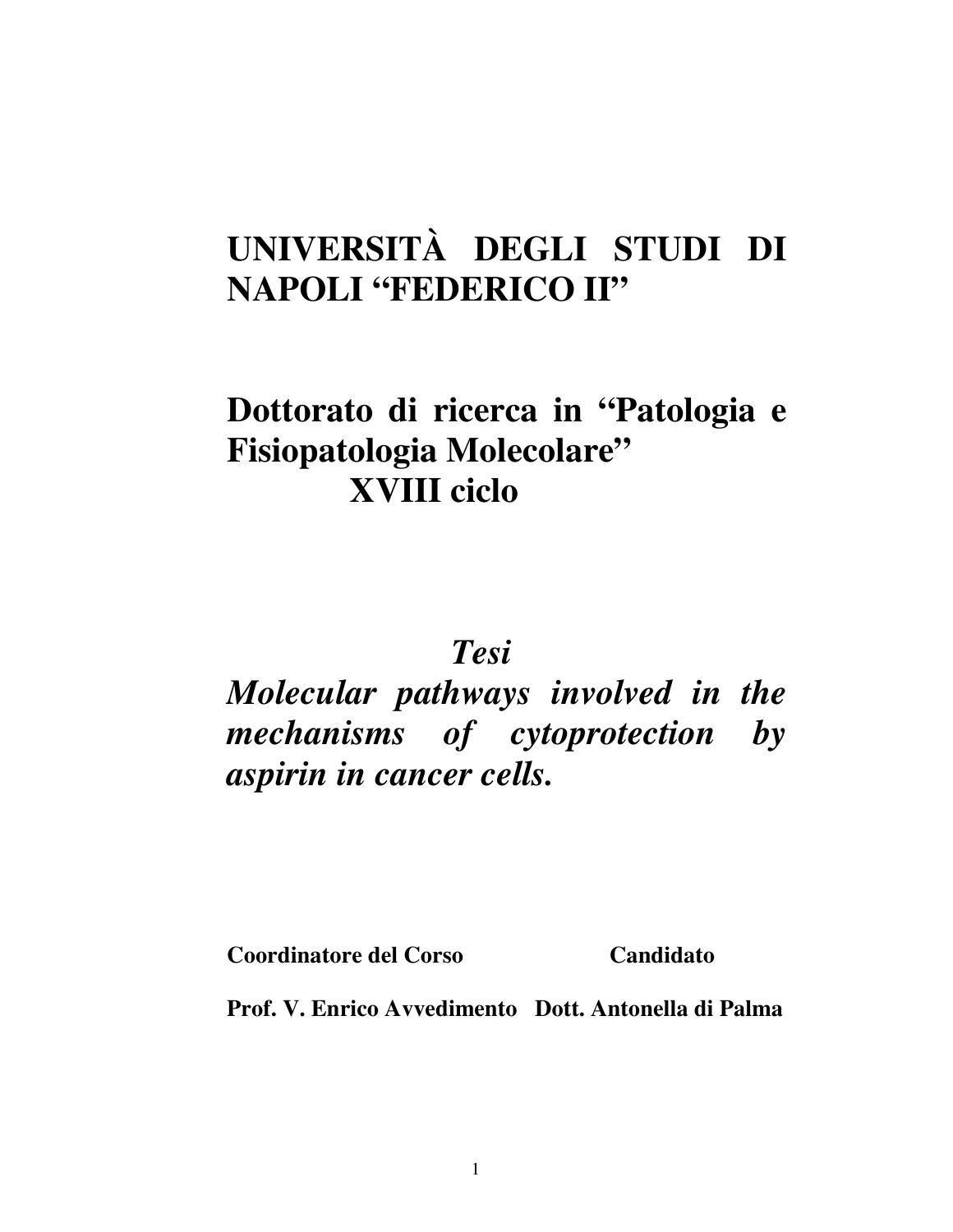# **UNIVERSITÀ DEGLI STUDI DI NAPOLI "FEDERICO II"**

**Dipartimento di Biologia e Patologia Molecolare e Cellulare "L. Califano"** 

**Tesi di dottorato in "Patologia e Fisiopatologia Molecolare"** 

*Molecular pathways involved in the mechanisms of cytoprotection by aspirin in cancer cells.* 

2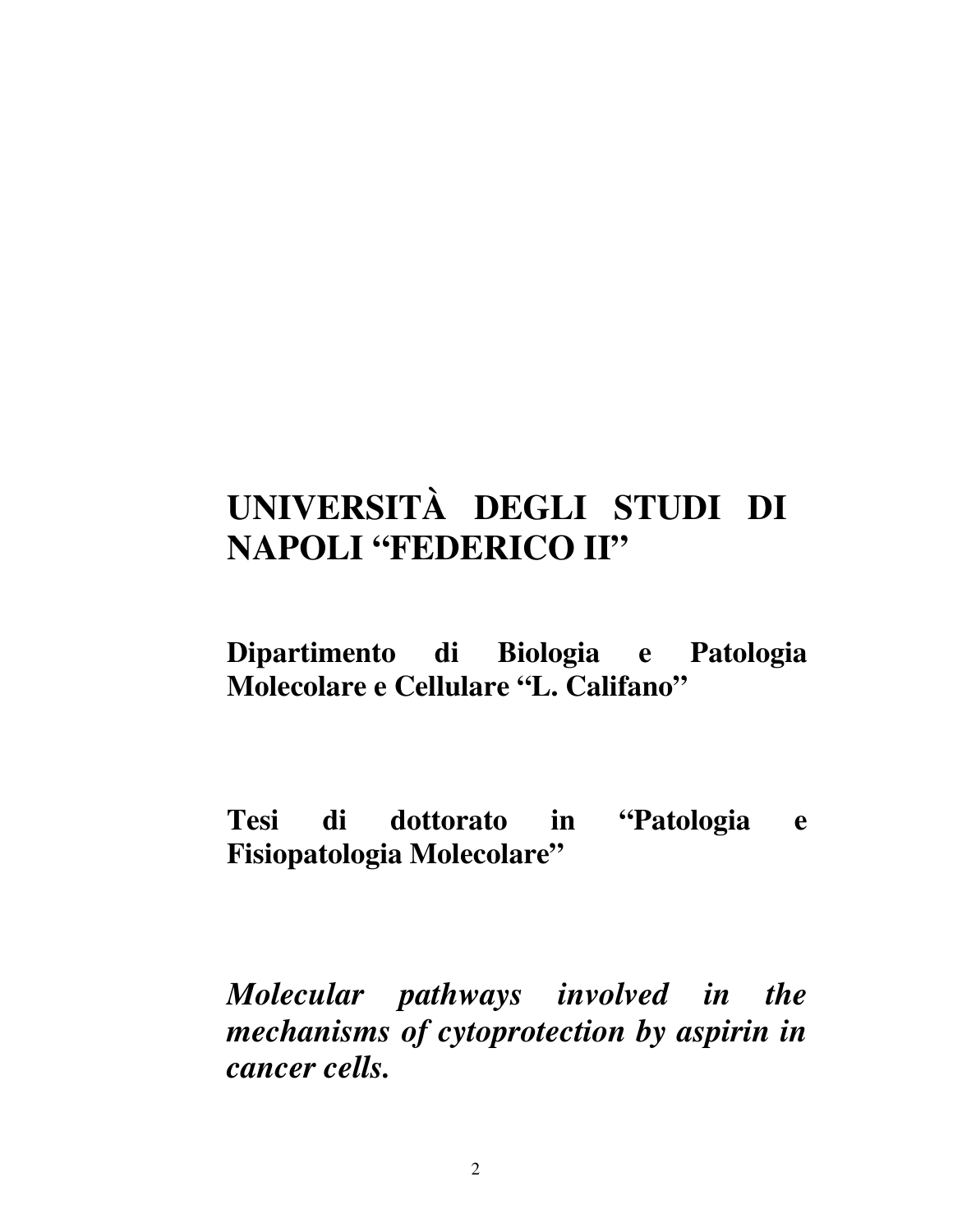| Candidato     | Antonella di Palma     |  |  |
|---------------|------------------------|--|--|
| Docente guida | Angela Maria Acquaviva |  |  |

# **INDEX**

| 1) INTRODUCTION          | pag. 4 |
|--------------------------|--------|
| 2) RESULTS               | pag. 5 |
| 3) DISCUSSION            | pag.26 |
| 4) MATERIALS AND METHODS | pag.30 |
| 5) REFERENCES            | pag.33 |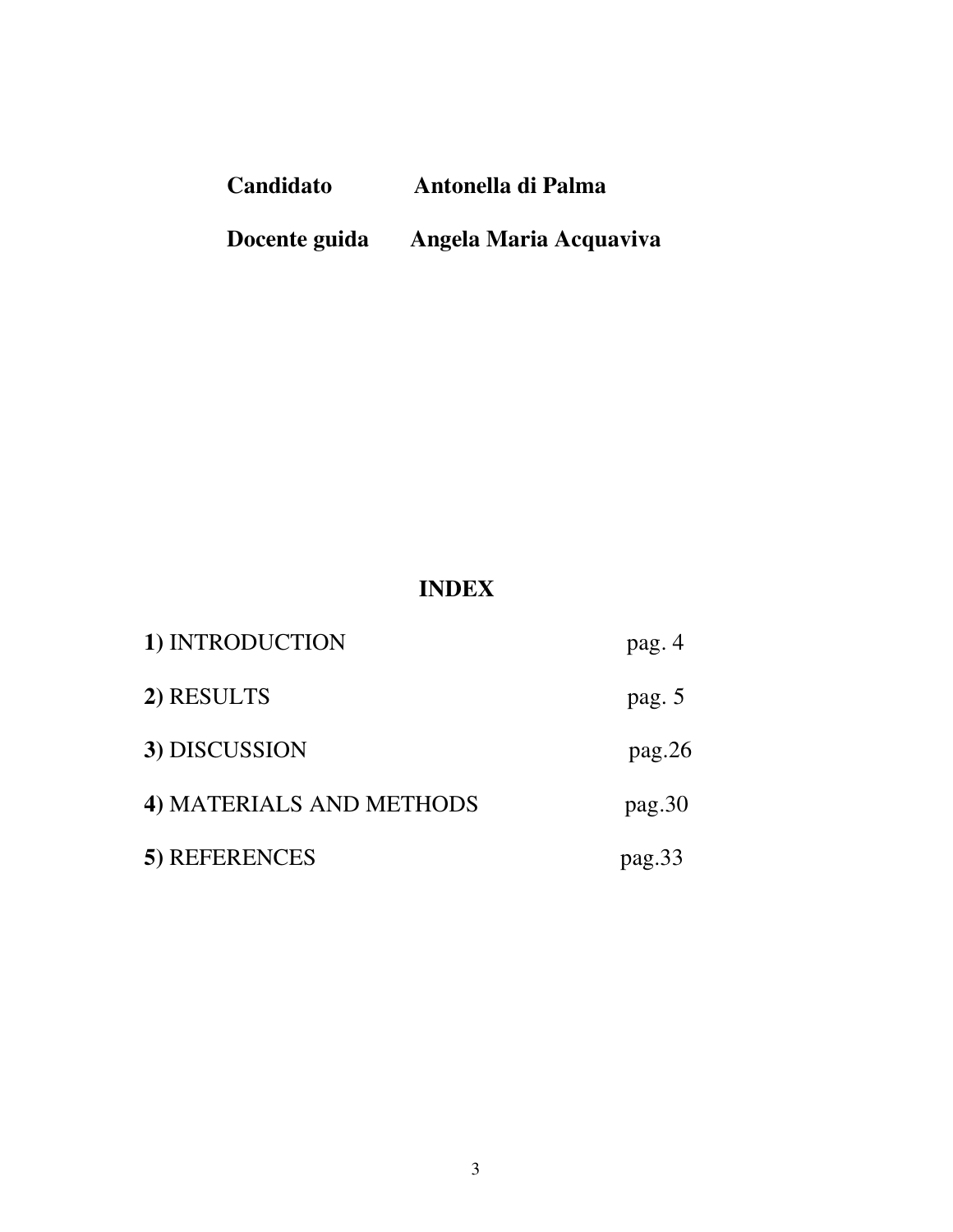### **INTRODUCTION**

Colorectal cancer is the third most common cancer in the world, and the second most common cause of cancer related death. A large body of evidence from epidemiological studies and clinical trials in patients with the hereditary colon cancer syndrome, familial adenomatosus polyposis coli (FAP), indicates that aspirin and related drugs, known as nonsteroideal antiinflammatory drugs (NSAIDs), share the property of inhibiting the ciclooxygenase (COX) enzyme, hinder the development of colon cancer and perhaps other cancer as well. COX is the rate limiting enzyme for the synthesis of eicosanoids, such as prostaglandins, from arachidonic acid. Two Cox isoforms have been identified: COX-1 constituvely expressed and COX-2, inducible form. COX-1 gene is an housekeeping gene and has an important role in protecting the gastroduodenal mucosa. COX-2 gene, an immediate early response gene, is rapidly induced in response to tumour promotes, cytokines, and growth factors (Du Bois et al. 1994, Di Popolo et al. 2000). COX-2, but not COX-1 expression was found to be increased in colorectal cancer (Eberhart et al. 1994). Numerous studies have shown that the chemopreventive effect of NSAIDs on colon cancer is mediated through inhibition of cell growth and induction of apoptosis. For these effects NSAIDs have been empolyed as sensiting agents in chemotherapy.

Aspirin, a widely used non-steroidal anti-inflammatory drug is a non-selective inhibitor of cyclo-oxigenase-1 (COX-1) and cyclo-oxygenase-2 (COX-2) ( Taketo.1998). High doses of salicylates (4 to 10 g per day), including sodium salicylate and aspirin, have been used to treat inflammatory conditions such as rheumatic fever and rheumatoid arthritis. There are several actions displayed by high doses of aspirin independent from its ability to inhibit cyclooxygenases. These includes: i)inhibition of the activation of nuclear factor-kappaB (NF $k$ B) by prevention the phosphorylation and degradation of the inhibitory subunit Ik (Yin et al. 1998) **;** ii) modulation of gene transcription (XU et al. 1999)**;** iii) modulation of several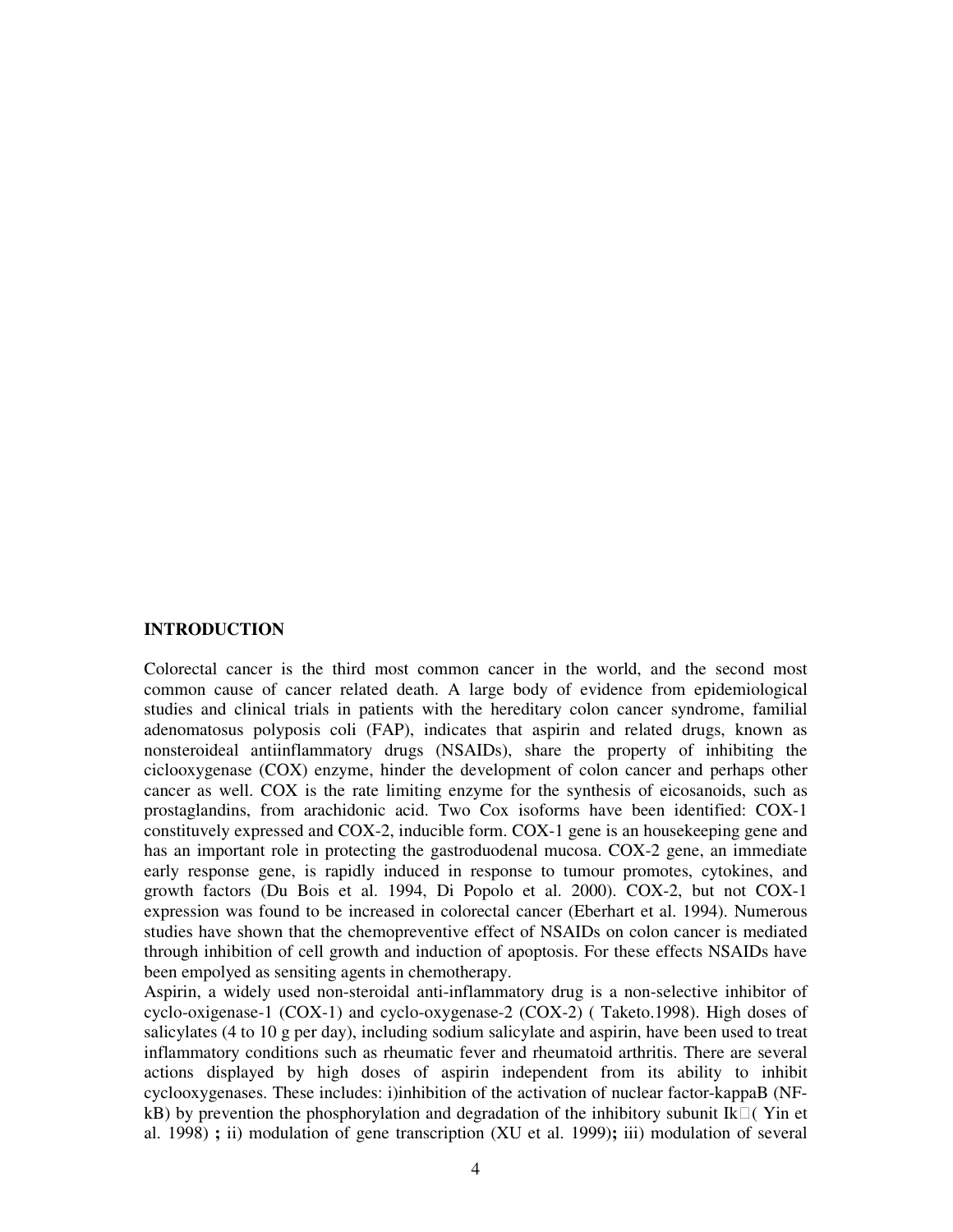protein kinases and other molecular signaling pathways as well (Pillinger et al. 1998, Dong et al. 1997). Several effects have been demostrated *in vitro*: aspirin treatment inhibits cell growth (Ricchi et al. 1997, Redondo et al. 2003) and protects against a variety of toxic stimuli such as H2O2, free radicals, hypoxia and chemical toxic (Grilli et al.1996, Mattie et al. 2001**)**. In a previous work we have shown that aspirin treatment may affect the proliferation, differentiation and apoptosis of the human colon adenocarcinoma Caco-2 cells; in particular, we observed that, depending on the doses, aspirin treatment may induce apoptosis and a significant DNA synthesis inhibition associated with a modification in the level of the insulinlike growth factor II (IGF-II) (Ricchi et al, 1997), an autocrine growth factor for this cell line (Zarrilli et al, 1994; Zarrilli et al 1996).In addition, we have demonstrated that NS-398, a Cox-2 selective inhibitor, also affects Caco-2 DNA synthesis and apoptosis (Di Popolo et al, 2000).

Previously we have shown ( Di Popolo et al.; 2000) that COX2 expression and  $PGE<sub>2</sub>$ synthesis are up-regulated by an IGFII/IGFI receptor autocrine pathway in CaCo2 colon carcinoma cells. Up-regulation of COX2 expression by IGFII is mediated through activation of IGFI receptor. The blocked of the PI3kinase, that mediates the proliferative effect of IGFI receptor in CaCo2 cells, inhibits IGFII dependent COX2 upregulation and  $PGE_2$  synthesis. Then, the induction of proliferation and tumor progression of colon cancer cells by the IGFII/IGFII receptor pathway may depend on the activation of COX2 related events.We analyzed,also, if the inhibition of proliferation and apoptosis by NS398 and by aspirin was prostaglandins dependent In these experimental conditions aspirin is able to inhibit cell proliferation, to decrease the levels of IGFII, but these effects are not mediated by Cox2 inhibition, on the contrary the inhibition by NS398 was reverted by exogenous addition of PGE2.

Furthermore, several of the observed effects of NSAIDs in vitro are cell specific and not dependent from the inhibition of prostaglandin biosynthesis and probably not relevant for prevention in clinical trials (Aas et al. 1995). In fact, a series of studies have evaluated "in vitro" the possibility to increase anticancer drugs-induced toxicity and apoptosis through the use of older NSAIDs and new coxibs (Sairam et al. 2003 Mattie et al. 2001). But the role of NSAIDs as anticancer agent alone and in combination with conventional chemotherapeutic is becoming promising also (in vivo) in murine and rat model of cancer (Hundal et al. 2002, Vartiainen et al. 2003). In particular, several studies have been focusing on the increase in activity and in the changing of toxicity profile by combining a conventional anticancer agent with COX-2 inhibitors (Ricchi et al. 2002, Srivastava et al. 1986). Thus during these four years of my Phd program the first aim of project has been focused to demostrate:

**1)the effect of aspirin on cell cycle and apoptosis alone and in combination with conventional anticancer drugs schedules.** 

**2)the molecular mechanisms responsible for the effect of aspirin on cell cycle and survival** 

**3)the occurrence of this molecular mechanism and this effect of aspirin also in vivo system.**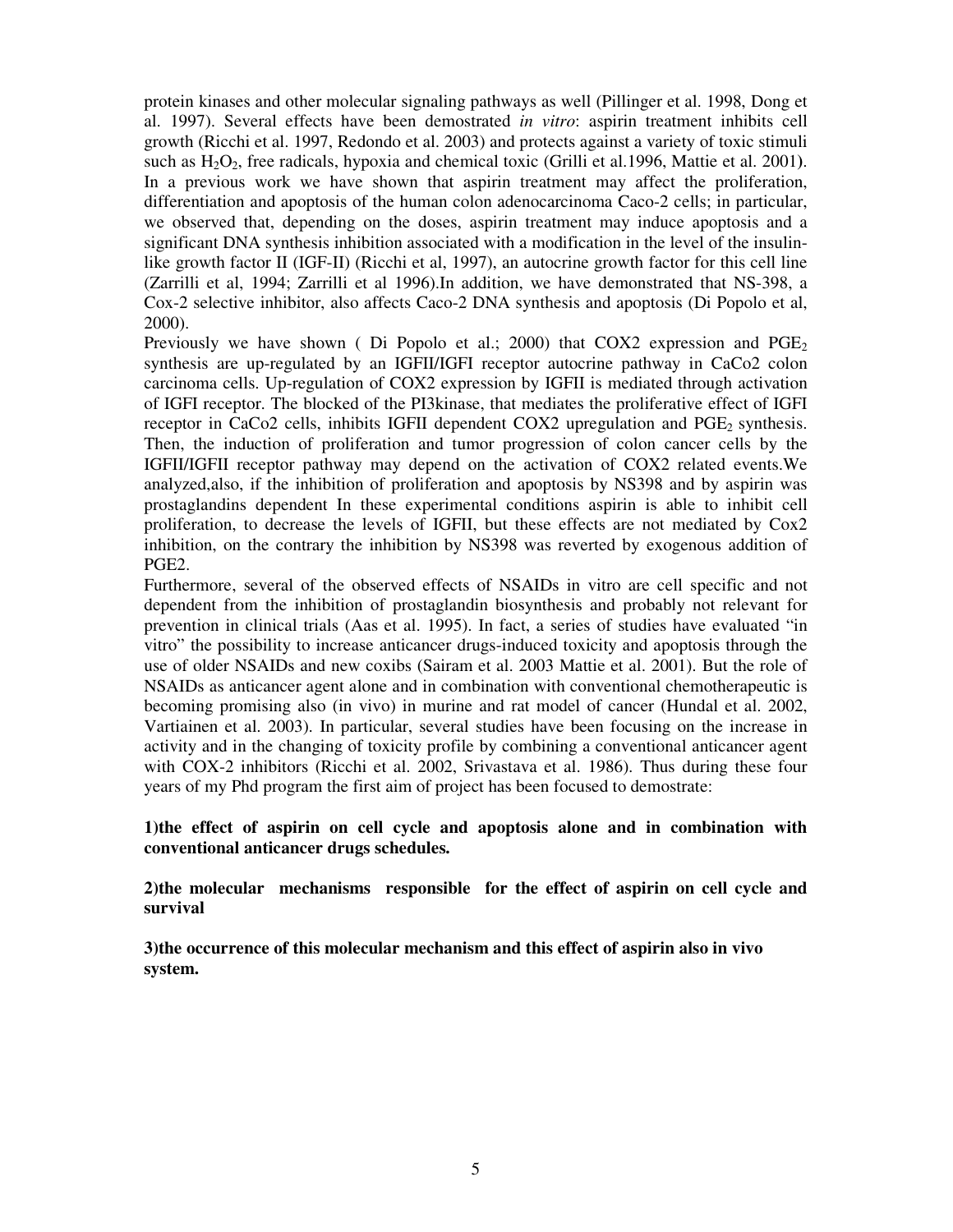# **RESULTS**

.

# **The effect of aspirin on cell cycle and apoptosis alone and in combination with conventional anticancer drugs schedules**

We have previously shown that Caco-2 cells synthesize and secrete IGF-II during their replicative phase when this peptide stimulates cell growth by an autocrine loop (Zarrilli *et al.,*  1994). When cells reach confluence and stop growing, the expression of IGF-II is strongly reduced and Caco-2 cells start to differentiate (Pignata *et al.,* 1994; Zarrilli *et al.,* 1994). Constitutive IGF-II expression obtained through transfection of Caco-2 cells with rat IGF-II cDNA under the control of a viral promoter persistently stimulates cell growth and interferes with the enterocyte-like differentiation of this cell line (Zarrilli *et al.,* 1996). To clarifyfurther the mechanisms involved in the inhibition of Caco-2 cell replication induced by aspirin, we investigated the modifications in IGF-II mRNA expression following drug treatment and found that the effect of aspirin on cell growth was associated with a dose-dependent inhibition of IGF-II. This finding suggests that a decrease in IGF-II synthesis might be involved in aspirin-induce inhibition of cell growth, even though the parallel decrease in IGF-II mRNA expression and cell proliferation does not establish cause and effect. Accumulating evidence suggest that interference with cell cycle and/or with the intracellular growth factor (receptor) activate signal transduction pathways are key modulators of cellular response to chemotherapeutic agents (Donaldson et al, 1994; Ciardiello et al, 1996; Tortora et al, 1997; Chen et al, 1997; De Luca et al, 1997; Lin et al, 1998). Because aspirin and NS-398 are able to inhibit cell growth, I asked whether they might modify sensitivity to anticancer drugs. Because cell killing induced by the topoisomerase poisons irinotecan (CPT 11) and etoposide (VP-16) is strictly cell cycle dependent (Nitiss and Beck, 1996; Goldwasser et al, 1995) and ultimately activates a pathway of programmed cell death, I decided to use these anticancer drugs to evaluate this hypothesis. Irinotecan (CPT 11) was selected also because it is one of the most active anticancer agent in colon cancer (Rougier et al, 1998).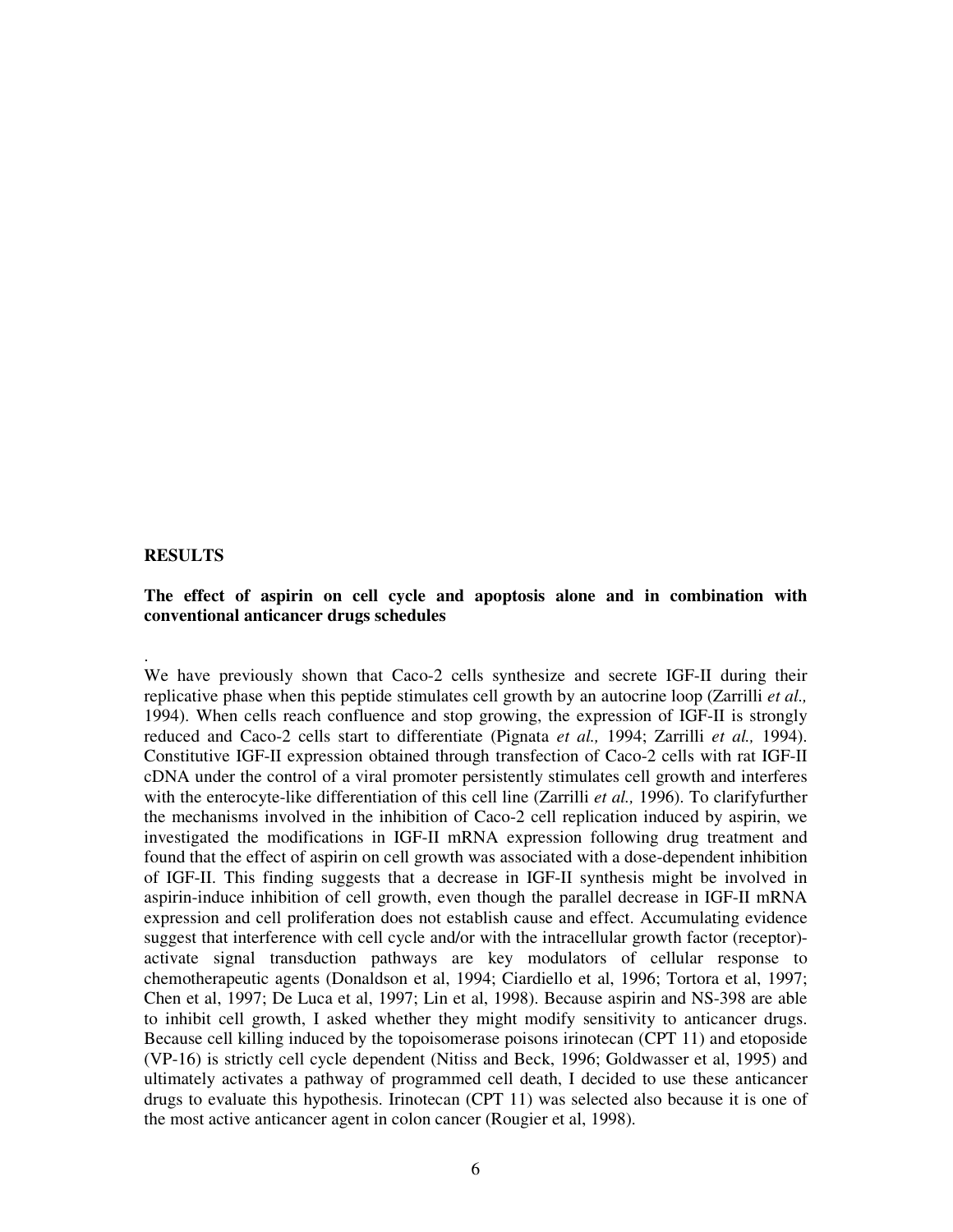Our previous data indicated that a 24 h aspirin treatment on Caco-2 cells at doses ranging from 1 to 10 mM determined a dose-dependent inhibition of DNA synthesis and a significant increase in levels of apoptosis (Ricchi et al, 1997). In the present work, I confirmed these results on cell growth for a 72 h treatment (data not shown) and evaluated again the effects on apoptosis by analysing the percentage of sub-G1 population at flow cytometry. Treatment with aspirin for 72 h, caused a dose-dependent increase in apoptosis starting from the concentration of 5 mM aspirin; the percentage of apoptotic cells was approximately 6% in control cells and 5, 9 and 12% in cells treated with aspirin at 2, 5 and 10 mM, respectively (data not shown).The above data suggest that aspirin acts in Caco-2 cells as anticancer agent with cytostatic properties and ability to induce apoptosis at high dosages. Therefore I decided to select these antiproliferative, apoptotic dosages of drugs to study whether they could modify Caco-2 sensitivity to anticancer drug treatments. To determine the effect of anticancer drugs on apoptosis, Caco-2 cells were exposed for 48 h at different concentrations of VP-16 and CPT 11 and DNA ploidy was analysed by flow cytometry. The effects on apoptosis in Caco-2 cells are shown in Figure 1. Both Vp-16 and CPT 11 dose-dependently increased the levels of apoptosis in Caco-2 cells: Vp-16 increased apoptosis from 8% at 4.25 mM to 20% at 34 mM (Figure 1A) and CPT 11 increased apoptosis from 9% at 5 mM to 16% at 15 mM (Figure 1B).



Figure I Effect of 2 mm aspirin co-treatment on VP-16-(A) and CPT II(B)-induced apoptosis in Caco-2 cells. Cells at day 3 were incubated with aspirin for 24 h, then anticancer drugs at the indicated concentrations were added in presence of 2 mm aspirin for 48 h. Apoptosis was calculated as the percentage of cells showing a sub-diploid DNA peak as described in Materials and Methods. Data are expressed as mean  $\pm$  s.d.

These data suggest that apoptosis may have a role in drug-induced Caco-2 cells cytotoxicity especially at high concentrations of the drugs. To evaluate whether aspirin may affect cell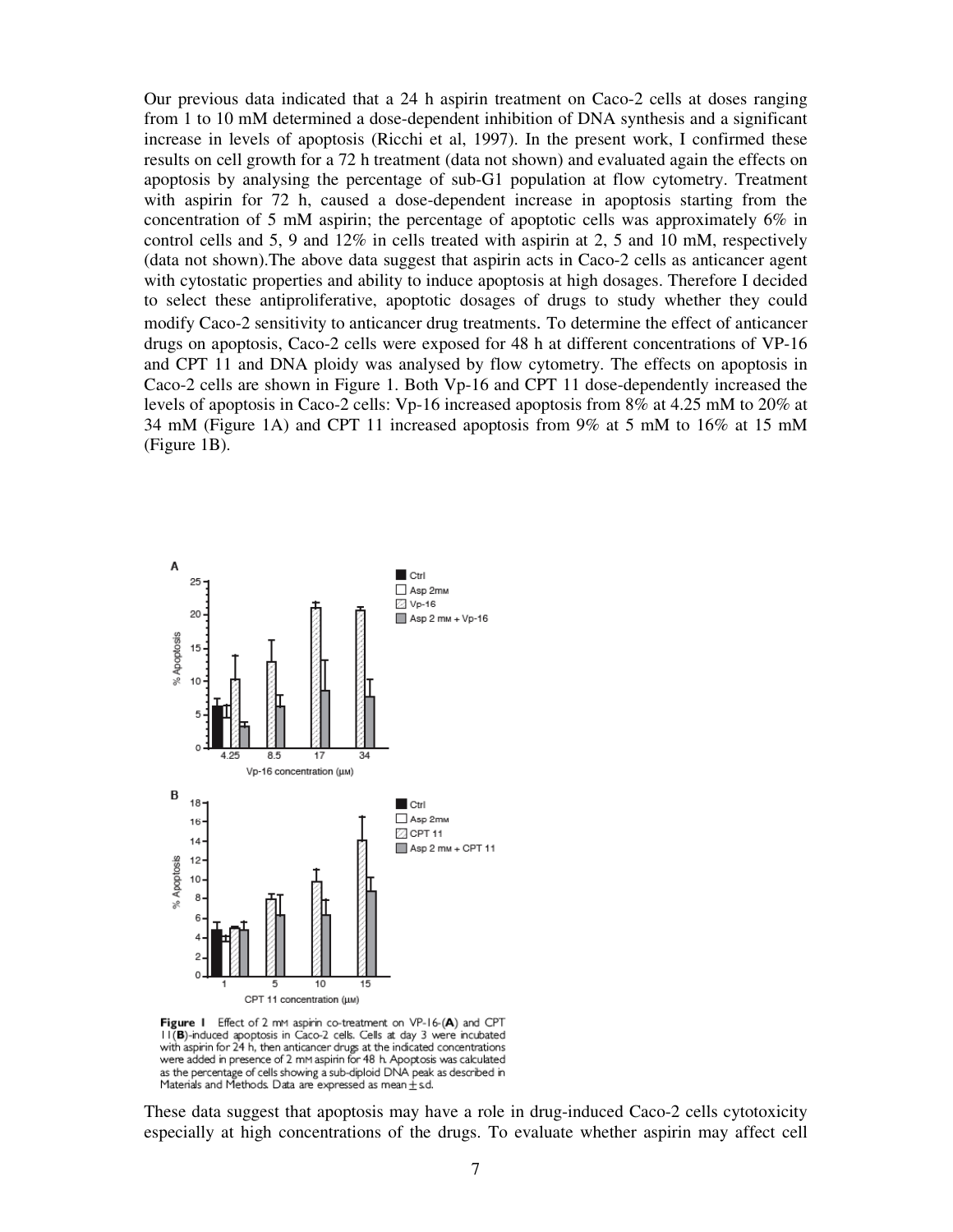killing by topoisomerase drugs, I tested a schedule of administration in which the effects of aspirin treatment on Caco-2 cell growth were present at moment of anticancer-drug exposure: cells were pre-treated with aspirin for 24 h and subsequently exposed for 48 h to the afore mentioned ranges of drugs in the continuous presence of NSAIDs (co-treatment). I evaluated the interference of 2 mM aspirin with anticancer drug induced apoptosis through the analysis of the sub-diploid DNA peak at flow cytometry. As shown in Figure 1, the levels of apoptosis were reduced for each concentration of both anticancer drugs when administered in the presence of aspirin compared with single agent treatment. Aspirin-co-treated Caco-2 cells were particularly resistant to etoposide-induced apoptosis: in fact the percentage of apoptosis in cells co-treated with aspirin and Vp-16 at 8.5 and 17 mM decreased from 14 to 7% and from 21 to 9%, respectively. The effect of aspirin on drug induced apoptosis was similar when aspirin and anticancer drugs were simultaneously administered (data not shown). These results indicate that aspirin-dependent inhibition of proliferation is associated with a reduced ability of the drug to induce apoptosis. To quantify the effects of aspirin co-treatment on Vp-16- induced apoptosis and to determine whether this effect was present at concentration in which aspirin was already apoptotic by itself, I used annexin V-FITC/propidium iodide staining assay. In fact this assay allows to clearly distinguish viable cells from those undergoing different stages of apoptosis or necrosis. The effect of aspirin at 2 and 5 mM concentration on Vp-16-induced toxicity in Caco-2 cells is analysed in Figure 2.



Propidium lodide

Figure 2 Effect of aspirin co-treatment on annexin V-RTC/PI staining of Caco-2 cells. Cells at day 3 were incubated with aspirin for 24 h, then antioancer drugs were added in presence of aspirin for 48 h. Four distinct phenotypes become distinguishable: (i) viable cells (lower left quadrant); (ii) cels at early stage of apoptosis (upper left quadrant); (ii) cels at late stage of apoptosis (upper right quadrant); (iii) necrotic cells (lower right quadrant). (A) untreated cels: (B) cels treated with 2 mM Aspirin; (C) cels treated with 5 mM Aspirin; (D) cell treated with 17 µM Vp-16; (E) cels co-treated with 2 mM aspirin and 17 µM Vp-1 & (F) cells co-treated with 5 mM aspirin and 17 uM Vp-16. Data represent one of three similar experiments.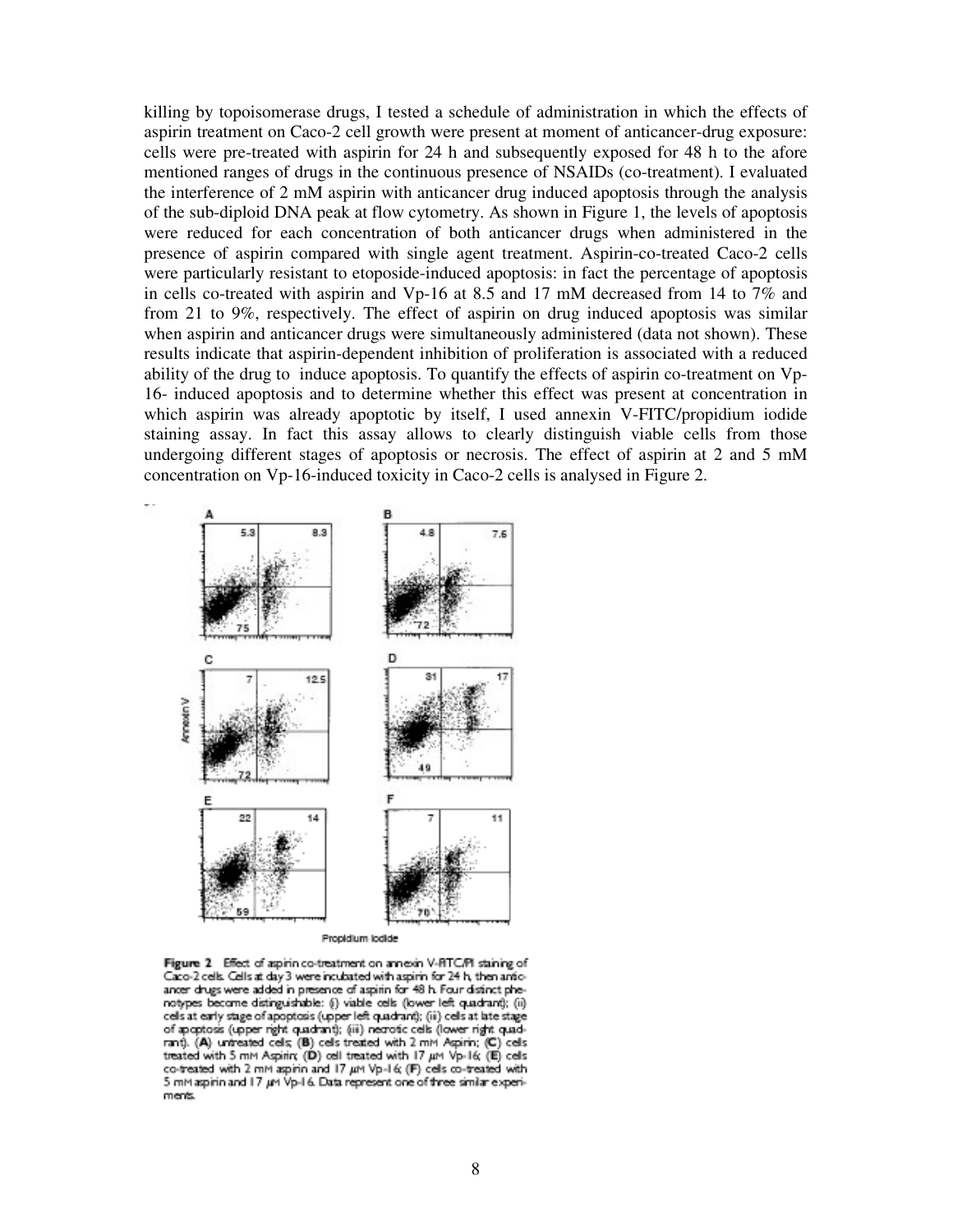Dot plots of green (Annexin V-FITC) vs red (PI) fluorescence showed four separate clusters: viable cell (lower left quadrant), cells at early stage of apoptosis, (upper left quadrant), cell at late stage of apoptosis (upper right quadrant), necrotic cells (lower right quadrant). Because of the high sensitiveness of this procedure, we detected higher levels of apoptosis as compared to that obtained at the analysis of subdiploid peak. Vp-16 at 17 mM increased the percentage of early and late apoptotic cells from 13 to 48% and decreased the percentage of viable cell from 75 to 49% (Figure 2A,D). Aspirin cotreatment at 2 and 5 mM dose-dependently decreased the percentage of early and apoptotic cells from 48 to 36 and 18%, respectively, (Figure 2D vs E,F) and increased the percentage of viable cells from 49 to 59 and 70% (Figure 2D vs E,F); similar data were obtained for Vp-16 at 8.5 mM (data not shown) and CPT 11at 10 mM (Figure 3). Not significant change in the levels of necrosis was observed.



Figure 3 Effect of aspirin and NS-398 co-treatment on 17 µM Vp-16and 10 um CPT 11- induced apoptosis of Caco-2 cells. The percentage of viable and apoptotic cells were calculated as reported in Figure 2. Apoptotic bars are the sum of percentage of cells at early and late stages of apoptosis. Data are expressed as mean  $\pm$ s.d. Data points represent the mean of triplicate experiments.

I also evaluated whether the effects of aspirin co-treatment on anticancer drug responsiveness were unique of Caco-2 cells or were obtainable in other colon cancer cells showing different Cox

isoform expression profile. I selected the colon cancer cell line SW480 being Cox-1 positive, but Cox-2 negative (Smith et al, 2000). SW480 cells were co-treated with aspirin and topoisomerase

inhibitors under the above mentioned experimental conditions.Aspirin co-treatment at 2 and 5 mM decreased both CPT 11- and VP-16-induced apoptosis. The effect was dose-dependent and

in the same range of magnitude of that obtained in Caco-2 cells (data not shown).

Data from our laboratory indicated that Caco-2 cells express Cox-2 but not Cox-1 and NS-398, a COX-2 selective inhibitor, inhibited DNA synthesis and induced apoptosis in Caco-2 cells (Di Popolo et al, 2000). To evaluate whether the effects of aspirin co-treatment on Caco-2 cells were dependent on the inhibition of Cox-2 activity, I analysed the effect of NS-398 cotreatment on anticancer drug induced apoptosis. I firstly evaluated the effect on apoptosis of NS-398 72 h treatment at different concentration using annexin V-FITC/propidium iodide staining assay. As shown in Figure 4, 10 and 50 mM NS-398 treatment induced higher level of apoptosis compared with 2 and 5 mM aspirin treatments in Caco-2 cells (22 and 25% compared with 12 and 20%, respectively).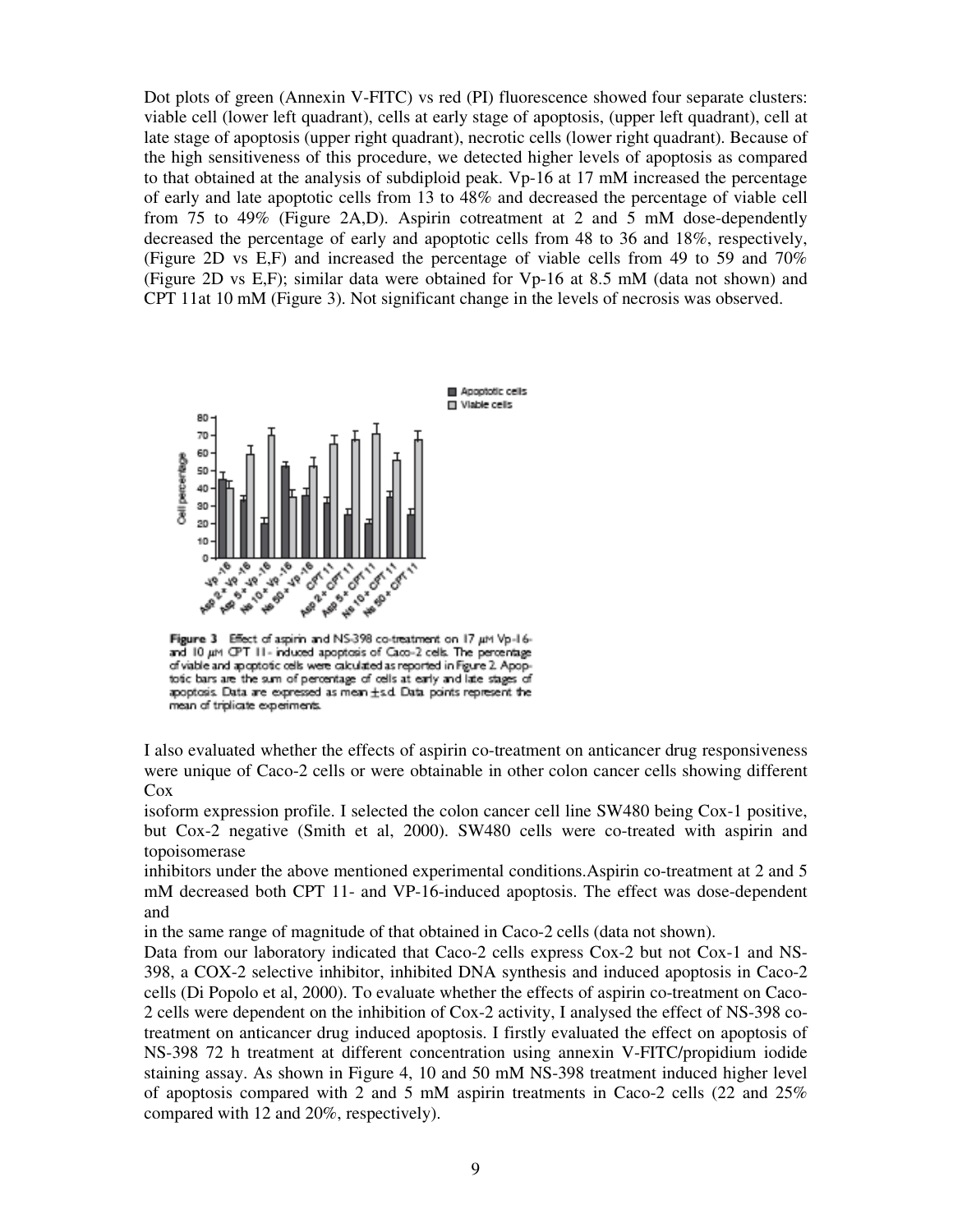

Figure 4 Effect of 2 and 5 mM aspirin and 10 and 50 µM NS-398 72 h treatment on apoptosis of Caco-2 cells. The percentage of Caco-2 cells at early and late stages of apoptosis was quantified as reported in figure 2. Data points represent the mean of triplicate experiments  $\pm$  s.d.

Then I evaluated the effect of NS-398 co-treatment on Vp-16- and CPT 11-induced toxicity. The percentage of cells in early plus late apoptosis vs viable cells induced by co-treatments with aspirin or NS-398 and Vp-16 or CPT 11 are given in Figure 3.

Aspirin at 2 and 5 mM dose-dependently decreased both Vp16- and CPT 11-induced apoptosis and increased cell viability. NS 398 at 10 mM increased both 17 mM Vp-16- and 10 mM CPT 11-induced apoptosis (P50.05 and P40.05, respectively), while NS 398 at 50 mM decreased 17 mM Vp-16- and 10 mM CPT 11-dependent apoptosis (P40.05 and P50.05, respectively). NS 398 at 10 mM did not significantly alter the percentage of viable cells following treatment with Vp-16- or CPT 11 co-treated cells, while NS 398 at 50 mM increased cell viability of Vp-16-treated cells from 40 to 52% (P50.05). No effects were obtained on anticancer drug induced-apoptosis with NS 398 at 1 mM (data not shown). I examined whether aspirin and NS-398 treatments had any distinct effect on cell cycle parameter under the same experimental conditions. The distribution of cells in the phases of the cell cycle is presented in Table 1.

| Treatment    | G0-G1 |    | G <sub>2</sub> -M |
|--------------|-------|----|-------------------|
| Control      | 58    | 33 |                   |
| Asp 2 mm     | 51    | 46 |                   |
| Asp 5 mm     | 50    | 48 |                   |
| NS 398 10 uH | 62    | 29 |                   |
| NS 398 50 um | ы     | 29 |                   |

Table 1 Cel cyde distribution (per cent) of control and Aspirin- or NS 398 treated Caco-2 cels

DNA cell cyde analysis was performed by propidium i odide labelling as described in Material and Methods

 Aspirin treatment was associated with a modest dose-dependent increase in the proportion of cells in the S phase, while NS-398 did not significantly alter cell cycle parameters with respect to control cells. I also asked whether the different effect of aspirin and NS-398 on survival could be determined by a selective interference with anticancer drug-induced cell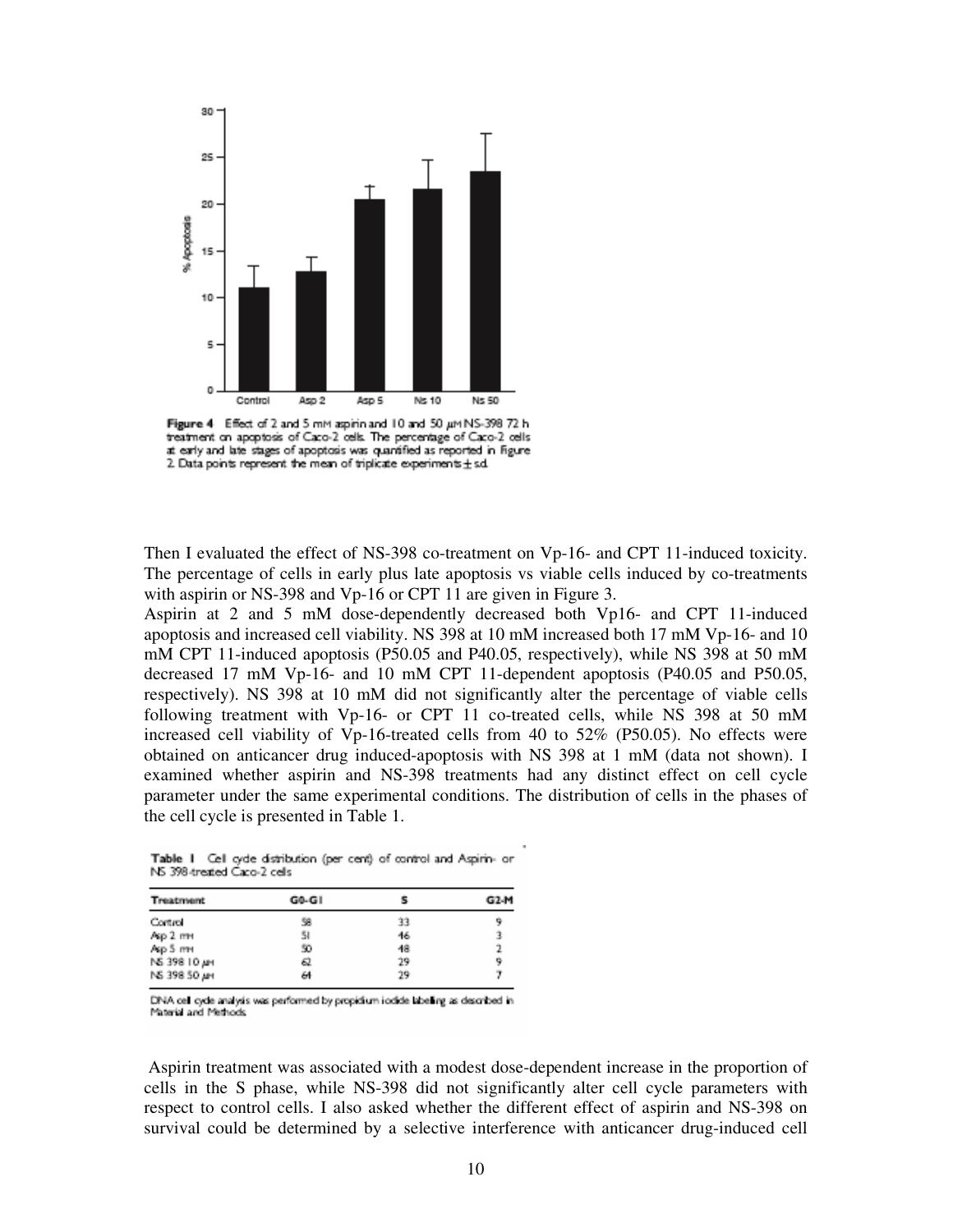cycle arrest. In fact, Vp-16 arrests cells in the pre-mitotic phase of the cell cycle leading to accumulation of the cells in the late S or G2 phase (Fearnhead et al, 1994; Downes et al, 1994); while CPT 11 causes S phase slowing (Shao et al, 1997; McDonald and Brown, 1998). Effect of Vp-16 and CPT 11 treated, Vp-16 and CPT 11 plus aspirin or plus NS-398 cotreated cells under previously described experimental conditions are shown in Table 2.

Table 2 Cell cycle distribution (per cent) of Caco-2 cells after anticancer drug treatments and anticancer drug plus aspirin or NS-398 co-treatments

| Treatment               | G0-G1 |    | G2-M |
|-------------------------|-------|----|------|
| Control                 | 58    | 33 |      |
| №-1617 дн               | 9     | o  | 91   |
| Asp 2 mm +Vp-16 17 pm   | 15    | ٥  | 85   |
| Asp 5 mm +Vp-16 17 um   | 37    | ٥  | 63   |
| NS 10 pm +Vp-16 17 pm   | 8     | ō  | 92   |
| NS 50 un+Vp-16 17 un    | 15    | ö  | 85   |
| ОРТ II 10 дн            | 22    | 70 | 8    |
| Asp 2 mm + OPT 11 10 um | 22    | 78 | ٥    |
| Asp 5 mm + CPT III 0 µm | 35    | 65 | ö    |
| NS 10 дн+ОРТ III0 дн    | 15    | 85 | ö    |
| NS 50 AM + CPT 11 10 AM | 32    | 68 | o    |

DNA cell cycle analysis was performed by propidium iodide labeling as described in Materials and Methods.

I found that Vp-16, from lowest concentration of drug tested, increased the distribution of Caco-2 cells at the G2 phase of the cell cycle. In particular, VP-16 at 8.5 mM and 17 mM treatments were able to trap 85 and 91% of Caco-2 cells in the G2 phase of cell cycle, respectively. Whereas CPT 11 at 10 and 15 mM treatments accumulated 70 and 85% of Caco-2 cells in the S phase of cell cycle, respectively (Table 2 and data not shown). Aspirin and NS-398 co-treatment

had different effect on anticancer drug induced cell cycle distribution: in cells that have been co-treated with Vp-16 at 17 mM, aspirin dose-dependently increased the percentage of Caco-2 cells at G0 –G1 phase of cell cycle. NS-398 at 10 mM had no effect on Vp-16-induced accumulation at the G2 phase of cell cycle, while at 50 mM increased the percentage of cells at G0 –G1 phase from 9 to 15%. In cells that have been co-treated with aspirin and CPT 11 at 10 mM there was an increase in the percentage of cells at G0 –G1 phase similar to that observed in Vp-16 co-treated cells. NS-398 only at 50 mM concentration increased the percentage of cells at G0 –G1 phase from 22 to 32% (Table 2).

Several reports indicate that cancer cells after a genotoxic treatment can take hours to many days before dying (Vidair et al, 1996; Han et al, 1997). To better evaluate the cytoprotective effect of aspirin, also with respect to potential delayed toxicity of Vp-16, we measured overall cell viability by performing a plating efficiency assay following 8.5 mM and 17 mM etoposide treatments and cotreatments with either 2 or 5 mM aspirin (Figure 5A,B). All replated control Caco-2 cells started to divide after a lag period of 48h (Figure 5A); they entered into the exponential phase of cell growth at day 4, and reached the stationary phase at day 14 (data not shown). Etoposide treatments at both concentrations produced an approximately 0.7-fold decrease of the cell number at day 4 after replating; the fraction of surviving cells entered into the logarithmic phase of cell growth only at day 8. On the contrary, aspirin co-treated cells more efficiently replated and started the exponential phase of cell growth at day 6, 5 mM aspirin co-treated cells showing the best profile of cell growth. Thus, aspirin co-treated cells appeared to be more viable and less sensitive to anticancer delayed toxicity. Etoposide at 34 mM was such a toxic treatment that cell restarted to divide only at day 11; nevertheless, cells cotreated with aspirin and etoposide also at this concentration, continued to show an advantage in cell growth (data not shown).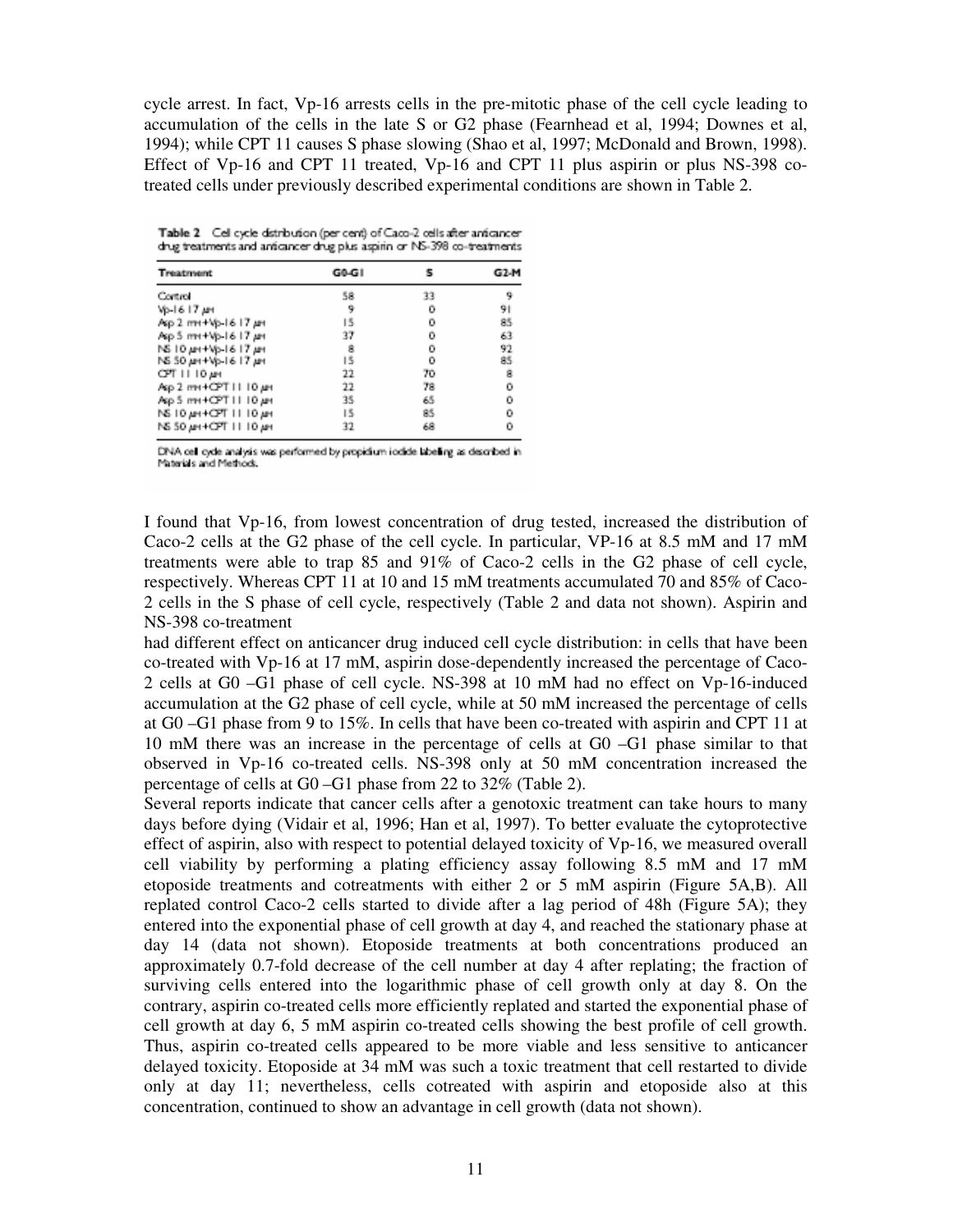# **The molecular mechanisms responsible for the effect of aspirin on cell cycle and survival**

From previous studies I demonstrated that aspirin treatment at millimolar concentration significantly prevented apoptosis and G2/M phase of cell cycle accumulation induced by the topoisomerase inhibitors etoposide and irinotecan (Ricchi et al., 2002). These effects were observed both in Caco-2 cells and in SW 480 cells independently from their COX's profile of expression, thus suggesting that aspirin acted through a COX-independent mechanism (Ricchi et al., 2002).In the second year of my PHD program I try to investigate the molecular mechanisms Cox2 indipendent responsible for the effect of aspirin on cell cycle and survival.To valuate the molecular pathway by aspirin induced , I analyzed the citoprotection of aspirin on apoptosis by serum deprivation. The effect on apoptosis was first evaluated by analyzing the percentage of sub-G1 population at flow cytometry. Spontaneous apoptosis of Caco-2 cells at day 4 of culture in complete culture medium was in the average 6% (data not shown); the percentage of apoptotic cells was approximately 8, 20, and 30 after serum deprivation for 48, 96, and 168 h, respectively (Fig. 5).



Fig. 5. Effect of 2 and 5 mM aspirin treatment on apoptosis induced by serum deprivation in Caco-2 cells. After 72 h of culture in complete medium, cells were serum deprived in the absence or presence of aspirin. After 48, 96, and 168 h of serum withdrawal, apoptosis was calculated as the percentage of cells showing a subdiploid DNA peak (A) and as the percentage of cells positive at annexin V-FITC staining (B), as described under *Materials and Methods*. Data are expressed as mean  $\pm$  S.D.

The effect of 2 and 5 mM aspirin treatment on serum withdrawal induced apoptosis was first evaluated through the analysis of the subdiploid DNA peak at flow cytometry. Aspirin inhibited apoptosis in a statistically significant manner  $(p \t 0.05)$  at all time points tested compared with untreated cells (Fig.5A). Aspirin (2 mM) treatment caused a 60% reduction in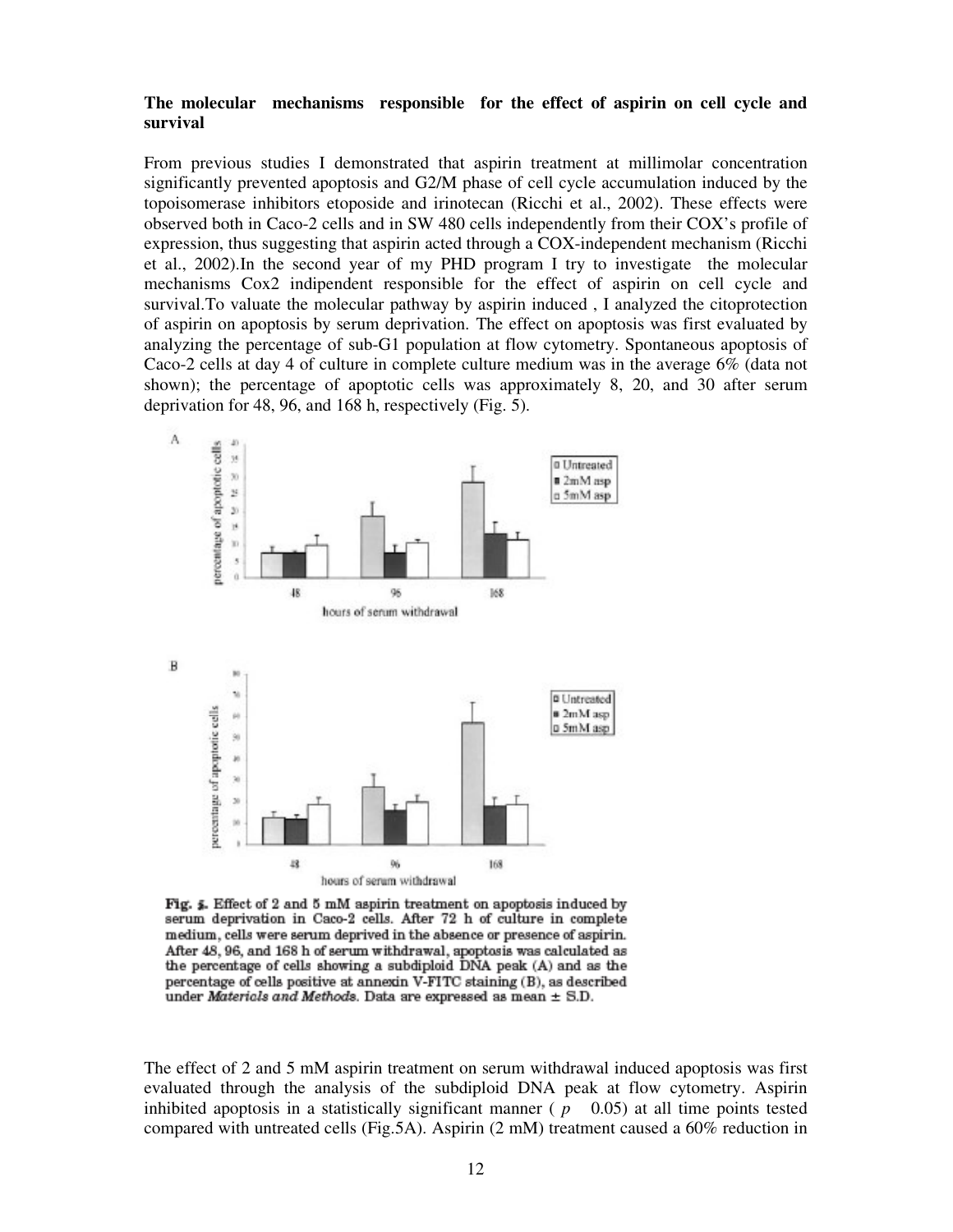apoptosis compared with untreated cells with the maximal effect at 96 h of serum deprivation. The percentage of apoptosis increased up to  $11\%$  after treatment with 5 mM aspirin but was unmodified during the starvation time. Similar results were obtained when the percentage of apoptotic cells was evaluated by annexin staining (Fig. 5B); however, because of the high sensitiveness of this procedure, higher levels of apoptosis were observed in untreated cells compared with those obtained at the analysis of subdiploid peak (Fig.5A).We also analyzed in the same experimental conditions the distribution of cells in the phases of the cell cycle. We did not find any relevant modification in cell cycle distribution between starved Caco-2 cells and cells cultured in complete medium in the presence or absence of aspirin for 48 h (data not shown). On the contrary, prolonged serum deprivation caused a time-dependent decrease in the proportion of cells in the G1 phase of cell cycle and increase in the proportion of cells in the G2/M phase of cell cycle (Fig.6).





 Aspirin (5 mM) treatment and to a lesser extent 2 mM aspirin treatment counteracted the G1 decrease and G2/M increase in cell cycle distribution induced by prolonged serum starvation leading to a profile of cell cycle similar to that of cells cultured in serum for 168 h (Fig. 6, data point "in serum" versus 96- and 168-h serum withdrawal). Data from our laboratory indicated that Caco-2 cells expressed COX-2 but not COX-1 (Di Popolo et al., 2000). To evaluate whether the effects of aspirin treatment on Caco-2 cells cycle and survival were dependent on the inhibition of COX-2 activity, I analyzed the effect of NS-398 treatment, a COX-2-selective inhibitor, on survival during serum deprivation. To address this issue, cells were starved in the presence of 10 m NS-398, a concentration that completely inhibits the biosynthesis of prostaglandin E2 in Caco-2 cells. NS-398 treatment at this concentration did not cause any significant modifications on apoptosis and cell cycle parameters with respect to starved cells (data not shown). These results, therefore, suggested that aspirin interfered with apoptosis and cell cycle modification induced by serum withdrawal in Caco-2 cells in a COXindependent manner. We have previously shown that an autocrine IGF-II/IGF-Ir pathway sustains cells proliferation and survival of Caco-2 colon cancer cells (Zarrilli et al., 1994, 1996). In particular, we and others have demonstrated that the PI3-kinase pathway preferentially, with respect to the MAP kinase pathway, delivered an antiapoptotic and proliferative signal in Caco-2 cells (Di Popolo et al., 2000; Gauthier et al., 2001). Thus, it was of interest to evaluate whether aspirin treatment had any effect on MAP kinase and PI3-kinase pathways during Caco-2 serum deprivation.

To address these questions, I focused on the activation status of ERK1 and ERK2, two major components of the MAP kinases cascade, and of the AKT protein that is a downstream effector of the PI3-kinase. Lysates from cells serum deprived for 96 h in the presence or absence of 2 and 5 mM aspirin were probed for phosphorylated AKT at Ser 473 and phosporylated ERK1/2 kinases. To evaluate the PI3-kinase/ AKT-dependent pathway in serum cultured cells and to compare the effects of aspirin in both culture conditions, lysates of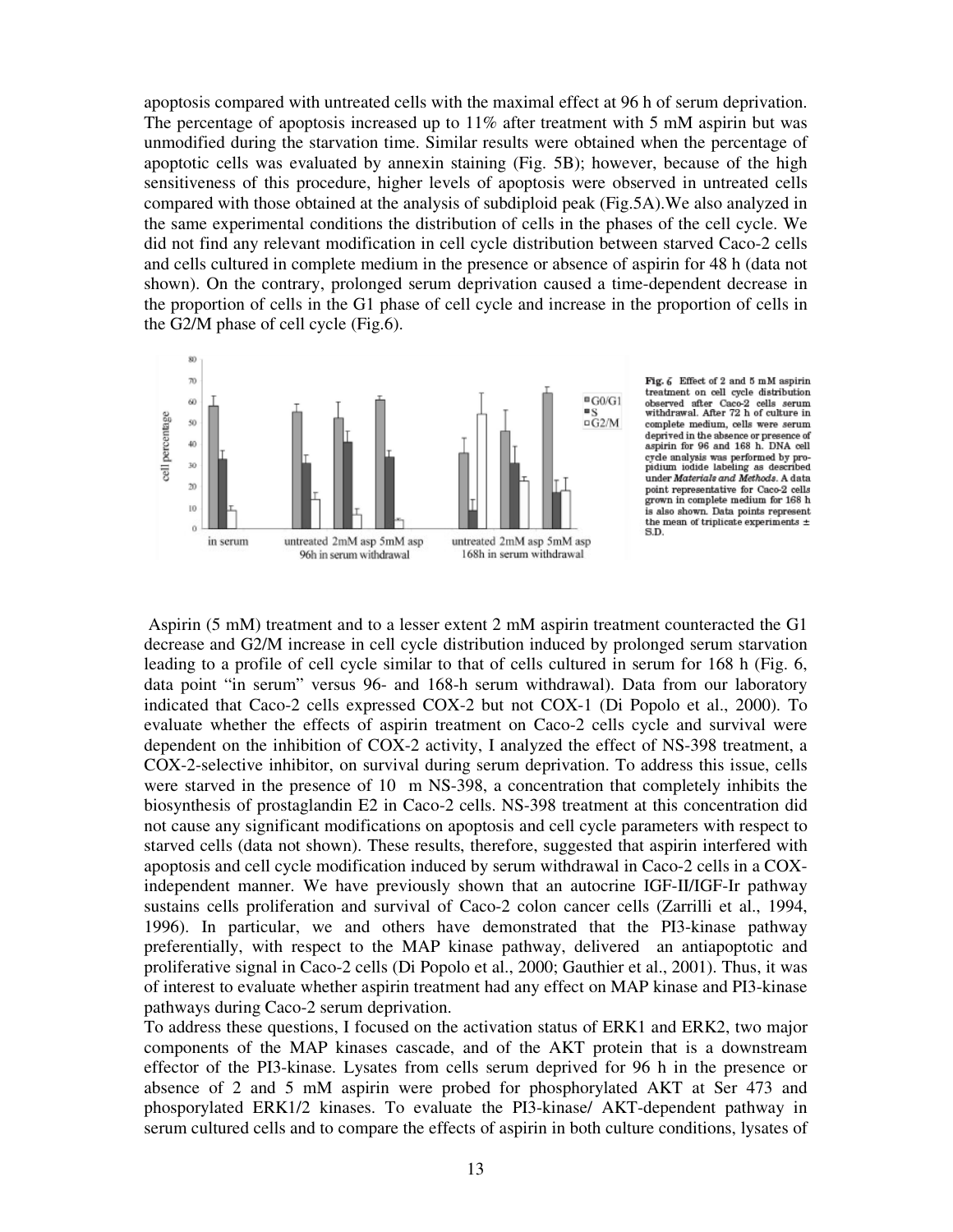cells cultured in complete medium and treated for 96 h with 2 and 5 mM aspirin were also collected. The bands were quantified and normalized to total AKT and ERK2 protein kinases, respectively. As shown in Fig.7, aspirin treatment dose dependently induced activation of AKT protein and ERK1/2 protein with respect to untreated cells.



Fig. 7 Effect of 2 and 5 mM aspirin treatment on (Ser 437) phosphorylated AKT and total AKT (A) and phosphorylated ERK1/2 and total ERK2 (B) expression in Caco-2 cells. Western immunoblot analysis was performed on protein lysates from cells cultured in the presence (+S) and in absence  $(-S)$  of serum for 96 h (ctrl), after treatment with  $2 \text{ mM } (A2)$  or 5 mM aspirin for 96 h (A5). The immunoblots were stripped and reblotted with antibodies against total AKT or ERK2 protein. The autoradiographs shown are representative of three separate experiments. Histograms represent the mean densitometric analysis of three experiments plus S.D. bars.

 The relative densitometric analysis showed 1.5- and 2.7-fold increase for AKT protein phosphorylation status after aspirin treatment at 2 and 5 mM, respectively (Fig. 7A) and 2.7-fold increase for ERK1/2 protein phosphorylation status after aspirin treatment at 5 mM in serumdeprived cells (Fig. 7B). On the other hand, serum deprivation slightly reduced the activation status of Akt with respect to serum-cultured cells (Fig. 7A), but aspirin treatment, although to a lesser extent than in serum withdrawal, still induced phosphorylation of Akt (Fig. 7A).

To directly demonstrate the activation of PI3-kinase by aspirin treatment in serum-starved cells, we analyzed the PI3-kinase activity in the pTyr immunoprecipitate from 96-h serumdeprived Caco-2 cells in the absence (control) or presence of 2 and 5 mM aspirin. As shown in Fig. 8aspirin treatment dose dependently increased the levels of three phosphate phosphatidylinositols.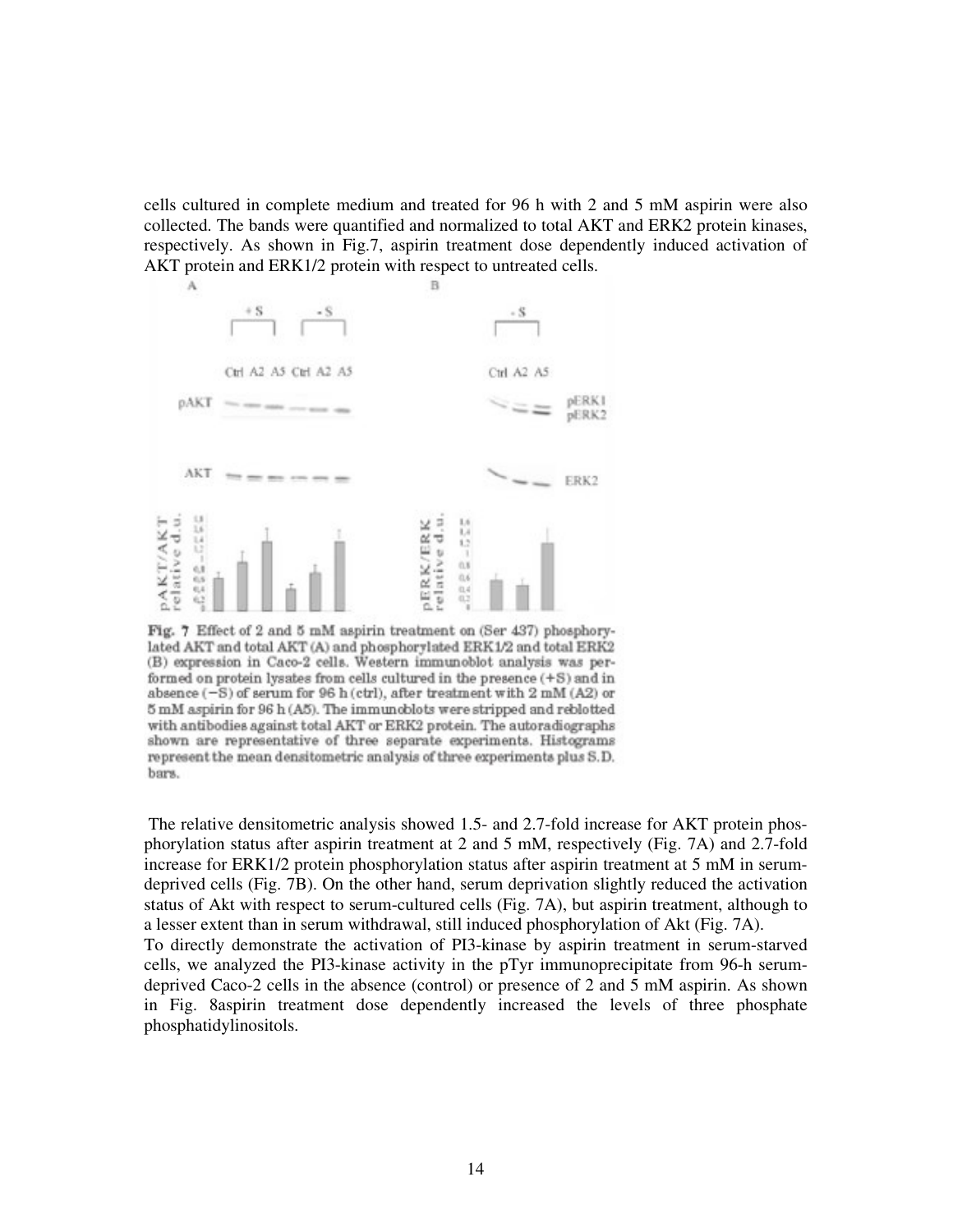

Fig. 8 Effect of 2 and 5 mM aspirin treatment on PI3-kinase activity in 96-h serum-starved cells. Cells extracts were immunoprecipitated with a pTyr monoclonal antibody, and the precipitate assayed for the presence of a PI3-kinase activity using phosphatidylinositol as a substrate as described under Materials and Methods. TLC analysis of the PI3-kinase reaction shown corresponds to a representative experiment that was repeated two additional times. PtdInsP, phosphatidylinositol 3-phosphate; ORI, origin. Histograms with S.D. bars represent the counts per minute of [<sup>52</sup>P]phosphoinositol 3-phosphate of the three experiments.

Because the molecular effects of aspirin have been observed after prolonged exposure to drug, we asked whether these effects could be related to a direct activation of PI3- kinase by aspirin. To address this issue, we evaluated the effect on AKT and ERK phosphorylation status after aspirin acute stimulation. After 24 h of serum deprivation, Caco-2 cells were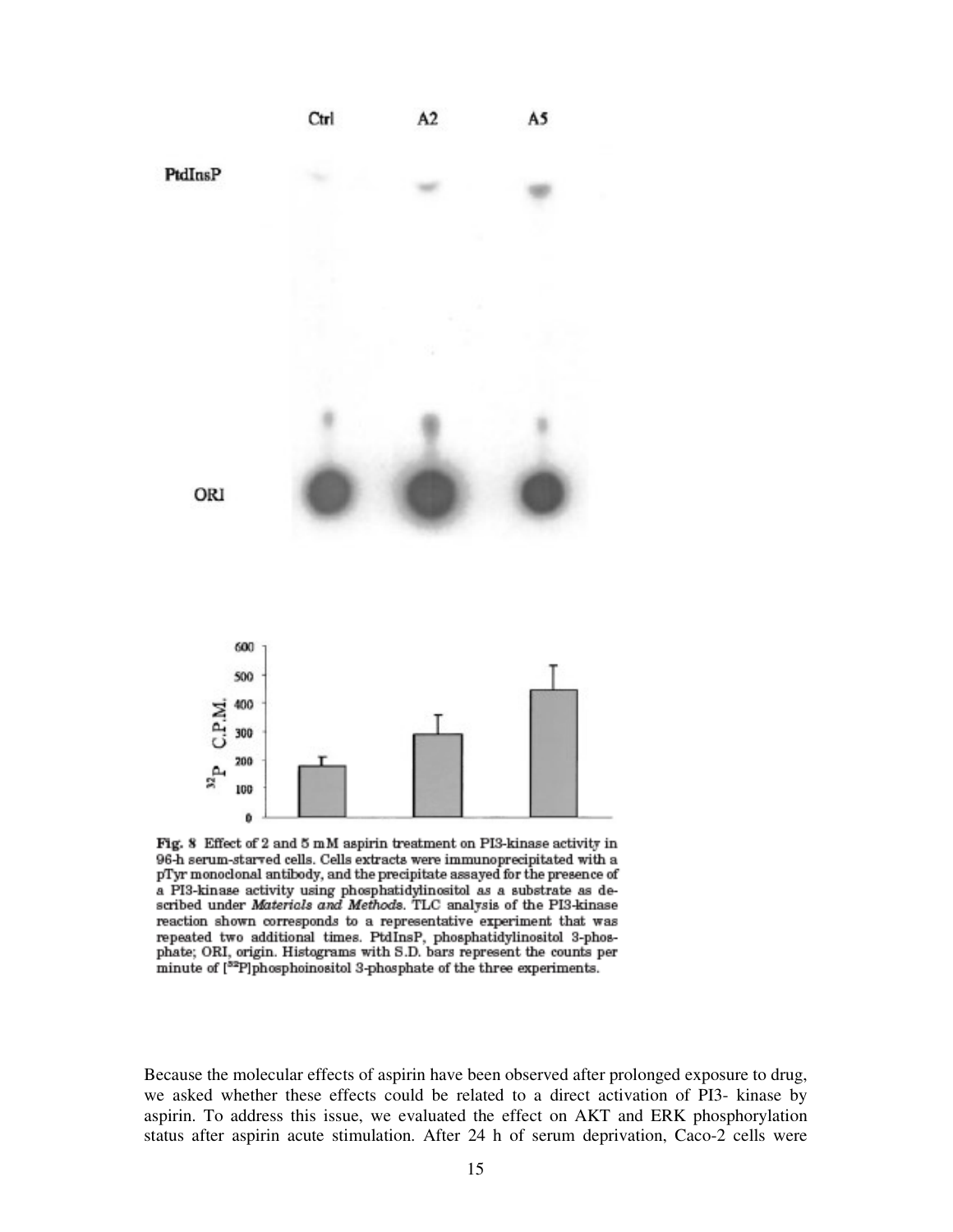treated with aspirin at 5 mM and cell lysates were collected after 5, 10, 15, and 30 min of drug addition. As shown in Fig.9, 5 mM aspirin treatment transiently inducedactivation of AKT and ERK1/2 proteins with respect to serum- deprived cells after 10 min of exposure.



Fig. 9 Effect of 5 mM aspirin treatment on (Ser 437) phosphorylated AKT and total AKT (A) and phosphorylated ERK1/2 and total ERK2 (B) expression in Caco-2 cells. Western immunoblot analysis was performed on protein lysates from cells cultured in the absence of serum for 24 h (ctrl) and from cell treated with 5 mM aspirin for 5 min (5'), 10 min (10'), 15 min (15'), or 30 min (30'). The immunoblots were stripped and reblotted with antibodies against total AKT or ERK2 protein. The autoradiographs shown are representative of three separate experiments. Histograms represent the mean densitometric analysis of three experiments plus S.D. bars.

To further evaluate the relative involvement of ERK1/2 and PI3-kinase pathways in Caco-2 cells survival, we analyzed also the effects, during serum deprivation, of PD98059 or LY294002 inhibitor treatments alone and in combination with 2 and 5 mM aspirin (Fig. 10, A and B; Table 1).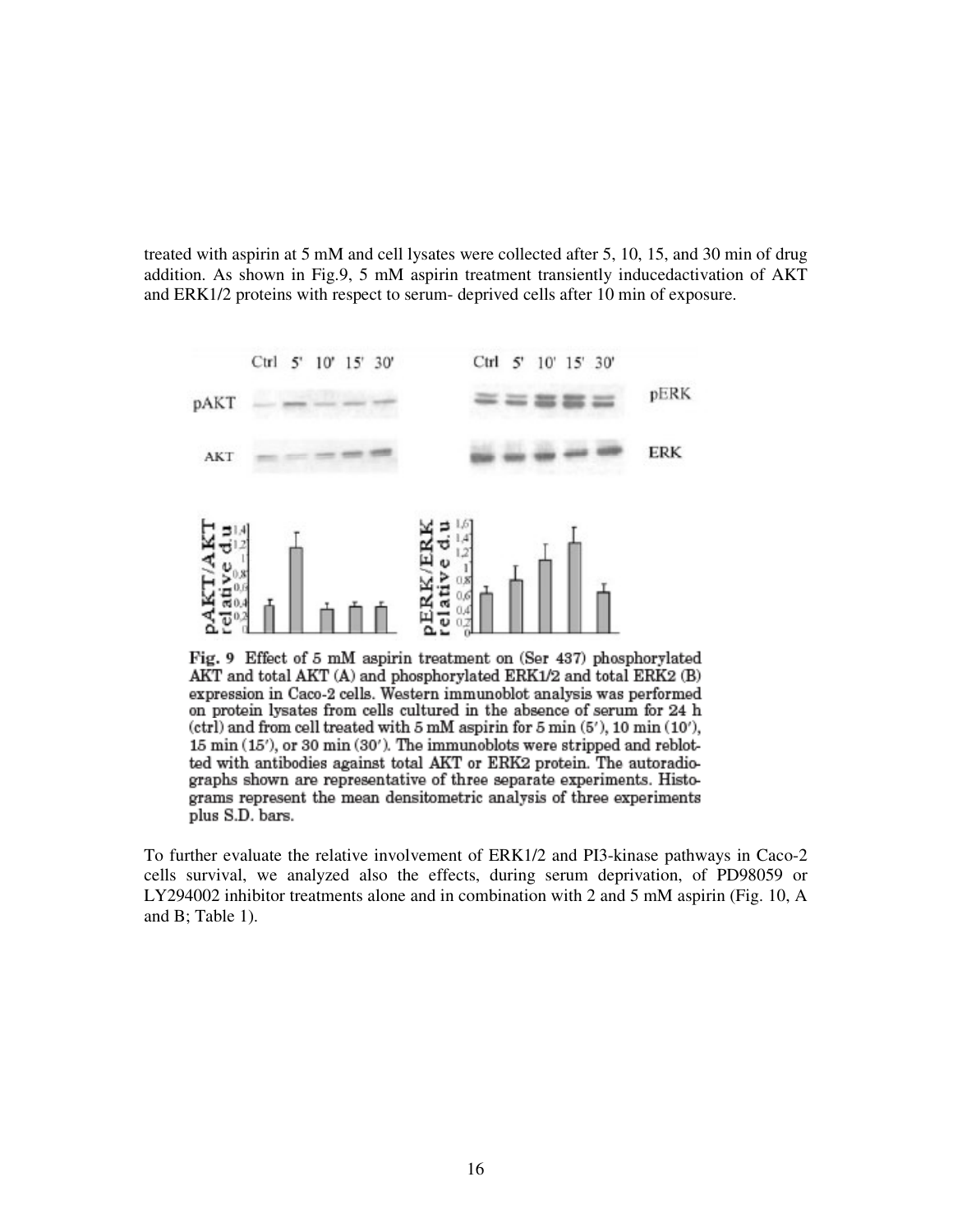

Fig. 10Effect of PD98059 and LY294002 treatments alone and in combination with aspirin on (Ser 437) phosphorylated AKT and total AKT (A) and phosphorylated ERK1/2 and total ERK2 (B) expression in Caco-2 cells. Western immunoblot analysis was performed on protein lysates from control cells cultured in the absence of serum for 96 h (Ctrl), from cells treated with 2 mM aspirin (A2), 5 mM aspirin (A5), 40  $\mu$ M PD98059 (PD), 50  $\mu$ M LY294002 (LY), or from cells cotreated with 2 mM aspirin and 40  $\mu$ M PD98059 (A2PD), 2 mM aspirin and 50  $\mu$ M LY294002 (A2LY), 5 mM aspirin and 40  $\mu$ M PD98059 (A5PD), or 5 mM aspirin and 50  $\mu$ M LY294002 (A5LY). The immunoblots were stripped and reblotted with antibodies against total AKT or ERK2 proteins. The autoradiographs shown are representative of three separate experiments. Histograms represent the mean densitometric analysis of three experiments plus S.D. hars.

#### TABLE 3

Effect of PD98059 and LY294002 treatments, alone or in combination with aspirin, for 96 h on apoptosis during Caco-2 cell starvation Apoptosis was calculated as the percentage of cells showing a subdiploid DNA peak as described under Materials and Methods. Data are expressed as mean  $\pm$  S.D.

| Treatment |          | Aspirin                 |                         |  |
|-----------|----------|-------------------------|-------------------------|--|
|           | $\bf{0}$ | $2 \text{ }\mathrm{mM}$ | $5 \text{ }\mathrm{mM}$ |  |
|           |          | q,                      |                         |  |
| No Serum  | $19 + 4$ | $8 + 2$                 | $11\pm2$                |  |
| PD98059   | $8 + 2$  | $7 + 3$                 | $10\pm 3$               |  |
| LY294002  | $35 + 5$ | $40 + 5$                | 45±5                    |  |

Treatment with the mitogen-activated protein kinase kinase (MEK) inhibitor PD98059 alone did not cause any relevant change in activation status of AKT protein, slightly decreased ERK1/2 phosphorylation, but reduced apoptosis with respect to control cells (Fig. 10 Table 1). The aspirin induced activation of AKT persisted in the presence of PD98059 (Fig. 10 A) but PD98059 did not counteract 5 mM aspirin-induced activation of ERK1/2 kinases (Fig. 10 B), thus suggesting that ERK1/2 kinases were activated by aspirin independently from MAP kinases. On the contrary, the PI3- kinase inhibitor LY294002 alone reduced basal activation of AKT (Fig. 10A) and further increased apoptosis from 19 to 35% with respect to control cells (Table 3). Furthermore, LY294002 in cotreatment with aspirin completely reduced AKT activation (Fig. 10 A) and partially reduced ERK1/2 activation induced by aspirin (Fig. 10 B), whereas increased apoptosis levels up to 40 and 45% in the presence of aspirin at 2 and 5 mM, respectively (Table 3). These data suggest that in Caco-2 cells ERK1/2 kinase pathway could be, at least in part, under PI3-kinase pathway control. Similar data were obtained in aspirin-treated cells for 168h (data not shown). Because treatments with aspirin, through the activation of AKT protein via PI3-kinase pathway stimulation, and with PD98059, by decreasing MAP kinase activity, both reduce apoptosis, the above-mentioned findings support the hypothesis that PI3-kinase inhibition and MAP kinase activation are involved in apoptotic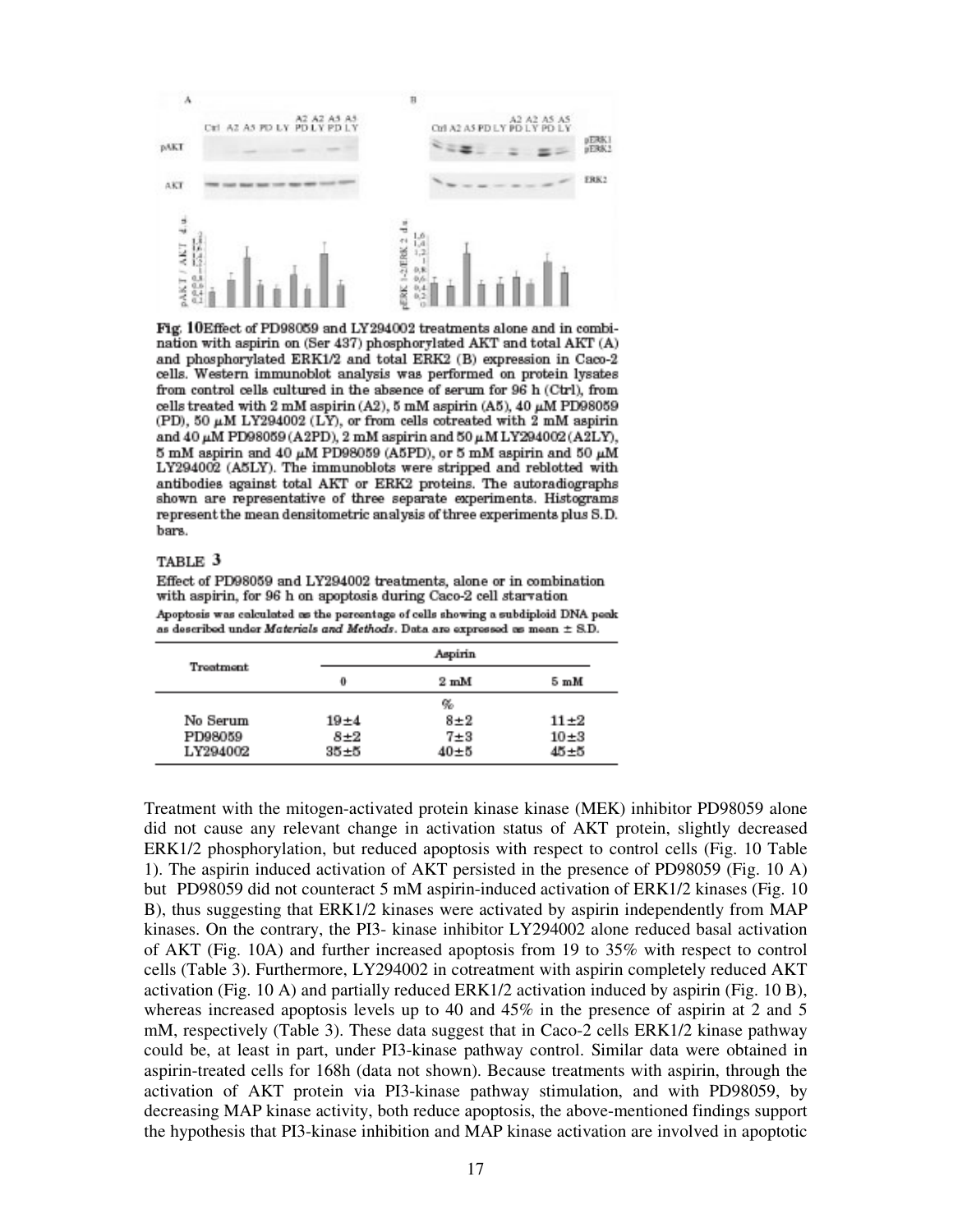response to serum deprivation in Caco-2 cells. I have previously shown that in Caco-2 cells cotreated with aspirin and topoisomerase inhibitors, apoptosis and overall toxicity induced by topoisomerase inhibitors were reduced (Ricchi et al., 2002). To further correlate this cytoprotective effect of aspirin with the activation status of AKT, I assayed AKT activation status after 17 M Vp-16 and 5 mM aspirin cotreatment, an experimental condition where maximal effect on overall viability have been observed (Ricchi et al., 2002). As shown in Fig. 11, phosphorylation status o AKT protein was 2-fold increased both in cells treated with 5 mM aspirin and cells cotreated with aspirin at 5 mM and Vp-16, compared with untreated cells, whereas phosphorylation status of AKT protein was unmodified after Vp-16 treatment compared with untreated cells.



Fig.11 Effect of aspirin and Vp-16 treatments on the phosphorylation status of AKT protein in Caco-2 cells. Experiments were performed in complete medium. Vp-16 at the concentration of 17  $\mu$ M or aspirin at the concentration of 5 mM were added alone or in combination for 48 h at day 4 of culture. Western immunoblot analysis of (Ser 437) phosphorylated AKT (top) and total AKT (bottom). The immunoblots were stripped and reblotted with antibody against total AKT protein. Protein lysates were from untreated cells (Ctrl), or cells treated with aspirin at 5 mM (A5), Vp-16 for 48 h at 17  $\mu$ M (Vp 16), or 17  $\mu$ M Vp-16 and 5 mM aspirin (A5 + Vp16). The autoradiographs shown are representative of three separate experiments. Histograms represent the mean densitometric analysis of three experiments plus S.D. bars.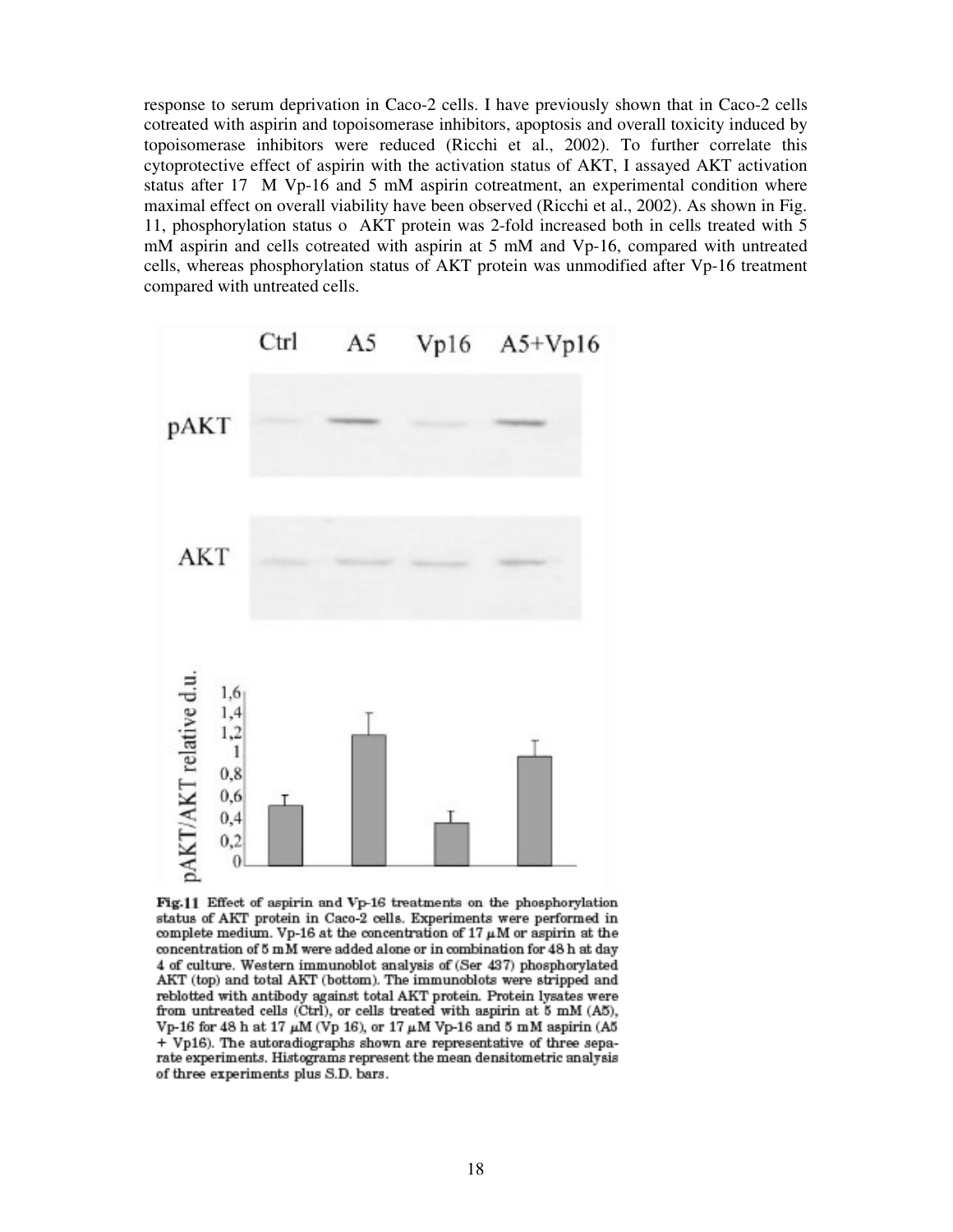Finally, in the search for substrates of Akt that could be relevant to the survival-promoting effects of Akt in Caco-2 cells, I also evaluated the effects of aspirin treatment on phosphorylation of (Ser 136) Bad in the same experimental system. No effects were detected on phosphorylation status of Bad at Ser 136 both after acute (5–30 min) and 96-h aspirin treatments (data not shown). On the contrary, according to our previous data (Ricchi et al., 2002), I found that aspirin long-term treatment caused a dose-dependent increase in the bcl-2 levels (data not shown). Together, these results strongly suggest that the aspirin cytoprotective effect resides in the ability to activate AKT protein and to deliver antiapoptotic signals in the presence of different apoptotic stimuli. As reported previously, treatment with aspirin dose dependently inhibited growth (Ricchi et al., 1997). Furthermore, aspirin (2–5 mM) did not significantly affect Caco-2 cells viability and counteracted G2/M phase transition induced by topoisomerase inhibitors (Ricchi et al., 2002). My data mentioned above on cell cycle further reinforced the idea that aspirin treatment could also regulate some of the proteins involved in control of cell cycle checkpoints. Furthermore, it was previously shown that p21*Cip*/*WAF*1, but not p27 levels, were elevated in terminal differentiated and nondividing Caco-2 cells (Evers et al., 1996; Gartel et al., 1996) and were almost undetectable in Caco-2 proliferating cells (Zarrilli et al., 1999). I therefore evaluated the effect of aspirin treatment on p21*Cip*/*WAF*1 expression. Because it has been reported that induction of p21*Cip*/*WAF*1 could be a downstream event of the activation of the AKT/PKB and ERK1/2 kinase pathways (Olson et al., 1998; Lawlor and Rotwein, 2000a,b), I also studied whether PD98059 or LY294002 treatment, alone or in combination with 2 and 5 mM aspirin for 96 h could modify p21*Cip*/*WAF*1 expression in Caco-2 serum-starved cells.



Fig.12 Effect of 40  $\mu$ M PD98059 or 50  $\mu$ M LY294002 treatments, alone or in combination with 2 and 5 mM aspirin on p21<sup>Ctp/WAF1</sup> (top) and  $\alpha$ -tubulin (bottom) expression in serum-starved cells. Western immunoblot analysis was performed on protein lysates from control cells (Ctrl), cell treated with 2 mM aspirin (A2), 5 mM aspirin (A5), 40  $\mu$ M PD98059 (PD),  $50\,\mu\mathrm{M}$  LY294002 (LY), 2 mM aspirin and 40  $\mu\mathrm{M}$  PD98059 (A2PD), 5 mM aspirin and 50  $\mu$ M LY294002 (A2LY), 5 mM aspirin and 40  $\mu$ M PD98059 (A5PD), or 5 mM aspirin and 50  $\mu$ M LY294002 (A5LY). The autoradiographs shown are representative of three separate experiments. Histograms represent the mean densitometric analysis of three experiments plus S.D. bars.

 As shown in Fig.12, p21*Cip*/*WAF*1 levels increased by approximately 2-fold and 4-fold in cells treated with aspirin at 2 and 5 mM, compared with untreated cells. PD98059 alone, or in combination with 2 and 5 mM aspirin, increased p21*Cip*/*WAF*1 levels by 2.7-, 5-, and 4.4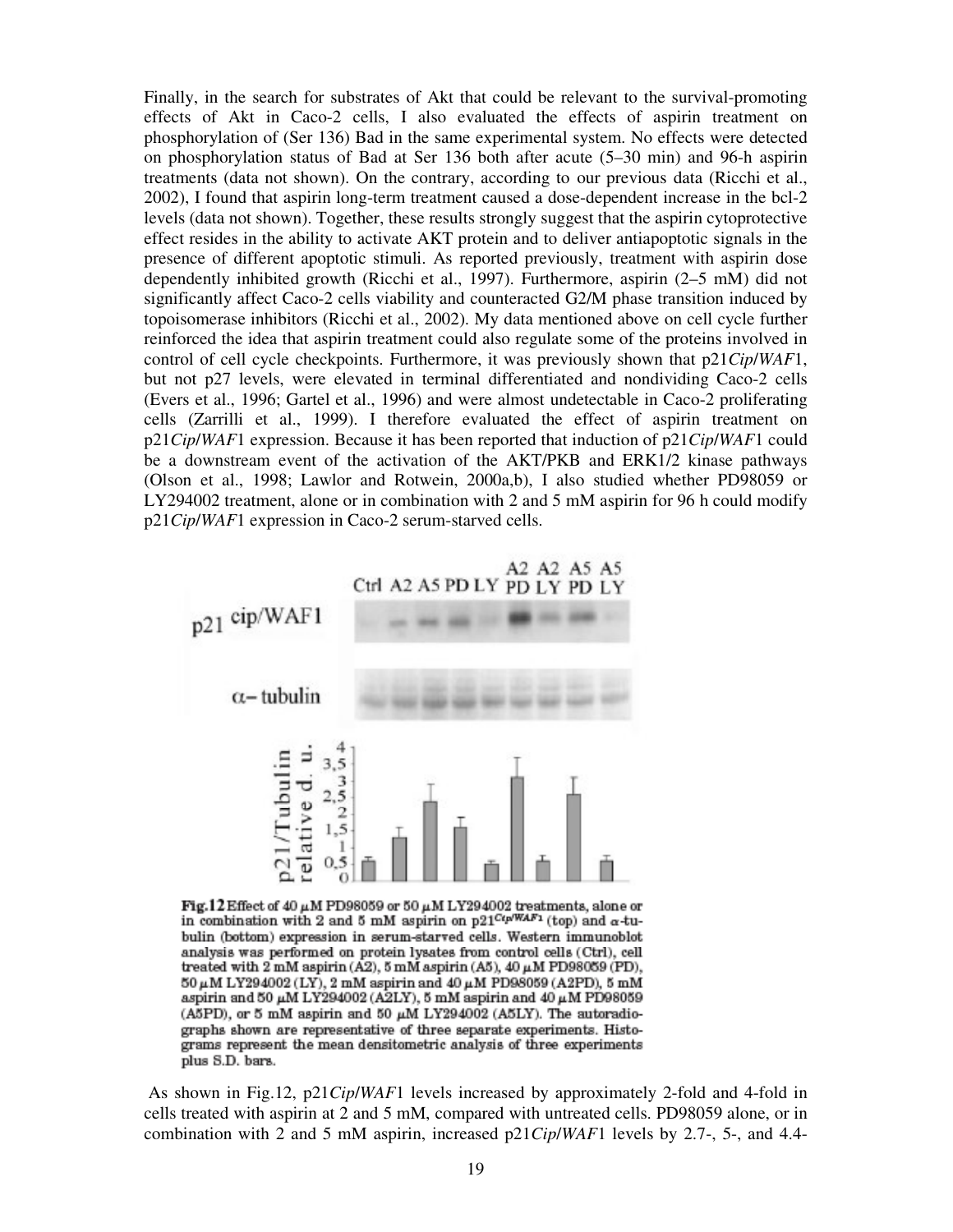fold, respectively, compared with untreated cells. On the contrary, LY294002 alone did not affect basal level of p21*Cip*/*WAF*1, whereas in combination with aspirin completely suppressed the increase of p21*Cip*/*WAF*1 expression induced by aspirin. The abovementioned data therefore demonstrated that the induction of p21*Cip*/*WAF*1 in Caco-2 serumstarved cells was a downstream event of the activation of the PI3-kinase survival pathway. Then, I examined whether these treatments had any impact on cell cycle parameters under the same experimental conditions. Table 4 shows the effect of PD98059 and LY294002, alone or in combination with aspirin, on cell cycle distribution of Caco-2 cells. PD98059 alone and in the presence of aspirin increased the percentage of cells in G1 and S phases and almost suppressed the percentage of cells in G2/M phase of cell cycle compared with control cells. Interestingly, LY294002 alone increased the percentage of cells in G1 phase and reduced the percentage of cells in G2/M phase compared with control cells; on the contrary, LY294002 in cotreatment with aspirin at 2 and 5 mM increased the percentage of cells in G2/M phase from 7 to 15%( *p* 0.05) and from 4 to 32% ( *p* 0.02) with respect to aspirin-treated cells.

#### TABLE 4

Effect of PD98059 and LY294002 treatments, alone or in combination for 96 h with aspirin, on cell cycle distribution during Caco-2 cell starvation

|                                                                    |  | DNA cell cycle analysis was performed by propidium iodide labeling as described |  |  |
|--------------------------------------------------------------------|--|---------------------------------------------------------------------------------|--|--|
| under Materials and Methods. Data are expressed as mean $\pm$ S.D. |  |                                                                                 |  |  |

|                     |            | % of Cell Cycle Distribution |            |  |
|---------------------|------------|------------------------------|------------|--|
| Treatment           | $G_o/G_1$  | s                            | G.M        |  |
| Control             | $56 \pm 5$ | $32 \pm 5$                   | $12 \pm 3$ |  |
| 2 mM aspirin        | $53 + 8$   | $41 \pm 5$                   | $7 \pm 3$  |  |
| 5 mM aspirin        | $61 \pm 3$ | $35 \pm 3$                   | $4 \pm 1$  |  |
| PD                  | $58 + 6$   | $41 \pm 8$                   | $1 \pm 0$  |  |
| $PD + 2$ mM aspirin | $59 + 7$   | $40 \pm 7$                   | $1 \pm 0$  |  |
| $PD + 5$ mM aspirin | $56 + 5$   | $39 + 8$                     | $5 \pm 3$  |  |
| LY                  | $72 \pm 8$ | $25 + 7$                     | $3 \pm 2$  |  |
| $LY + 2$ mM aspirin | $60 + 7$   | $23 + 7$                     | $15 \pm 3$ |  |
| $LY + 5$ mM aspirin | $54 \pm 9$ | $14 \pm 5$                   | $32 \pm 6$ |  |

### **The occurrence of this molecular mechanism and this effect of aspirin also in vivo system.**

In this study, I aimed to test the ability of aspirin to activate PI3K/AKT pathway in vitro and in vivo in methylcholanthrene induced fibrosarcoma cells (Meth A) transplanted into BALB/c nude mice.

Meth A cells were exposed for 72 hours at different concentrations of VP-16 and aspirin alone and in combination.Aspirin was used at 1, 2, and 3 mmol/L and VP-16 was used at 34 and 68 µmol/L. Apoptosis was evaluated through the analysis of cells positive for Annexin V staining at flow cytometry. Spontaneous apoptosis of Meth A cells in culture medium was in the average 10%. Treatment with aspirin up to 3 mmol/L concentration did not increase significantly apoptosis in Meth A cells with respect to basal level (Fig. 13, top).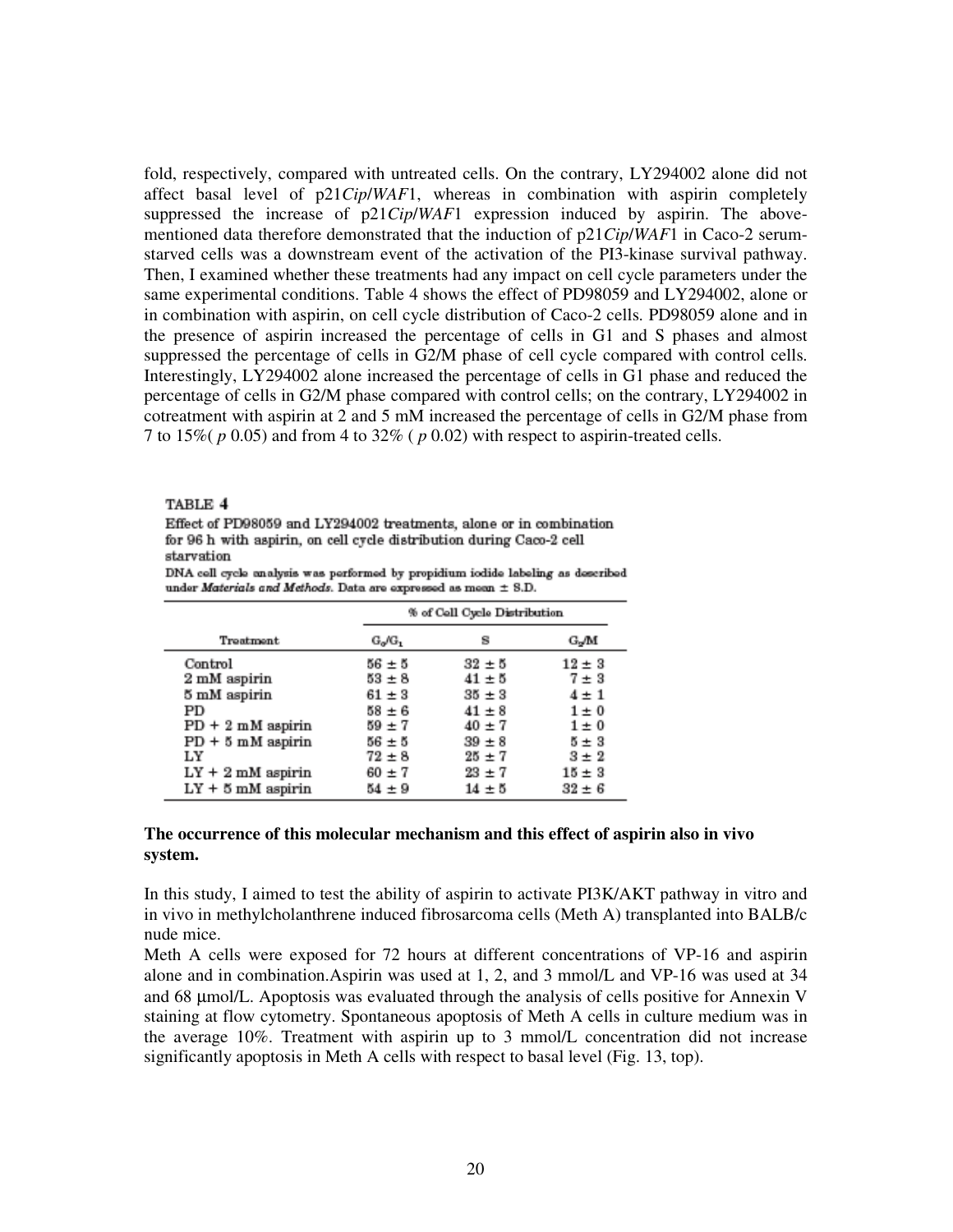

Figure 13 A, effect of 1 mmol/L (A1), 2 mmol/L (A2), and 3 mmol/L (A3) aspirin and 34 umol/L (Vp34) and 68 umol/L (Vp68) VP-16 treatments on apoptosis in Meth A cells. Cells were incubated with aspirin and VP-16 alone or in combination at the indicated concentrations for 72 h. B, effect of Indomethacin (50 and 100 umol/L) and DFU (0,1, and 0.5 umol/L) and VP (34 µmol/L). Cells were incubated with Indomethacin and DFU and VP34 alone and in combination for 72 h. Apoptosis was calculated as the percentage of cells positive at Annexin V-FITC as described in Materials and Methods. Columns, mean of triplicate experiments; bars, SD.

The percentage of apoptosis increased upto 11% following treatment with 5 mmol/L aspirin (data not shown). Conversely, VP-16 at 34 and 68 µmol/L dose dependently increased apoptosis from 26% to 46% (Fig. 14, top). In addition, the levels of apoptosis were significantly reduced ( $P < 0.05$ ) for each concentration of VP-16 when given in the presence of all concentration of aspirin compared with single-agent treatment; Meth A cells cotreated with aspirin at 3 mmol/L were particularly resistant to VP-16-induced apoptosis ( $P < 0.002$ ). Similar results were obtained when levels of apoptosis were evaluated with propidium iodide staining analysis (data not shown). These results indicated that VP-16 was an active anticancer agent in Meth A cells and that aspirin treatment reduced the ability of the drug to induce apoptosis. To evaluate whether the effects of aspirin cotreatment on anticancer drug responsiveness were also obtainable toward others anticancer agents, we tested the effect of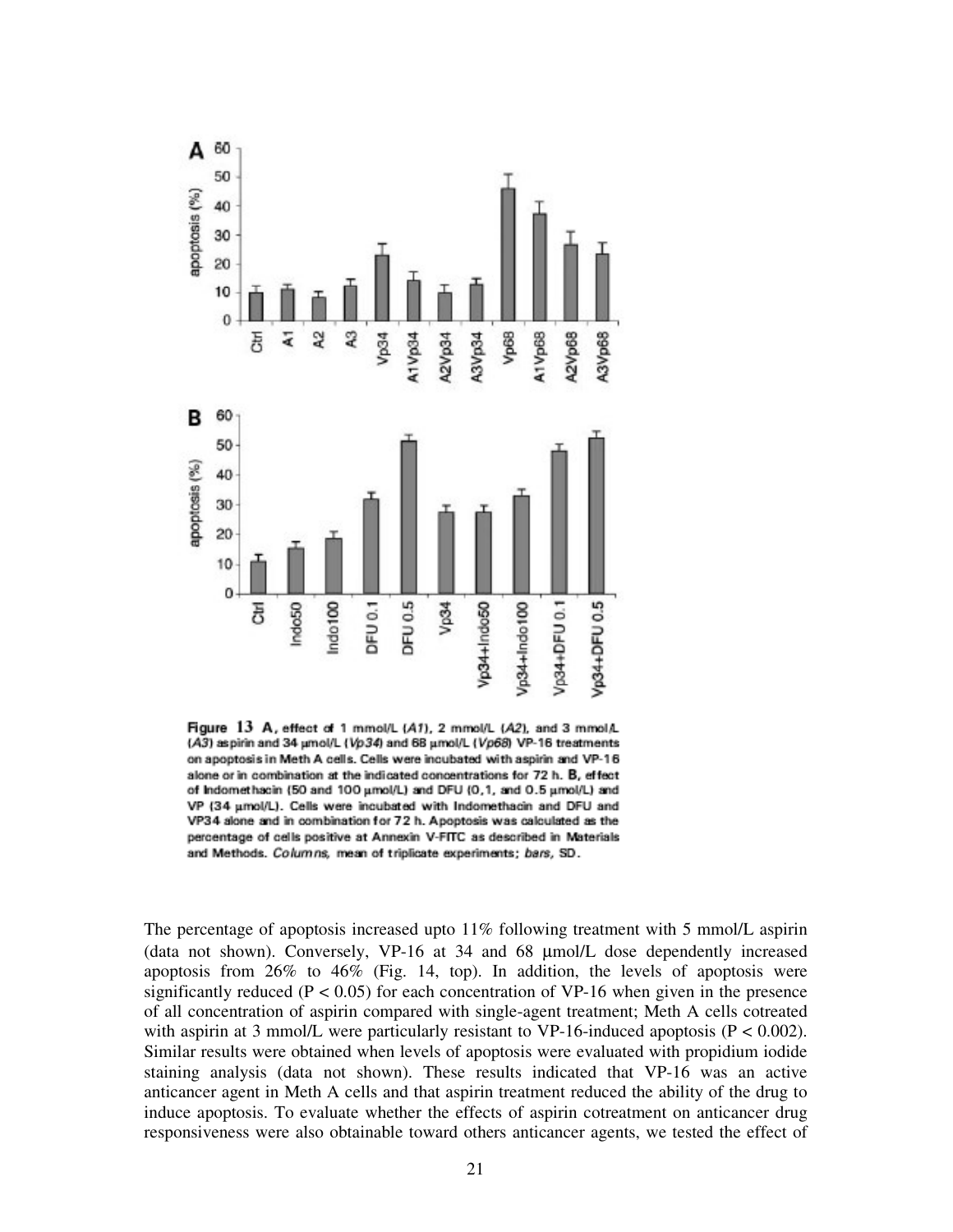aspirin treatment on cisplatin-induced apoptosis. Meth A cells were cotreated with aspirin at 1, 2, and 3 mmol/L and cisplatin at 2, 5, 10, and 20 µmol/L under the above mentioned experimental conditions. Aspirin cotreatment dose-dependently reduced cisplatin-induced apoptosis for each concentration of cisplatin tested. The effect of aspirin on apoptosis was of the same range of magnitude of that observed in VP-16 and aspirin cotreated Meth A cells (data not shown).

To evaluate whether the cytoprotective effects of aspirin treatment on Meth A cells were dependent on the inhibition of COXs activity, I analyzed the effect of VP-16 cotreatments with DFU, a COX-2selective inhibitor, and with indomethacin, a nonsteroidal antiinflammatory drug that shows a COX-1/COX-2 ratio called the inhibition of COX isoform similar to that of aspirin. I used two different concentration of indomethacin and DFU both at doses well recognized to inhibit COX-1 and/or COX-2. Neither indomethacin at 50 and 100 mol/L nor DFU at 0.1 and 0.5 mol/L, respectively, reduced VP-16-induced apoptosis in Meth A cells (Fig. 13, bottom). These results, therefore, indicated that the cytoprotective action was unique to aspirin and was not shared by indomethacin.

To show that aspirin-induced cytoprotective effect correlated with the activation of AKT in Meth A cells, I assayed AKT activation status following VP-16 treatment in the presence or absence of aspirin. Lysates from cells treated with 1, 2, and 3 mmol/L aspirin alone or in the presence of VP-16 at 34 Amol/L for 72hours were probed for phosphorylated AKT at Ser473. The bands were quantified and normalized to total AKT protein kinases, respectively. As shown in Fig. 14, aspirin treatment, but not VP-16 treatment, induced activation of AKT protein with respect to control cells.



Figure 14 Effect of 1, 2, and 3 mmol/L aspirin and 34 umol/L VP-16 treatment alone and in combination on (Ser<sup>437</sup>) phosphorylated AKT and total AKT expression in Meth A cells. Western blot analysis was done on protein lysates from cells cultured as described in Fig. 1. The immunoblots were stripped and reblotted with antibodies against total AKT. One of three separate experiments yielded similar results.

 The relative densitometric analysis showed 7.4-, 9.5-, and 6.9-fold increase for AKT protein phosphorylation status following aspirin treatment at 1, 2, and 3 mmol/L, respectively (Fig. 14). Moreover, phosphorylation status of AKT protein were 2-, 3.5-, and 4.2-fold increased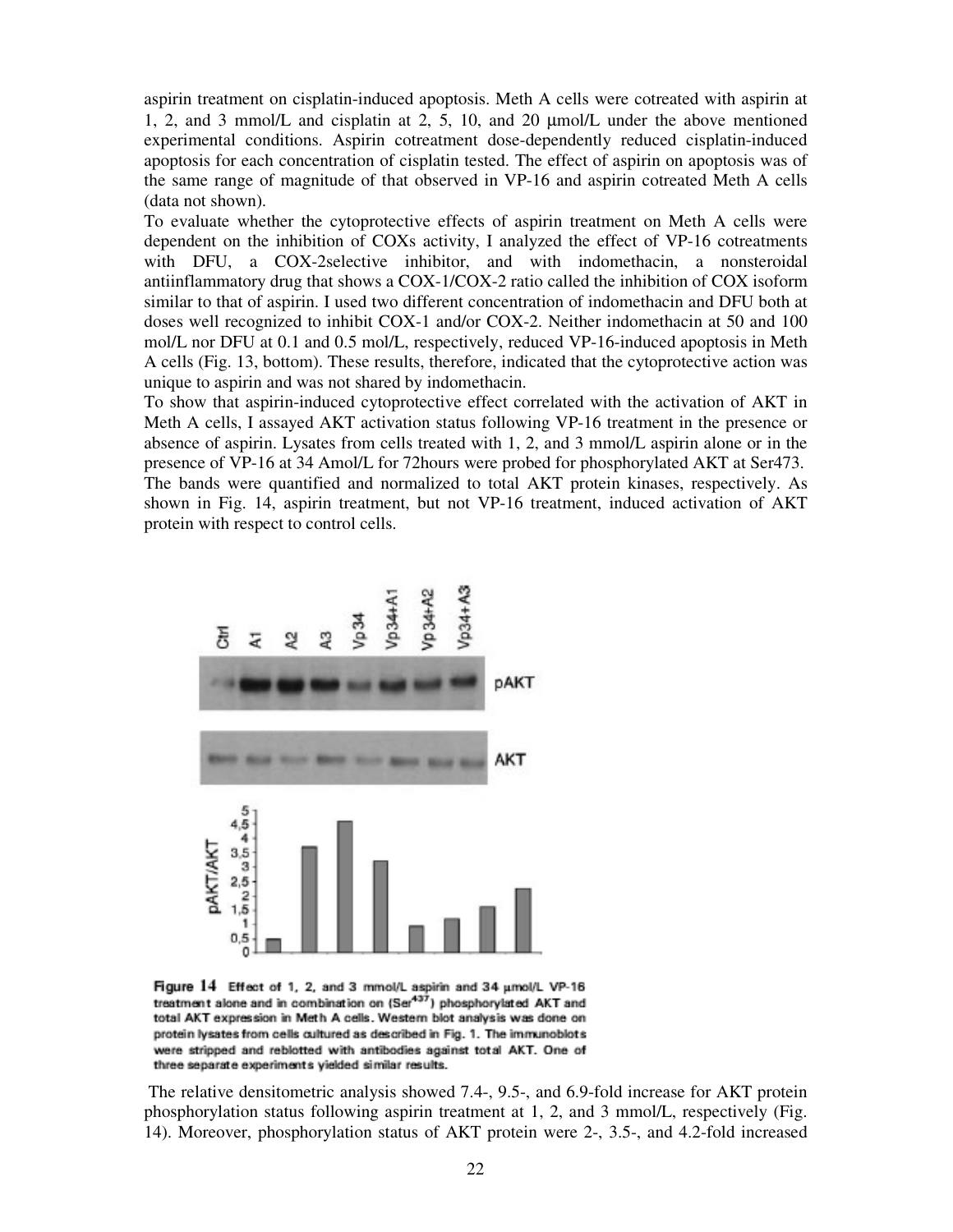also in cells cotreated with 1, 2, and 3 mmol/L aspirin andVP-16, respectively, compared with untreated cells.To further confirm the involvement of PI3K/AKTsurvival pathway, I evaluated the effect of the PI3K inhibitor LY294002 on the activation of AKT in aspirin treated and cotreated Meth A cells. The use of LY294002 suppressed the activation induced by aspirin, restoring the basal level of AKT activation status (data not shown).

To investigate whether our in vitro finding occurred also in vivo, I evaluated the effect of aspirin and VP-16 treatments in nude mice injected i.p. with Meth A tumor cells.

BALB/c mice average starting weight was 24.75 g. Because the rapid growth of Meth A tumor cells induced ascites in control group, weight gain was used to monitor tumor burden in the animals. Figure 15 shows the percentage of increase in body weight with respect to initial weight in control group; after 5 days, when Meth A cells induced visible ascites, and after 14 days from the inoculum, an average 10% and 53% increase (38.2g mean weight; data not shown) in weight was reached, respectively (Fig. 15).



Figure 15 Effect of Meth A cells injection on body weight gain of BALB/c mice. Yaxis, percentage of weight increase with respect to animal weight recorded at day 1 of inoculum. Columns, mean of triplicate experiments; bars, SD.

Later, surviving animals reaching a size not compatible with normal life and suffering for the great ascites developed were killed for bioethical reasons. Treatments started after 5 days from inoculum; animals (six for each group) were treated i.p. with either aspirin (15 and 45 mg/kg) and VP-16 (4 mg/kg) alone or in combination with aspirin (at the dose of 15, 30, and 45 mg/ kg) or with vehicle (control group). In case of coadministration, to mimic experimental condition obtained in vitro, aspirin and VP-16 were simultaneously injected at different sides of peritoneum.

During the first 7 days of treatment (days 1–7), when animal death was not yet observed, follow-up was based on the calculation of the percentage of increase in animal weight with respect to first day of treatment (Fig. 16); during the subsequent days (days 8–32), the effects of different treatments were evaluated recording animal survival and were displayed with Kaplan-Meier curves (Fig. 17).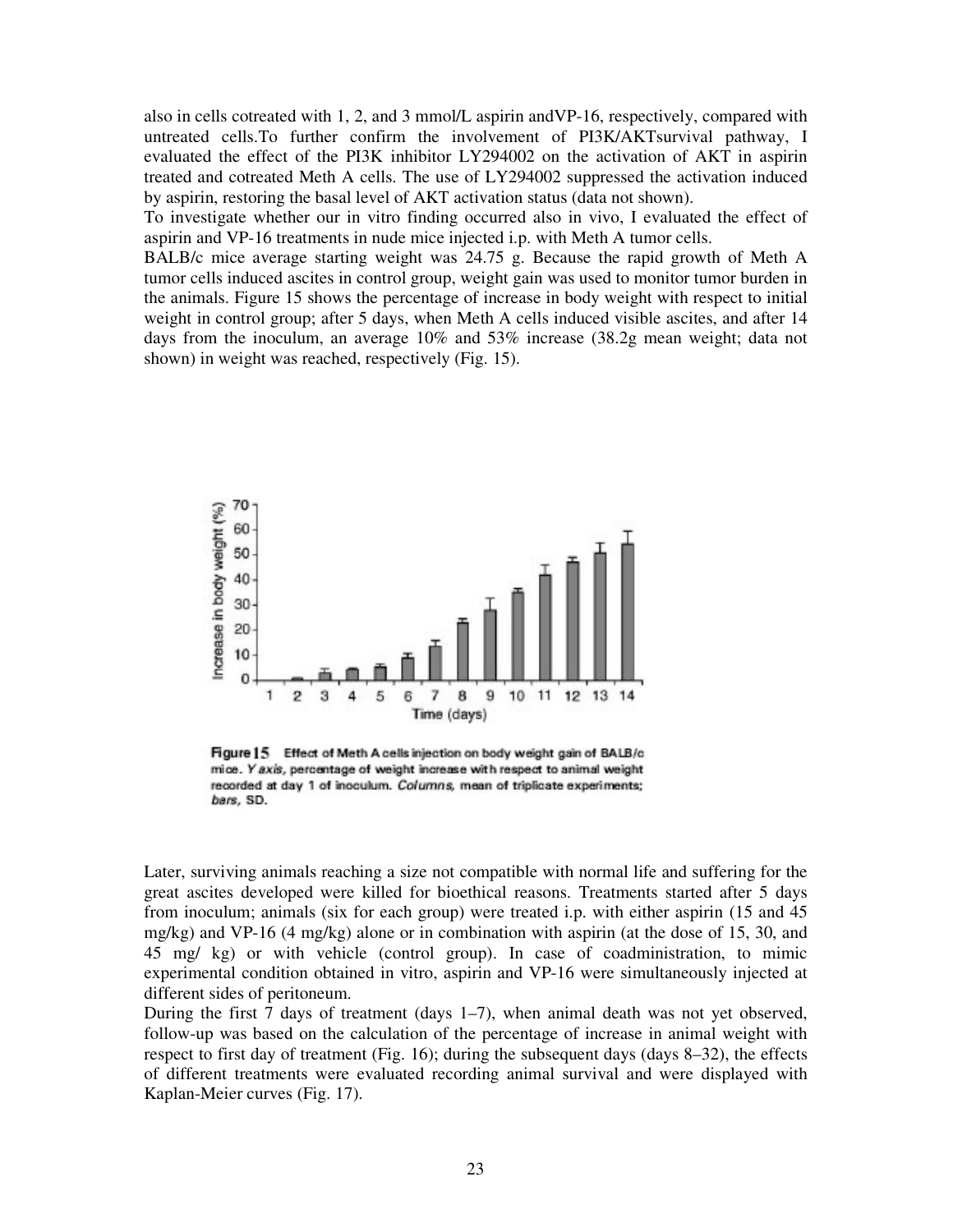

Treatment with VP-16 completely arrested tumor growth and ascites generation, and the suppression of Meth A tumor cell growth was associated with an 2 % of reduction in body weight at days 5 to 7 (Fig. 16). After 8 days from VP-16 treatment, 33.3% of animals died for causes not directly linked with weight increase (bleeding ascites and cachexia). In other 50% of animals, after a variable lag time from treatment, Meth A cells resumed a growth rate comparable with control, and animals were harvested for bioethical reason when they reached an average weight of 35 g (data not shown). In remaining 16.6% of animals, no tumor growth was detected until 25 days of observation (Fig. 17) and they remained tumor free for a period of observation of 40 days after treatment (data not shown). Therefore, although VP-16 treatment was not able to definitively cure almost all animals, tumor growth was arrested and mouse survival duration was significantly increased with respect to control  $(P < 0.001)$  for all the duration of follow-up. Aspirin treatment as single agent at 15 and 45 mg/kg had no effect on animal body weight and survival with respect to the control group (Figs. 16 and 17); no precocious mortality for gastric toxicity was observed in the aspirin-treated groups. The combination of aspirin at 45 mg/kg and VP-16 did not significantly inhibit xenograft ascitic growth and did not produce any effects on animal survival compared with VP-16-treated group ( $P < 0.001$ ), displaying a trend similar to control group (Figs. 16 and 17). These data suggest that the highest dose of aspirin abolished the activity and the efficacy of VP-16 in tumor-bearing mice.

The combination of aspirin at 30 mg/kg and VP-16 produced an increase in body weight of a lesser extent compared with that observed in control group. However, a more rapid increase in weight gain after 5 days of treatment was observed in cotreated animal when compared with animal treated with VP-16 alone ( $P < 0.002$ at day 7; Fig. 16).



Figure 17 Effect of VP-16 and aspirin treatment on survival of Meth A tumor-bearing mice. Five days following i.p. injection of  $2 \times 10^6$ Meth A sarcoma cells, groups of mice were treated with aspirin at 15, 30, and 45 mg/kg or VP-16 at 4 mg/kg alone and in combination. Proportion of surviving animals in each group after 7 d from treatment<br>as a function of days post-tumor challenge. The decrease in survival of aspirin at 30 and 45 mg/kg and VP-16 cotreated mice over VP-16-treated group was statistically significant at days 12 and 15, respectively, as determined by the log-rank test. Representative experiment. Two separate experiments vielded similar results.

After this lag of time, a statistically significant difference in survival was observed between these two groups of animals (Fig. 17); in fact, in group of cotreated animals, 33% of the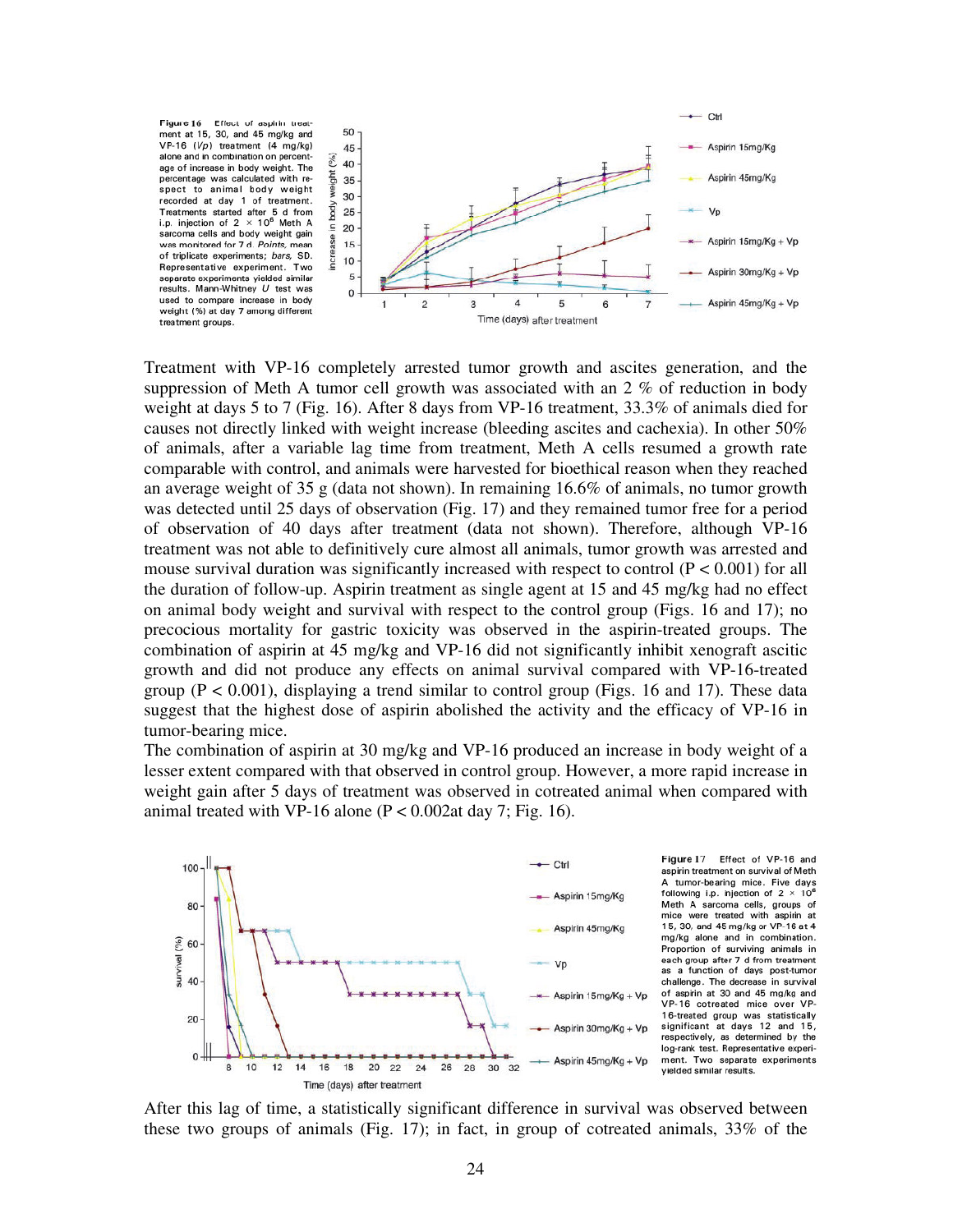animals died for causes not directly linked with weight increase, and after day 15 from treatment, no animal survived (Fig. 17). These results indicate that aspirin cotreatment at 30 mg/kg attenuates the activity and the efficacy of VP-16 although at a lesser extent than cotreatment at 45 mg/kg. Finally, in animals treated with the combination of aspirin at 15 mg/kg and VP-16, the body weight reduction was slightly minor ( $P < 0.02$ ) compared with that observed in animal treated with VP-16 alone (Fig. 16). Similarly, a minimal but not statistically significant difference in survival probability was observed (Fig. 17). These results suggest that 15 mg/kg aspirin is able to reduce the activity but not the efficacy of VP-16 based therapy.

To analyze the molecular pathways associated with aspirin treatment in Meth A–bearing mice, one animal was harvested 4 hours after completing treatment and ascitic fluid containing tumor cells from previously considered experimental points was collected for biochemical evaluation. Consistently with our in vitro finding, treatment with aspirin at 15 and 45 mg/kg alone determined a 3.8- and 6.5-fold increase in activation status of AKT compared with control group, respectively (Fig. 18).



 In addition, aspirin cotreated groups showed higher levels of activation of AKT with respect to vehicle-treated group (Fig. 18). Between several downstream targets of AKT, GSK-3 represents a convergence site of multiple signaling pathways involved in cell fate (Li et al. 2000, Loberg et al. 2002). Phosphorylation at Ser21 (-isoform) or Ser9 (-isoform) of GSK-3h by AKT leads to inhibition of its activity and reduces apoptosis. Inactivation of GSK-3 by AKT may thus contribute to antiapoptotic effects of PI3K/AKT signaling (Loberg et al., 2002). Therefore, I evaluated the effect of different treatments on activation status of GSK-3. As shown in Fig. 18B, phosphorylation status of GSK-3 in Ser9 was increased in aspirintreated mice. The effect was of lesser extent with respect to that observed for AKT phosphorylation and persisted, at 45 mg/kg aspirin treatment, also in the presence of VP-16. These results indicate that aspirin activates the AKT-dependent survival pathway leading to increased phosphorylation of GSK-3 at Ser9.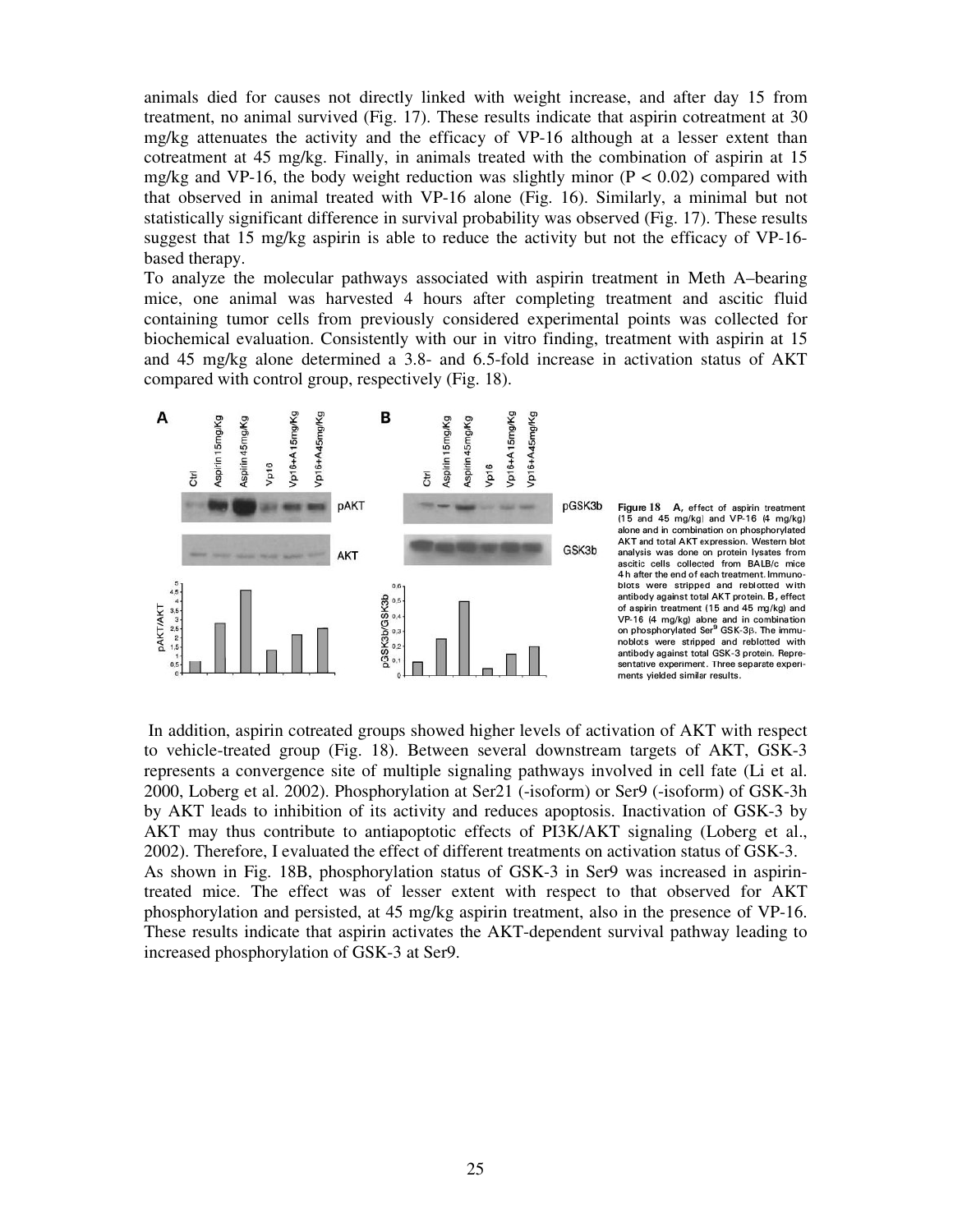#### **DISCUSSION**

Mounting evidence suggest that aspirin and other NSAID are able to interfere with mitogenic signalling causing arrest of cells in the G0/G1 phase of the cell cycle and, depending on the doses and the drug, to induce apoptosis as conventional cytotoxic drugs (Lu et al, 1995; Shiff et al, 1995, 1996; Piazza et al, 1995; Arber et al, 1997).

For these properties NSAIDs have been sporadically employed in clinical cancer therapy; more frequently, they are utilised as analgesic, occasionally concurrently chemotherapy administration without a profound knowledge of the potential interaction with anticancer drugs and their efficacy. To date, very little information has been reported on this subject; a paper describes the first extensive screen of commercially available NSAIDs with anticancer drugs and discusses the potential clinical benefits of such combinations (Duffy et al, 1998). More recently, several studies have investigated the possibility of Cox-2 selective inhibitormediated enhancement of chemotherapeutic drug toxicity (Soriano et al, 1999; Hida et al, 2000). There are not reports comparing the effects of Cox-2 selective inhibition on responsiveness of colon cancer cells to chemotherapy with that obtained with aspirin, the most frequently used medicinal drug also for its anti-aggregating properties and in the clinical treatment of inflammatory diseases. In particular, the use of aspirin for analgesia and antipyresis (650 mg of oral administration, six times more on average than the anti-platelet dose) results in peak plasma concentration of 25 mg ml (which corresponds approximately to 0.15 mM). On the other hand, the high dose of aspirin required for the treatment of arthritis (4  $-6$  g of oral administration) determines aspirin plasma level up to 300 mg ml, which corresponds to 2 mM (Insel, 2001). The main purpose of the first part of my study is to evaluate if combined treatment in vitro would produce interactive effects that could be relevant in the clinical use. We have previously demonstrated that aspirin and NS-398 treatments are both associated with the inhibition of proliferation and induction of apoptosis of Caco-2 cells (Ricchi et al, 1997; Di Popolo et al, 2000). Numerous studies suggest that any interference with mitogenic signalling and cell cycle cause a modification in the responsiveness to conventional cytotoxic drugs. In this study , I investigate whether aspirin and NS-398 interference with cell proliferation has any effect on Caco-2 cells responsiveness to the topoisomerase poisons irinotecan and etoposide, anticancer agents that specifically require DNA synthesis to exert their toxicity.The data reported herein demonstrate that aspirin and NS-398 act as anticancer agents in Caco-2 colon cancer cells with cytostatic properties and with different ability to induce apoptosis at high dosages. Also, I show that they differently modify anticancer responsiveness to chemotherapy of Caco-2 cells. I have evaluated this effect mainly towards the induction of apoptosis. In fact, there is emerging evidence that resistance to antitumour treatments relies on reduced sensitivity to apoptosis induction (Fisher, 1994; Nagata, 1997); in this regard, my results demonstrate that aspirin treatment is able to counteract the proapoptotic effect of anticancer drugs in vitro. Aspirin cotreatment produces, at all concentrations investigated, a reduction of anticancer drug-induced apoptosis in Caco- 2 cells and, at 5 mM, a reduction of S/G2 phase cell cycle accumulation. I hypothesise that the effects of high doses of aspirin cotreatment on anticancer drug-induced

toxicity could be mainly explained by the almost complete inhibition of DNA synthesis and G1 cell cycle arrest obtained at this dose of aspirin that have been shown also to alter cell cycle-related proteins (Law et al, 2000; Marra et al, 2000); the reduced ability of such anticancer drugs to induce apoptosis in quiescent cells have been already observed (Nitiss and Wang, 1996: Lin et al, 1998). Furthermore, it is a common observation that agents able to interfere with cell cycle usually prevent the action of drugs active in the next phase of cell cycle (Lin et al, 1998).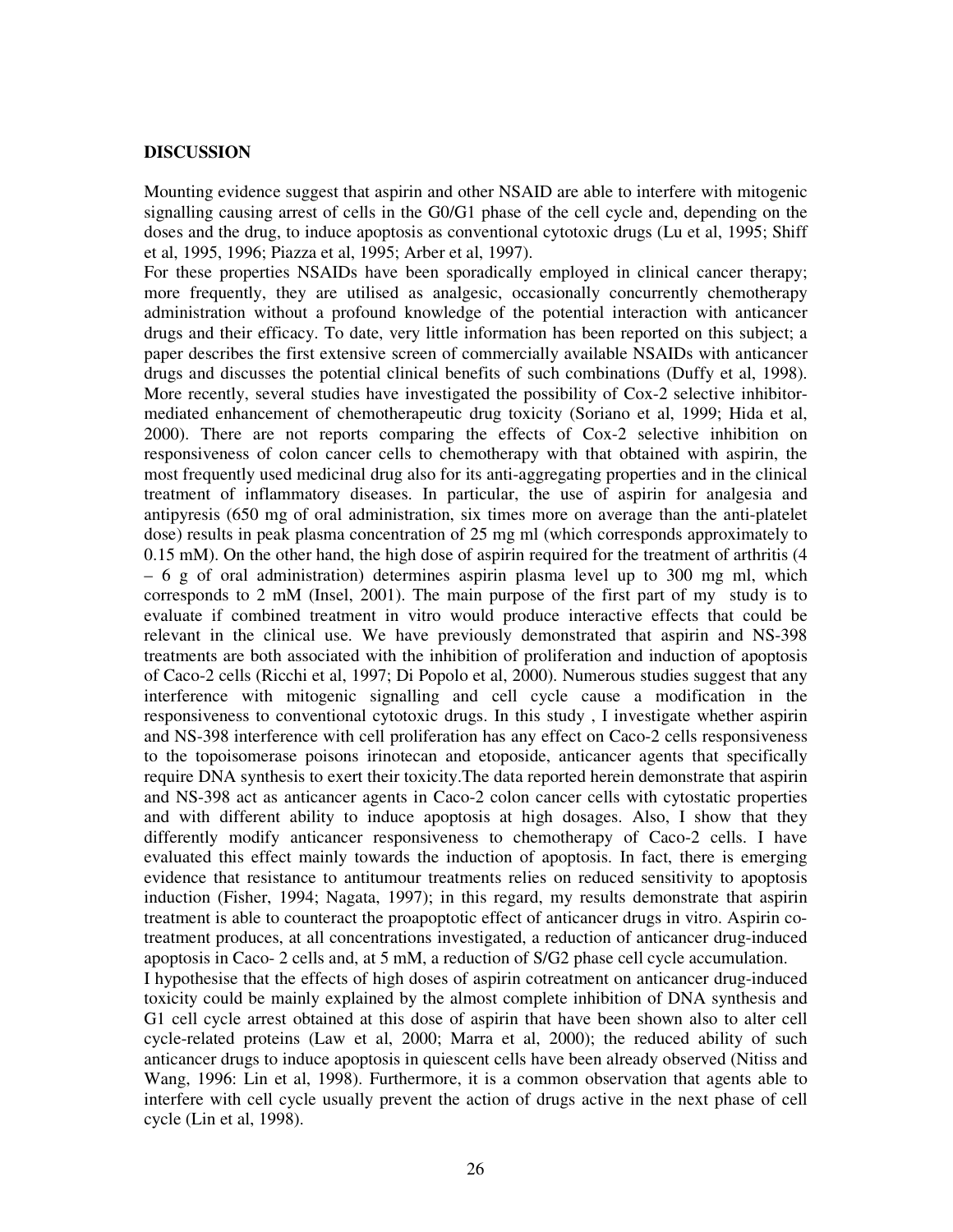Moreover, I clearly demonstrate by PI- and annexin V-staining that the reduced levels of apoptosis obtained in aspirin co-treatments are associated with an increase in cell viability of Caco-2 cells; this effect is also evident by the analysis of plating efficiency in aspirin-Vp 16 co-treated cells; thus, these data indicate that aspirin co-treatment interferes not only with apoptotic death but also with overall toxicity induced by these anticancer drugs. In this regard, aspirin and its metabolite sodium salicylate have been found to be protective against neurotoxicity elicited by the excitatory amino acid glutamate in rat primary neuronal cultures (Grilli et al, 1996); thus, my data may represent a further evidence of aspirin cytoprotective property against a cellular damage.

In addition, PI- and annexin V-staining assay indicated that the cytoptotective effect of aspirin co-treatment is present not only in Caco-2 cells but also in the Cox-2 negative, Cox-1 positive Sw 480 colon cancer cell line. These data may suggest that aspirin interferes with topoisomerase poison-induced toxicity through a Cox-independent mechanism. On the other hand, my data show that NS-398 co-treatment may alternatively reduce or increase anticancer drug induced apopotosis, depending on the concentration. These effects are less powerful compared with those observed in the presence of aspirin.

NS-398 at 1mm concentration completely inhibits the biosynthesis of prostaglandin E2 in Caco-2 cells (Acquaviva et al, unpublished data) without affecting anticancer drug responsiveness; NS 398, at 10 mm concentration, causes minimal enhancement of anticancer drug-induced apoptosis without modifying cell cycle parameters. On the contrary, my data show that NS-398, at dose of 50 mM, is cytoprotective and counteracts anticancer drugs induced cell cycle perturbation. Based on these findings, I postulated that the described effects of increasing dose of NS-398, as in the case of aspirin, might be dependent on regulation of cell cycle regulatory protein (Hung et al, 2000) and not related on the inhibition of Cox-2 activity; these data could also reinforce the hypothesis of the concurrent presence of Cox-2-dependent and independent mechanisms of action in the antiproliferative effect of individual selective Cox-2 inhibitors (Grosch et al, 2001; Smith et al, 2000).

The second aim of my study, was tried to better elucidate the molecular mechanisms that link the aspirin-dependent effect on cell cycle to the resistance to other apoptotic stimuli. I used serum deprivation-induced apoptosis in Caco-2 cells as a model system to evaluate aspirin interference with death/ survival pathways. My data show that in Caco-2 cells apoptosis induced by serum deprivation is a late event accompanied with increase in G2/M cell cycle phase. These findings are in agreement with those obtained in different experimental systems in which PI3-kinase activity was found to be required for growth factor-dependent survival and differentiation (Kennedy et al., 1997; Eves et al., 1998) and in which MAP kinase cascade was responsible for cell cycle progression (Aliaga et al., 1999; Abbott and Holt, 1999). My data show that aspirin treatment in Caco-2 cells interferes with serum deprivationinduced apoptosis through PI3-kinase and ERK kinase pathways. I also show that the effect of aspirin on survival is mediated through the activation of the PI3-kinase. In fact, aspirin treatment in the presence of the specific PI3-kinase inhibitor LY294002 is able to revert the effect of aspirin on Caco-2 cells survival being even more toxic than LY294002 alone. On the other hand, the inhibition of MEK activity by PD98059 alone or in cotreatment with aspirin does not have the same effect of LY294002 and maintain the cytoprotective effect of aspirin. Further studies are needed to clarify at molecular level the role of PI3-kinase pathway in the observed aspirin-dependent activation of ERK kinase. That aspirin treatment has a direct effect on PI3-kinase and ERK kinase pathways is demonstrated by my data showing a transient activation of these pathways by acute aspirin treatment. However, because the majority of my data are obtained with aspirin long-term treatment, I cannot exclude that aspirin might have also an indirect effect through the IGFII/IGF-Ir autocrine loop that sustains Caco-2 cells survival (Zarrilli et al., 1994, 1996). Therefore, further studies are needed also to elucidate at molecular levels the site(s) of aspirin interference with the IGFII/IGF-Ir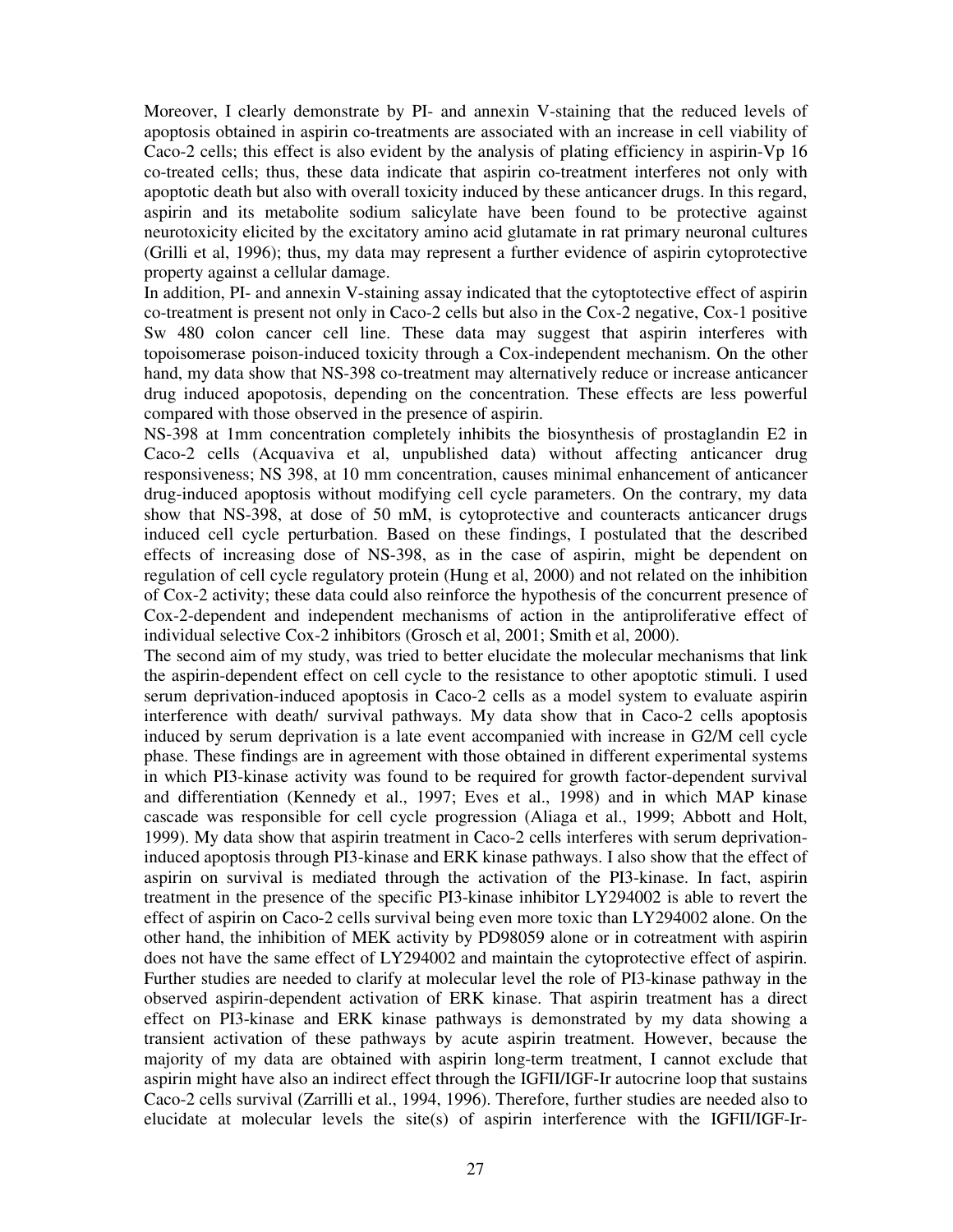dependent PI3-kinase survival pathway and the mechanism(s) responsible for PI3-kinase activation.

My data show that aspirin not only prevents apoptosis but also the increase in G2 cell cycle after Caco-2 cells serum deprivation and dose dependently induces p21*Cip*/*WAF*1 expression. Mounting evidence indicates that p21*Cip*/*WAF*1 is a downstream target of the PI3 kinase/AKT pathway. In fact, it has been shown in muscle cells that IGFI/IGF-I receptor activation regulates survival and differentiation through the stimulation of PI3-kinase that in turn activates AKT, which stimulates the expression of p21*Cip*/*WAF*1 (Lawlor and Rotwein, 2000a,b).

However, although it has been shown that AKT stimulates p21*Cip*/*WAF*1 expression, other reports indicate that the activated AKT phosphorylates p21*Cip*/*WAF*1 to prevent p21*Cip*/*WAF*1 nuclear localization and the p21*Cip*/*WAF*1-dependent cell cycle arrest, as well as Mdm2, to prevent Mdm2 nuclear localization and Mdm2-dependent degradation of p53, thus determining cell cycle progression (Zhou et al., 2001a,b). The data presented herein indicate that aspirin activates a survival pathway that is responsible for the induction of p21*Cip*/*WAF*1 also in Caco-2 cells and that there is a strict correlation between p21*Cip*/*WAF*1 expression and its inhibitory function toward cell cycle progression. In fact, as well as restoring apoptosis induced by serum deprivation, treatment with LY294002 in the presence of aspirin leads to p21*Cip*/ *WAF*1 suppression and G2/M accumulation. Thus, the aspirin dependent activation of AKT/PKB protein and the induction of p21*Cip*/*WAF*1expression provides a mechanism for its ability to prevent apoptosis and G2/M phase accumulation induced by prolonged serum deprivation and Etoposide treatment and indicates a novel tool by which aspirin may control cell cycle without resulting in a toxic treatment in Caco-2 cells. In accordance with our data, the activation of a similar pattern has been recently shown by Yu and collaborators, who demonstrated that the overexpression of the receptor tyrosine kinase p185ERbB2 increased p21*Cip*/*WAF*1 expression, conferred resistance to taxol-induced apoptosis, and prevented cell entrance to G2/M phase (Yu et al., 1998). On the other hand, we found also that inhibition of the MEK pathway led to induction of p21*Cip*/*WAF*1 expression and G2/M cell cycle phase reduction; similarly, the highest increase of G2/M phase was observed during 5 mM aspirin and LY294002 cotreatment in presence of activation of ERK1/2 kinases and p21*Cip*/*WAF*1 suppression. Although the mechanism by which PD98059 treatment increases p21*Cip*/*WAF*1 level remains unclear, the above-mentioned data both confirme the protective effect of PD98059 against apoptotic stimuli (Cho et al., 2002; Cuda et al., 2002) and strongly suggest that the apoptotic response to serum deprivation in Caco-2 cells involves also the activation of MAP kinase pathway and p21*Cip*/*WAF*1 suppression both responsible for G2/M accumulation.

These finding are in agreement with other reports showing that p21*Cip*/*WAF*1 expression could play a role in enhancing cell survival (Cheng et al., 2000), protecting various cell types from apoptosis after anticancer drug treatment (Waldman et al., 1997). Further studies are needed to clarify the effect of aspirin treatment on p21*Cip*/*WAF*1 expression and its phosphorylation status on the control of cell cycle check points in Caco-2 cells and the mechanism by which the coordinated activity of PI3-kinase and MAP kinase pathways regulates its expression and the survival signaling. I found previously the involvement of PI3K/AKT pathway in cytoprotective property of aspirin in cultured colon cancer Caco-2cells (19).To verify that aspirin is able to activate this pathway in other cancer cells and ,also in vivo, I used the fibrosarcoma Meth A cells as a system to evaluate aspirin interference with anticancer drug-induced apoptosis in vitro and in vivo. My data showed for the first time that the antiapoptotic effects of aspirin are not cell type specific and operated in vivo through the activation of PI3K/AKT pathway. My data showed that aspirin exposure, but not other COX-2selective and nonselective inhibitors, prevented apoptosis induced by VP-16 and cisplatin in Meth A cells. The in vitro data were consistent with previous results showing that aspirin protected cells from apoptosis through activation of PI3K/AKT. Because the AKT protein is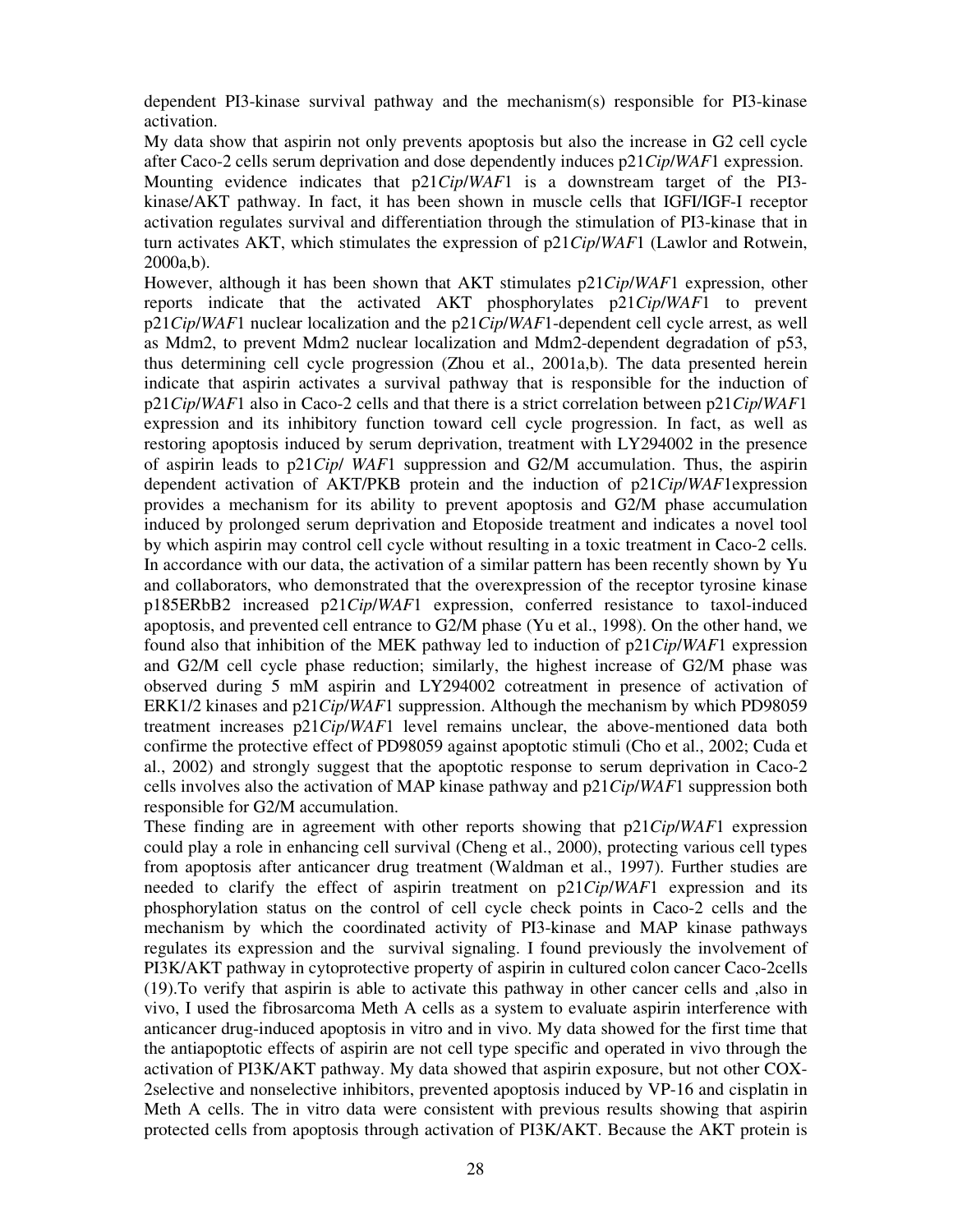the downstream effector of PI3K, further studies are needed to clarify at molecular levels the site(s) of aspirin interference with the PI3K survival pathway and the mechanism(s) responsible for PI3K activation. Preliminary data from our group indicate that aspirin is able to induce acetylation status of p85 regulative subunit of PI3K. It is possible to postulate that the structural change by acetylation increase the level of PIP3, as shown previously (19), and induce activation of PDK1 kinase.

Furthermore, the in vitro data reinforce the evidence coming from our and other previous experiments (6, 18, 19, 24) that high doses of aspirin slightly affected or may increase basal level of apoptosis but were protective from apoptosis induced by external toxic stimuli. This at the molecular level confirms the aspirin pleiotropic activity and suggests that the aspirin interference with different survival/death pathways determines a global prosurvival promoting effect.

One of the major purposes of this study was to evaluate whether combined treatment in vivo would produce effects that could be relevant in the clinical use.My data indicated that aspirin as single agent did not affect Meth A cell growth while provided evidence that aspirin administration reduced in vivo the activity and the efficacy of VP-16 treatment in Meth A– bearing mice. My data indicated also that in vivo aspirin operated in a dose-response fashion to reduce the outcome of anticancer treatment. This trend was evident behind the lowest dose and indicated that coadministration of minimum 30 mg/kg aspirin was required to produce a significant effect on animal survival.

Furthermore, aspirin-induced increase of animal body weight and decrease of survival strictly correlates with the activation of AKT. My results agree with previous data showing that AKT activation in vivo is a major factor in the resistance of tumor cells to apoptosis induced by chemotherapeutic drugs (29).

In addition, my in vivo data indicated that aspirin inhibited the activity of GSK-3, a key factor not only for survival and chemoresistance (30) but also for the attenuation of the cellular action of insulin (31). Because it has been shown that high-dose aspirin could improve glucose metabolism in humans (16) and that GSK-3 activity inhibitors may therapeutically benefit in treating insulin resistance and type 2diabetes (32), the data of this report should encourage further evaluation of the in vivo mechanism for aspirin hypoglycemic effect.

Although an expanding literature is showing the role of nonsteroidal anti-inflammatory drugs used alone or in combination with conventional anticancer drugs and their ability to alter toxicity profile of anticancer drugs (33, 34), the use of aspirin in combination with anticancer drugs has never been investigated in vivo. In this study, I used doses of aspirin in vitro and in vivo approximately corresponding to that required for the treatment of arthritis and rheumatic fever. In fact, the clinical treatment of inflammation requires 2 to 5 g aspirin oral administration, which determines aspirin plasma level up to 1 to 3 mmol/L (35). In my experiments, the antiapoptotic effect of aspirin was observed starting at dose at least 10 times higher than those used for antiplatelet therapy (75 mg/d). Therefore, our finding could be of relevance in the clinical condition where treatment schedules involving both cytotoxic agents and high doses of aspirin are required, suggesting that cotreatment with aspirin could limit the outcome of anticancer therapy.

In conclusion, my data reinforce the emerging and wide observation coming from neuronal models (17) that aspirin operates also in vivo as cytoprotective agent. I also show that aspirin cytoprotective effect is mediated through the activation of AKT pathway. Because AKT pathway mediates survival against a wide variety apoptotic stimuli, it should be also verified the possible involvement of this pathway as mechanism by which aspirin exerts neuroprotection.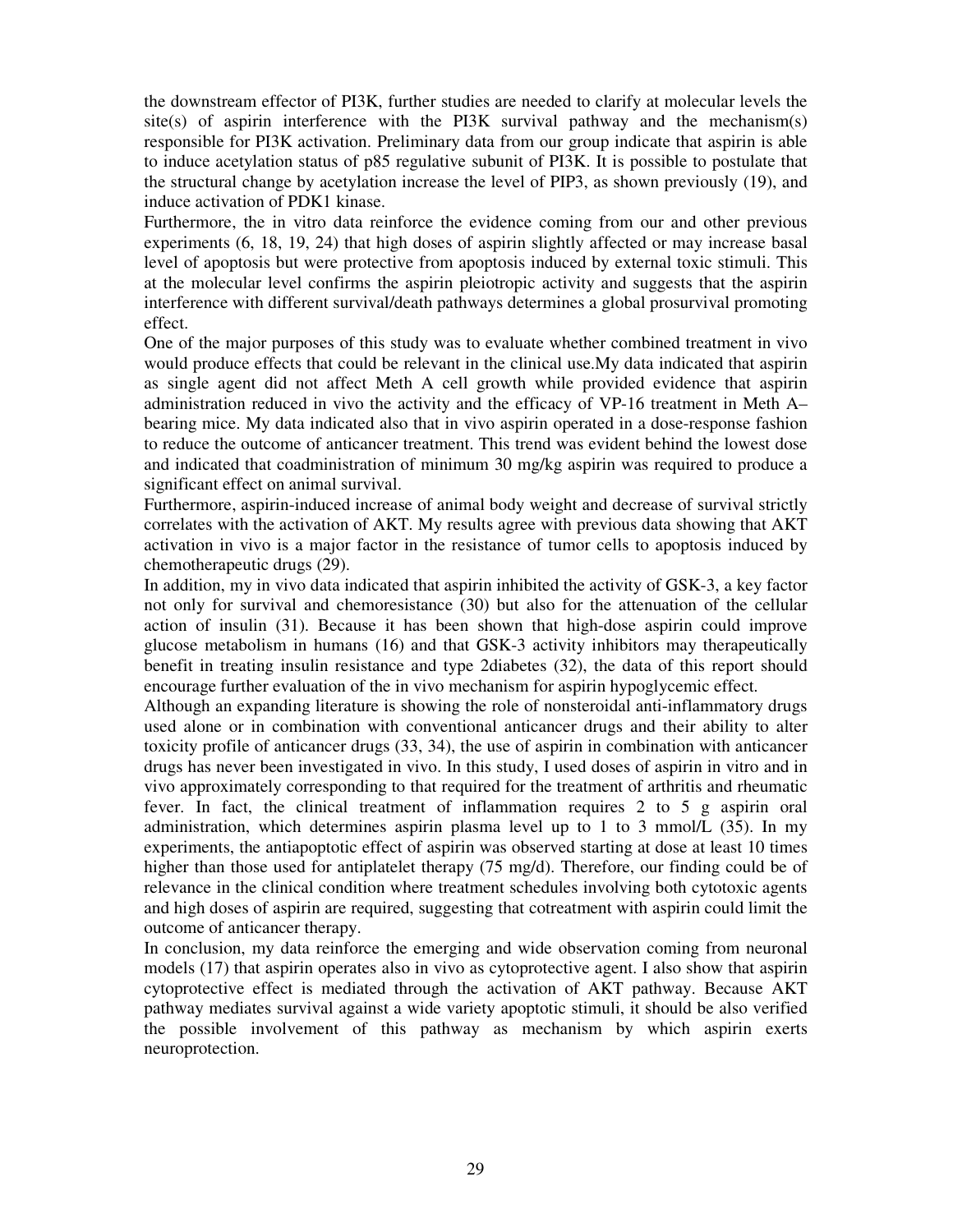### MATERIALS AND METHODS

**Cell growth and culture**. Caco-2 cells were routinely grown in 100 mm plastic dishes at 37°C in a humidified incubator 5% CO2-95% air atmosphere in Dulbecco's Modified Eagle's Medium (DMEM) supplemented with 10% foetal calf serum, glutamine (2 mM), penicillin (100 u ml71), and streptomycin (100 mg ml71) and buffered with N-2 hydroxyethylpiperazine-N'-2-ethane sulphonic acid (HEPES) (20 mM). The culture medium was changed every other day. Confluence was reached 6 – 8 days.

Etoposide and irinotecan were a gift from Bristol-Myers- Squibb (Rome, Italy) and Rhone Poulen, respectively; anticancer drugs were diluted in DMEM to prepare 500x concentrated

solutions. Aspirin (Sigma, Milan, Italy) was dissolved in a 0.1 M Tris-HCl pH 7.8 solution. The solutions were buffered with Tris base to obtain the final pH equal to that of control DMEM medium and prepared every two weeks. Experiments were performed in the absence or in the presence of aspirin. In aspirin untreated cells (control) anticancer drugs were added

for 48 h at day 4 of culture. In treated cells aspirin was added at day 3 of culture for 24 h. Anticancer drugs were added for 48 h in presence of aspirin or NS 398 (co-treatment) without changing media. LY294002 (Calbiochem, Darmstadt, Germany) was dissolved in dimethyl sulfoxide and prepared as a 16.2 mM stock solution and added at a final concentration of 50

 M. PD98059 (Calbiochem) was dissolved in dimethyl sulfoxide and prepared as an 8 mM stock solution and added at final concentration of 40µM.

The transplantable sarcoma Meth A cells were kindly provided from Dr. Pramod Srivastava.Original tumor cell lines were induced by a single s.c. injection of 0.1 mg 3 methylcholantrene dissolved in 0.1 mL sesame oil. Meth A cells have a welldefined immunogenicity and typically produce either solid (20, 21). The cells were maintained by continuous propagation in the peritoneal cavity of BALB/c mice (6–7 weeks old).

In addition, Meth A cells can routinely grown in 100-mm plastic dishes at 37°C in a humidified atmosphere of 5% CO2 in air in DMEM supplemented with 10% FCS, glutamine (2mmol/L), penicillin (100 units/mL), and streptomycin (100 Ag/mL) and buffered with HEPES (20 mmol/L). All experiments in vitro were done after one passage from peritoneal cavity.

Indomethacin (Sigma, Milan, Italy) was dissolved in DMSO and prepared every week, 5,5- Dimethyl-3-(3-fluorophenyl)-4-(4-methylsulfonyl)-phenyl-2(5H)-furanone (DFU) was kindly provided by Merck Frosst (Kirkland, Quebec, Canada), dissolved in DMSO, and prepared as 10 mmol/L stock solutio

**Cell cycle analysis and apoptosis detection**.In order to define the cell cycle distribution and apoptosis rate, Caco-2cells were trypsinised, pelletted, fixed and Propidium Iodide (PI) stained as previously described (Nicoletti et al, 1991). PI staining fluorescence of individual cells was analysed by using a FACS Calibur flow cytometer apparatus (Becton & Dickinson, Mountain View, CA, USA) and the MODFIT analysis software. For each sample, at least 20 000 events were stored. Apoptosis/necrosis ratio was additionally evaluated by using annexin V-FITC/PI double staining technique. Briefly, trypsinized Caco-2 and Meth-A were collected, including floating apoptotic cells and the cells spontaneously detached during washing procedure, and annexin V-FITC and PI co-stained by using a detection kit from Medical  $\&$ Biological Laboratories Co, Ltd, Naka-ku Nagoya Japan, according to the manufacturer's instructions. Fluorescence analysis was performed by a flow cytometer apparatus (Becton & Dickinson, Mountain View, CA, USA) and the Cell Quest analysis software. For each sample, at least 30 000 events were stored. Quadrant settings were based on the negative control. Each experiment was repeated at least three times.

**Plating efficiency assay**. To determine anticancer drug responsiveness of Caco-2 cells a plating efficiency assay was performed following drug removal. After each treatment, cells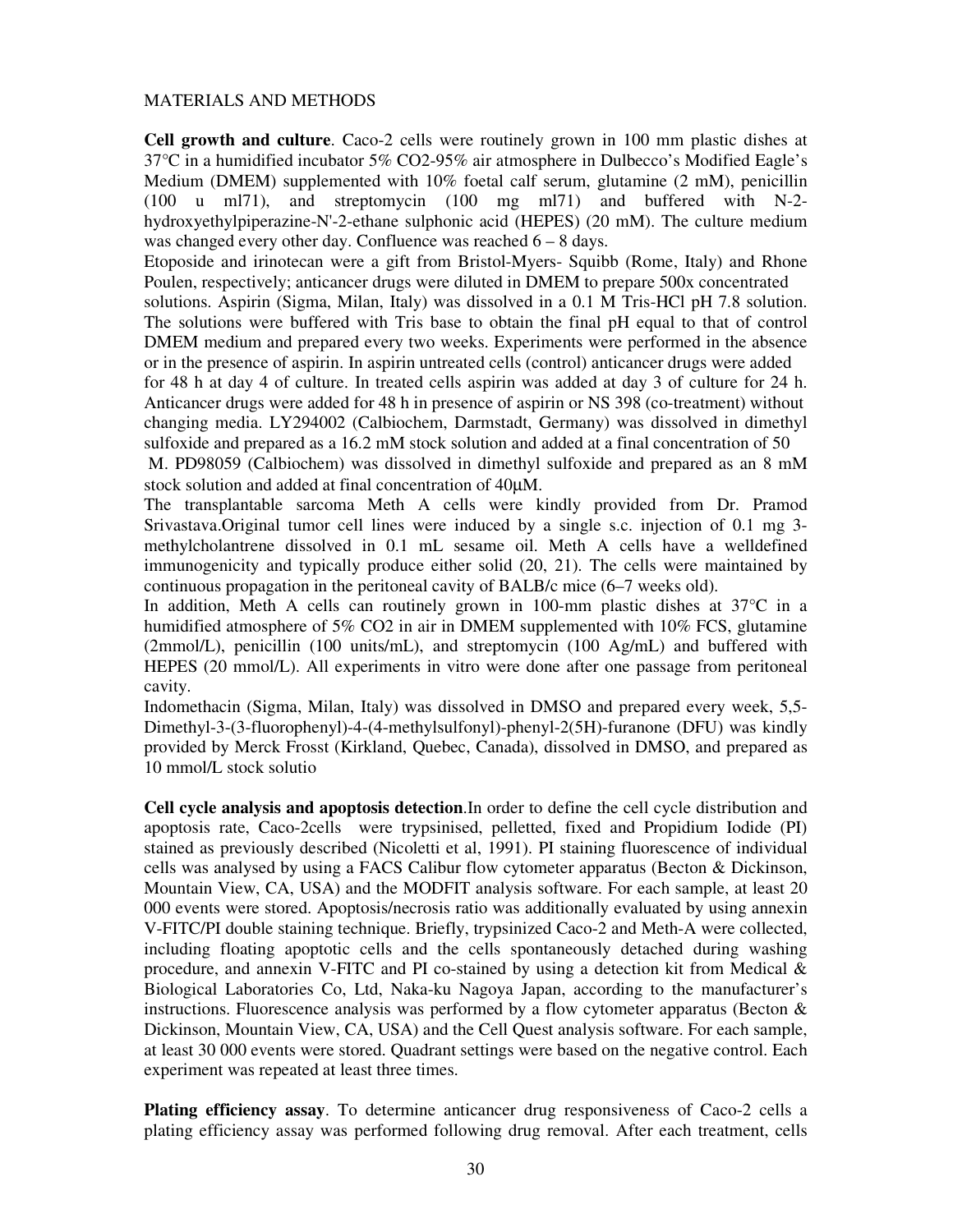were trypsinised, washed and seeded (15 000 cells 6 well) in triplicate in 24 multiwell cluster dishes and counted at days 1, 4, 6, 8 and 11 of culture.

**Western blot analysis**. Mouse monoclonal antibody anti- Bcl-2, rabbit polyclonal anti-human p21*Cip*/*WAF*1 antibody, mouse monoclonal antibodies against phosphorylated ERK1/2, and rabbit polyclonal against total ERK2 protein were from Santa Cruz Biotechnology, Inc. (Santa Cruz, CA). (Ser 473) Phosphorylated AKT and total AKT, phosphorylated glycogen synthase kinase (GSK)-3α/β (Ser21/Ser9) and GSK-3β were detected by using rabbit polyclonal antibody and mouse monoclonal antibody, from Cell Signaling Technology Inc. (Beverly, MA). Lysates from adherent cells collected by scraping were centrifuged at 12 000 g for 15 min at 4°C. The protein concentration in cell lysates was determined by Bio-Rad Protein Assay (Bio-Rad, Richmond CA, USA) and 70µg of total protein from each sample was analysed. Proteins were separated by a 12% SDS-polyacrylamide gel electrophoresis and transferred on nitrocellulose membrane (Hybond-ECL Nitrocellulose, Amsherman, Rainham, UK). Membranes were blocked in 5% non-fat dry milk, and after three washes, were incubated for 1 h at 4°C with 0.5 mg ml71 of mouse monoclonal primary antibody in PBS. After five washes, filters were

incubated for 1 h at 4°C with horseradish peroxidase-conjugated anti-mouse secondary antibodies (Bio Rad) diluted 1 : 2000 in PBS, 0.1% Tween. The membranes were then washed and protein bands were detected by an enhanced chemiluminescence system (Amersham Pharmacia Biotech). Control for loading and transfer was obtained by probing with anti-a-tubulin (Sigma) at 1:4000 dilution. For quantitation of immunoblots, relative intensities of bands were quantified by densitometry with a desk scanner (Pharmacia Discovery system) and RFLPrint software (PDI, New York, USA). Cells were washed in cold PBS and lysed for 10 min at 48C with 1 ml of lysis buffer (50 mM Tris, pH 7.4, 0.5% NP40, 0.01% SDS) containing protease inhibitors.

**PI3-Kinase Assay.** Cells lysates (300  $\mu$ g) were immunoprecipitated with a pTyr antibody (Santa Cruz Biotechnology, Inc.). Pellets were washed in cold PBS and then in 100 mM Tris-HCl, pH 7.4, supplemented with 500 mM LiCl, 1 mM EDTA, and 0.2 mM NaVO4. Pellets were further resuspended in 30mMHEPES, pH 7.5, and 6.25mM MgCl2 and 125 M cold ATP; the kinase reaction was initiated by addition of 2  $g/1$  phosphatidylinositol (Sigma) and 10 Ci/ l [32P]ATP (3000 Ci/mmol) and performed for 15 min at  $37^{\circ}$ ; the reaction was stopped by addition of 5 M HCl and 0.5 M EDTA and methanol/chloroform (1:1). After mixing vigorously and centrifuging to separate the phases, the organic layer was collected and separated by thin layer chromatography (TLC). [32P]phosphoinositides were visualized by autoradiographs, scraped from TLC, and counts per minute were quantified by a -counter (Beckman Coulter, Inc., Fullerton,CA).

**Statistical Analysis**. Statistical comparisons were performed using the Mann-Whitney *U* test. A probability value 0.05 was considered a significant difference.

**In vivo Studies**. Female BALB/c mice (6–7 weeks old) were purchased from Charles River Laboratories (Milan, Italy). The research protocol was approved and mice were maintained in accordance to institutional guidelines of the University of Naples Animal Care and Use Committee. Mice were acclimatized at the University of Naples Medical School Animal Facility for 1 week before injection with cancer cells. All these animals received 1 million Meth A tumor cells in 0.2mL saline on day 0. VP-16 was used at 4 mg/kg, and aspirin was used at 15,30, and 45 mg/kg. After 5 days, when established ascites were evident and animal weight started to increase, seven mice per group were treated i.p. at the indicated doses of aspirin alone or in combination with VP-16. Drugs were given (on days 1–3) for 3 days every 2 4hours. Control group was injected with vehicle. All animals were injected i.p. with an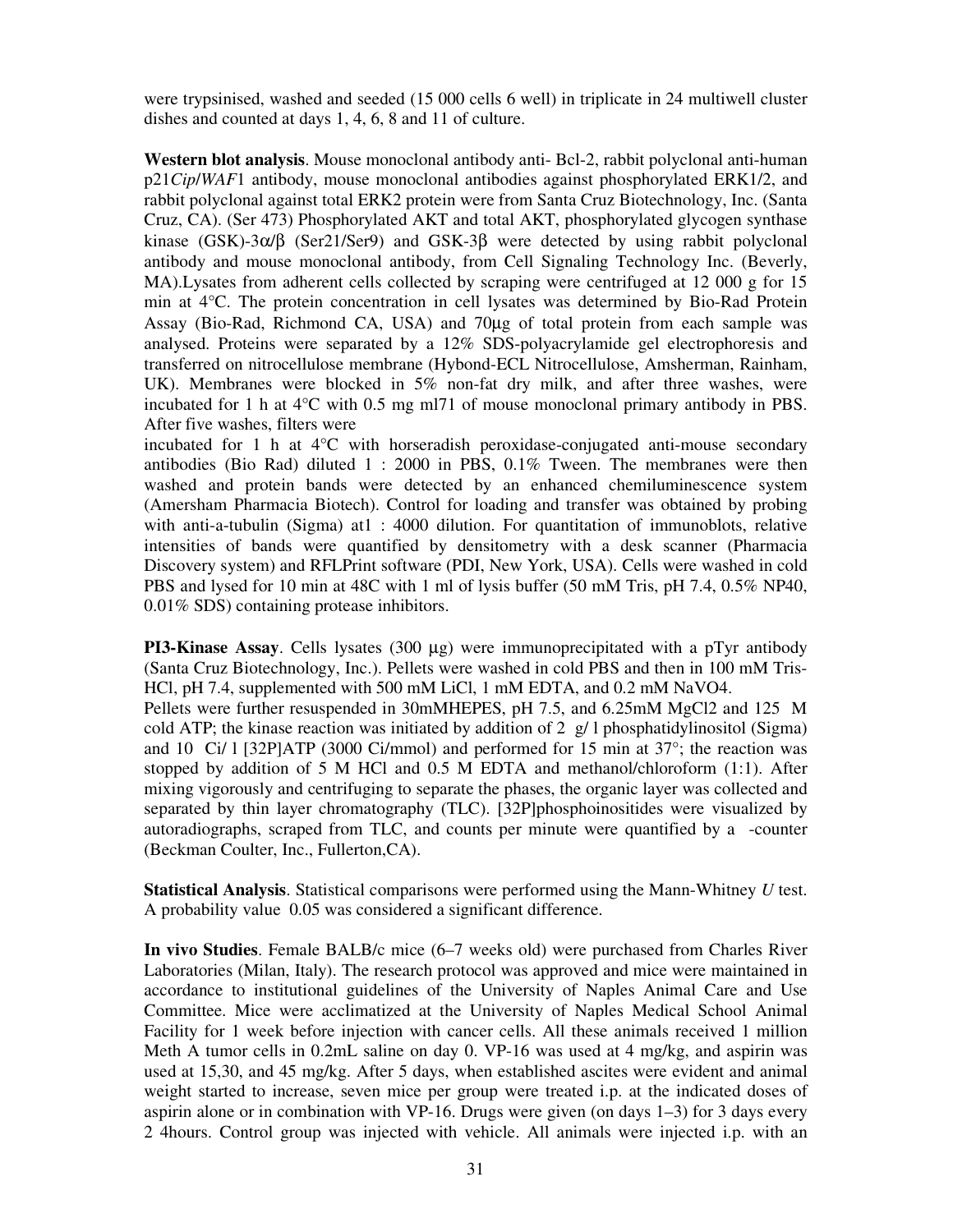equal volume of solvent as a control (300 AL). Then, mice were randomly divided into seven groups [1 control group, 1 VP-16-treated group, 2aspirin-treated groups (15 and 45 mg/kg), and 3 aspirin and VP-16 cotreated groups], with each group containing seven animals. Of each group, six animals were observed daily to monitor their survival and their weight increase and one animal was killed 4 hours after completing treatment; ascitic fluid containing tumor cells was collected in PBS with proteases and phosphatases inhibitors and processed as described in Western Blot Analysis.

Statistical Analysis. Statistical comparisons were done using the Mann-Whitney U test and log-rank test. P < 0.05 was considered a significant difference.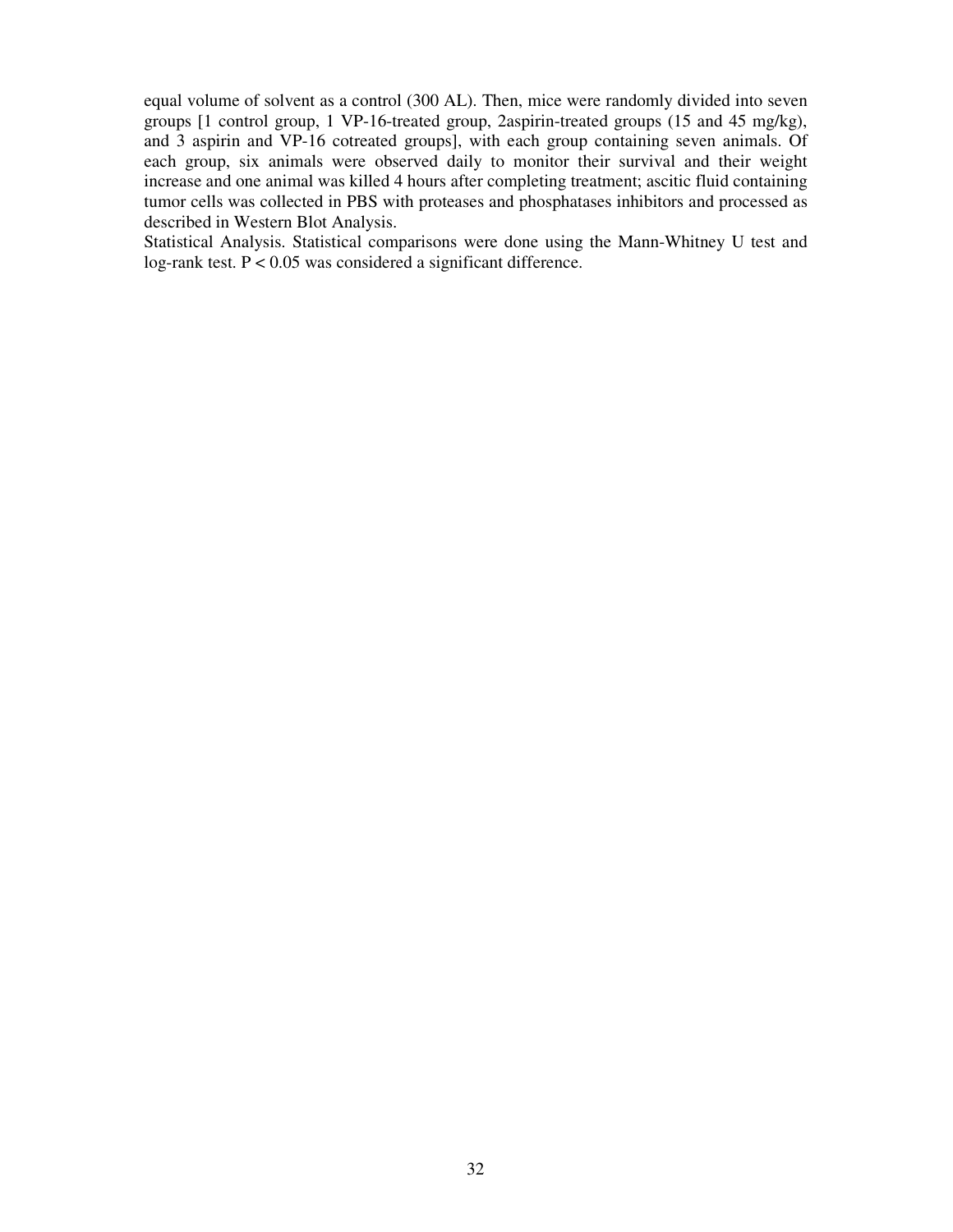# **REFERENCES**

**Dubois, R.N., Awad, J., Morrow, J., Roberts, L.J. and Bishop, P.R.,** 

Regulation of eicosanoid production and mitogenesis in rat intestinal epithelial cells by transforming growth factor-a and phorbol ester. *J. clin. Invest.,* **93,** 493–498 (1994).

**Di Popolo A, Memoli A, Apicella A, Tuccillo C, di Palma A, Ricchi P, Acquaviva AM,**  and Zarrilli R (2000) IGF-II/IGF receptor pathway up-regulates COX-2 mRNA expression and PGE2 synthesis in Caco-2 human colon carcinoma cells. *Oncogene*  **19:**5517–5524.

**Eberhart, C.E., Coffey, R.J., Radhica, A., Giardiello, F.M., Ferrenbach,** 

**S. and Dubois, R.N.**, Up-regulation of cyclooxygenase 2 gene expression in human colorectal adenomas and adenocarcinomas. *Gastroenterology,*  **107,** 1183–1188 (1994).

**Taketo MM**. Cyclooxygenase-2 inhibitors in tumorigenesis (part I). J Natl Cancer Inst 1998;90:1529–36.

**Yin MJ, Yamamoto Y, Gaynor RB.** The anti-inflammatory agents aspirin and salicylate inhibit the activity of I(n)B kinase-h. Nature 1998; 96:77–80.

**Xu XM, Sansores-Garcia L, Chen XM, et al**. Suppression of inducible cyclooxygenase 2 gene transcription by aspirin and sodium salicylate. Proc Natl Acad Sci U S A 1999;96:5292–7.

**Pillinger MH, Capodici C, Rosenthal P, et al**. Modes of action of aspirinlike drugs: salicylates inhibit ERK activation and integrin-dependent neutrophil adhesion. Proc Natl Acad Sci U S A 1998;95:14540–5.

**Dong Z, Huang C, Brown RE, Ma WY**. Inhibition of activator protein 1 activity and neoplastic transformation by aspirin. J Biol Chem 1997;272: 9962–70.

**Ricchi P, Pignata S, Di Popolo A, et al.** Effect of aspirin treatment on cell proliferation and differentiation of colon adenocarcinoma Caco-2 cells. Int J Cancer 1997;73:880–4.

**Redondo S, Santos-Gallego CG, Ganado P, et al**. Acetylsalicylic acid inhibits cell proliferation by involving transforming growth factor-h. Circulation 2003;107:626–9.

**Grilli M, Pizzi M, Memo M, Spano PF**. Neuroprotection by aspirin and sodium salicylate through blockade of NF-nB activation. Science 1996; 274:1383–5.

**Mattie MD, Freedman JH**. Protective effects of aspirin and vitamin E (a-tocopherol) against copper- and cadmium-induced toxicity. Biochem Biophys Res Commun 2001;285:921–5.

**Ricchi P, Pignata S, Di Popolo A, Memoli AM, Apicella A, Zarrilli R, and Acquaviva AM** (1997) Effect of aspirin treatment on cell proliferation and differentiation of colon adenocarcinoma Caco-2 cells. *Int J Cancer* **73:**880–884. ZARRILLI, R., PIGNATA, S., ROMANO, M., GRAVINA, A., CASOLA, S., BRUNI, C.B. and ACQUAVIVA, A.M., Expression of insulin-like growth factor (IGF)-II and IGF-I receptor during proliferation and differentiation of Caco-2 human colon carcinoma cells. *Cell Growth Differ.,* **5,** 1085–1091 (1994). ZARRILLI, R., ROMANO, M., PIGNATA, S., CASOLA, S., BRUNI, C.B. and ACQUAVIVA, A.M., Constitutive insulin-like growth factor-II expression

interferes with the enterocyte-like differentiation of Caco-2 cells. *J. biol.*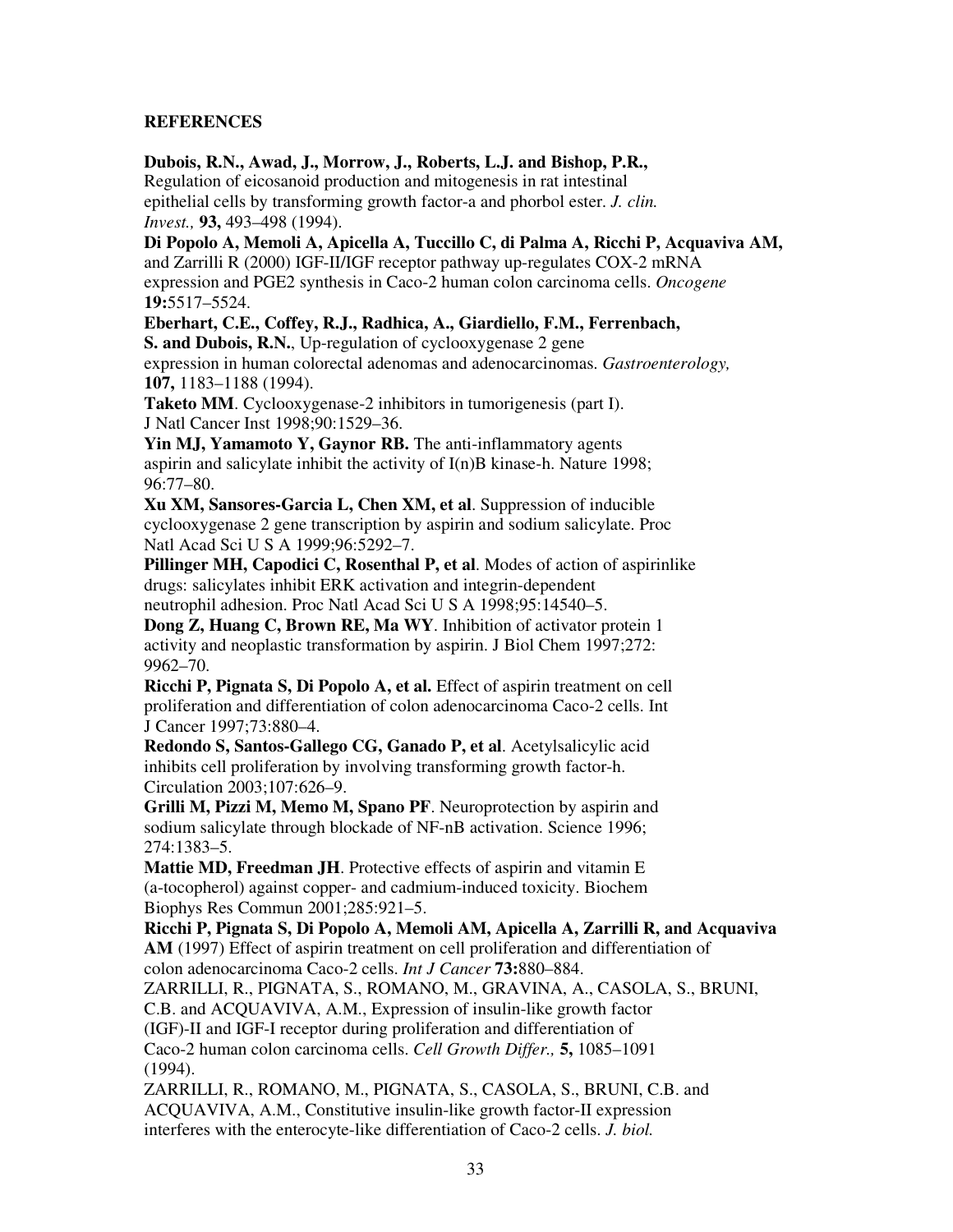*Chem.,* **271,** 8108–8114 (1996).

**Aas AT, Tonnessen TI, Brun A, and Salford LG** (1995) Growth inhibition of rat glioma cells in vitro and in vivo by aspirin. *J Neurooncol* **24:**171–180.

**Sairam K, Saravanan KS, Banerjee R, Mohanakumar KP**. Non-steroidal anti-inflammatory drug sodium salicylate, but not diclofenac or celecoxib, protects against 1-methyl-4-phenyl pyridinium-induced dopaminergic neurotoxicity in rats. Brain Res 2003;966:245–52.

**Hundal RS, Petersen KF, Mayerson AB, et al.** Mechanism by which high-dose aspirin improves glucose metabolism in type 2 diabetes. J Clin Invest 2002;109:1321–6.

**Vartiainen N, Goldsteins G, Keksa-Goldsteine V, et al**. Aspirin inhibits p44/42 mitogen-activated protein kinase and is protective against hypoxia/reoxygenation neuronal damage. Stroke 2003;34:752–7.

**Ricchi P, Di Matola T, Ruggiero G, et al**. Effect of non-steroidal antiinflammatory drugs on colon carcinoma Caco-2 cell responsiveness to topoisomerase inhibitor drugs. Br J Cancer 2002;86:1501–9.

**Srivastava PK, DeLeo AB, Old LJ**. Tumor rejection antigens of chemically induced sarcoma of inbred mice. Proc Natl Acad Sci U S A 1986;83:3407–11.

**Donaldson KL, Goolsby GL, Wahl AF** (1994) Citotoxity of the anticancer agents cisplatin and taxol during cell proliferation and cell cycle. Int J Cancer 57: 847 – 855

**Ciardiello F, Damiano V, Bianco R, Bianco C, Fontanini G, De Laurentiis M, De Placido S, Mendelsohn J, Bianco AR, Tortora G** (1996) Antitumor activity of combined blockade of Epidermal Growth Factor receptor and protein kinase A. J Natl Cancer Inst 88: 1770 – 1776

**Tortora G, di Isernia G, Sandomenico C,Bianco R, Pomatico G, Pepe S, Bianco AR, Ciardiello F** (1997) Synergistic inhibition of growth and induction of apoptosis by 8-chlorocAMP and paclitaxel or cisplatin in human cancer cell. Cncer res. 57:107-111 **Chen G, Shu J, Stacey DW** (1997) Oncogenic transformation potentiates apoptosis, S-phase arrest and stress-kinase activation by etoposide. Oncogene 15: 1643 – 1651

**De Luca A, Selvam MP, Sandomenico C, Pepe S, Bianco AR, Ciardiello F, Salomon DS, Normanno N** (1997) Anti-sense oligonucleotides directed against EGF-related growth factor enhance anti-proliferative effect of conventional anti-tumor drugs in human colon-cancer cells. Int J Cancer 73: 277 – 282

**Lin CK, Nguyen TT, Morgan TL, Mei RL, Kaptein JS, Kalunta CI, Yen CF,**  Park E, Zou HY, Lad PM (1998) Apoptosis may be either suppressed or enhanced with strategic combination of antineoplastic drugs or anti-IgM. Exp Cell Res 10: 1– 13

**Nitiss JL, Beck WT** (1996) Antitopoisomerase drug action and resistance. Eur J Cancer 32A: 958 – 986

**Goldwasser F, Bae I, Valenti M, Torres K, Pommier Y** (1995) Topoisomerase I-related parameters and camptothecin activity in the colon carcinoma cell lines from the National Cancer Institute Anticancer Screen. Cancer Res 55: 2116 – 2121

**Rougier P, Van Cutsem E, Bajetta E, Niederle N, Possinger K, Labianca R, Navarro M, Morant R, Bleiberg H, Wils J, Awad L, Herait P, Jacques C** (1998) Randomised trial of irinotecan versus fluorouracil by continuous infusion after fluorouracil failure in patients with metastatic colorectal cancer. Lancet 352: 1407 – 1412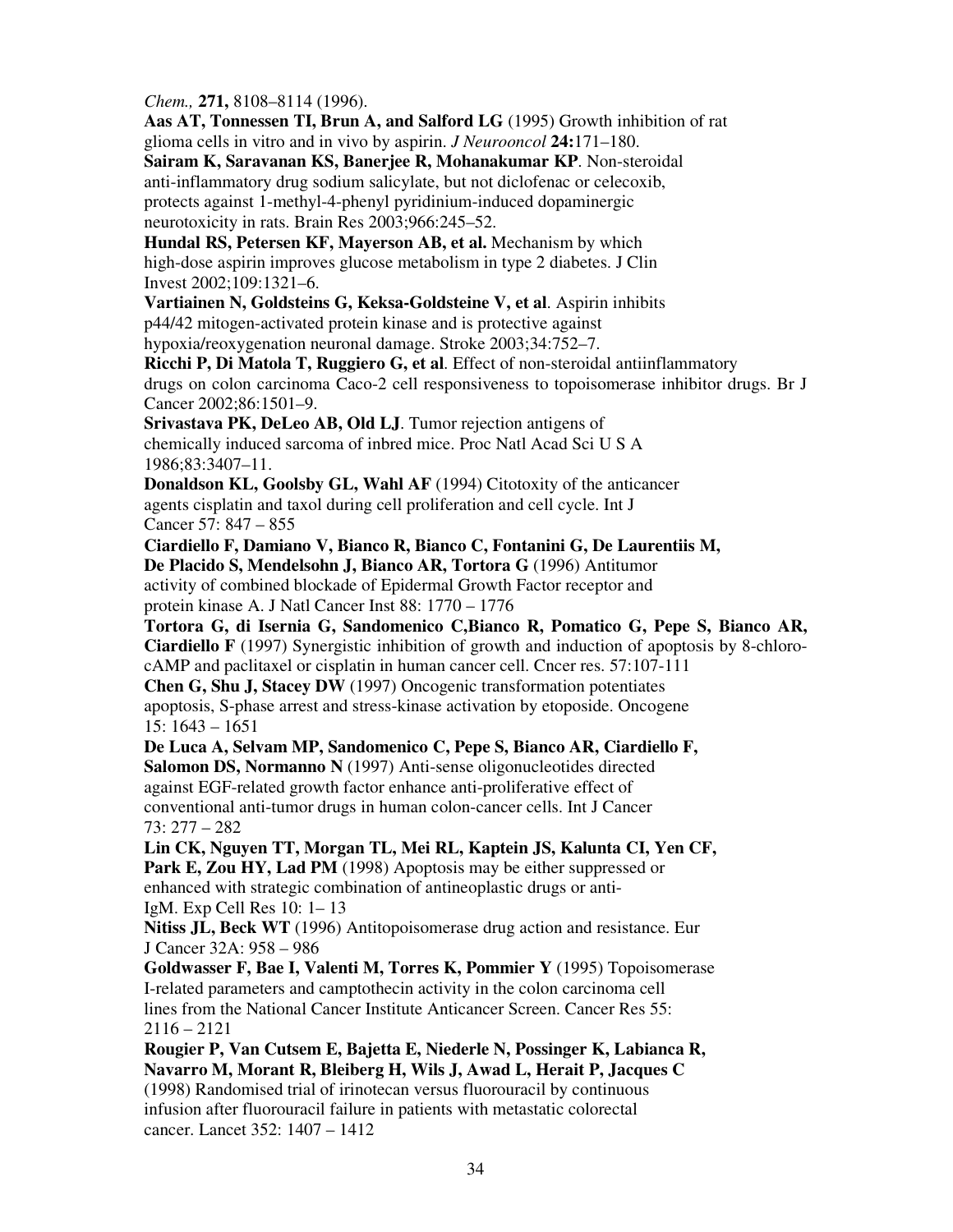**Rougier P, Van Cutsem E, Bajetta E, Niederle N, Possinger K, Labianca R, Navarro M, Morant R, Bleiberg H, Wils J, Awad L, Herait P, Jacques C**  (1998) Randomised trial of irinotecan versus fluorouracil by continuous infusion after fluorouracil failure in patients with metastatic colorectal cancer. Lancet 352: 1407 – 1412 **Ricchi P, Pignata S, Di Popolo A, Memoli AM, Apicella A, Zarrilli R, Acquaviva AM** (1997) Effect of aspirin treatment on cell proliferation and differentiation of colon adenocarcinoma Caco-2 cells. Int J Cancer 73: **880 – 884 Fearnhead HO, Lin M, Snowden RT, Ormerod G, Cohen GM (**1994) Dexamethasone and etoposide induce apoptosis in rat thymocytes from different phases of the cell cycle. Biochem Pharmacol 48: 1073 – 1079 **Downes CS, Clarke DJ, Mullinger AM, Gimenez-Abian JF, Creighton AM, Johnson RT** (1994) A topoisomerase II-dependent G2 cycle checkpoint in mammalian cells. Nature 372: 467 – 440 **Shao RG, Cao CX, Shimizu T, O'Connor PM, Kohn KW, Pommier Y** (1997) Abrogation of an S-phase checkpoint and potentiation of camptothecin cytotoxicity by 7-hydroxystauroporine (UCN-01) in human cancer cell lines, possibly influenced by p53 function. Cancer Res 57: 4029 – 4035 **Mcdonald AC, Brown R** (1998) Induction of p53-dependent and p53-independent cellular responses by topoisomerase 1 inhibitors. Br J Cancer 78:  $745 - 751$ **Vidair CA, Chen CH, Ling CC, Dewey WC** (1996) Apoptosis induced by X-irradiation of rec-myc cells is post-mitotic and not predicted by the time after irradiation or behaviour of sister cells. Cancer Res. 56: 4116-4118 **Han JW, Dionne CA, Kedersha NL, Goldmacher VS** (1997) p53 status affects the rate of the onset but not the overall extent of doxorubicin-induced cell death in rat-1 fibroblasts constitutively expressing c-Myc. Cancer Res 57:  $176 - 182$ **Gauthier R, Harnois C, Drolet JF, Reed JC, Vezina A, and Vachon PH** (2001) Human intestinal epithelial cell survival: differentiation state-specific control mechanisms. Am J Physiol 280:C1540–C1554. **Evers BM, Ko TC, Li J, and Thompson EA** (1996) Cell cycle protein suppression and p21 induction in differentiating Caco-2 cells. *Am J Physiol* **271:**G722–G727. **Gartel AL, Serfas MS, Gartel M, Goufman E, Wu GS, el-Deiry WS, and Tyner AL** 

(1996) p21 (WAF1/CIP1) expression is induced in newly nondividing cells in diverse epithelia and during differentiation of the Caco-2 intestinal cell line. *Exp Cell Res* **227:**171–181.

**Zarrilli R, Pignata S, Apicella A, Di Popolo A, Memoli A, Ricchi P, Salzano S, and Acquaviva AM** (1999) Cell cycle block at G1-S or G2-M phase correlates with differentiation of caco-2 cells: effect of constitutive insulin-like growth factor II expression. *Gastroenterology* **116:**1358–1366.

**Olson MF, Paterson HF, and Marshall CJ(**1998). Signals from ras and rho GTPases interact to regulate expression of p21Waf/Cip1. Nature London 394: 295-299.

**Lawlor MA and Rotwein P** (2000a) Coordinate control of muscle cell survival by distinct insulin-like growth factor activated signaling pathways. *J Cell Biol* **151:**  1131–1140.

**Lawlor MA and Rotwein P** (2000b) Insulin-like growth factor-mediated muscle cell survival: central roles for Akt and cyclin-dependent kinase inhibitor p21. *Mol Cell Biol* **20:**8983–8995.

**Li M, Wang X, Meintzer MK, et al**. Cyclic AMP promotes neuronal survival by phosphorylation of glycogen synthase kinase 3h. Mol Cell Biol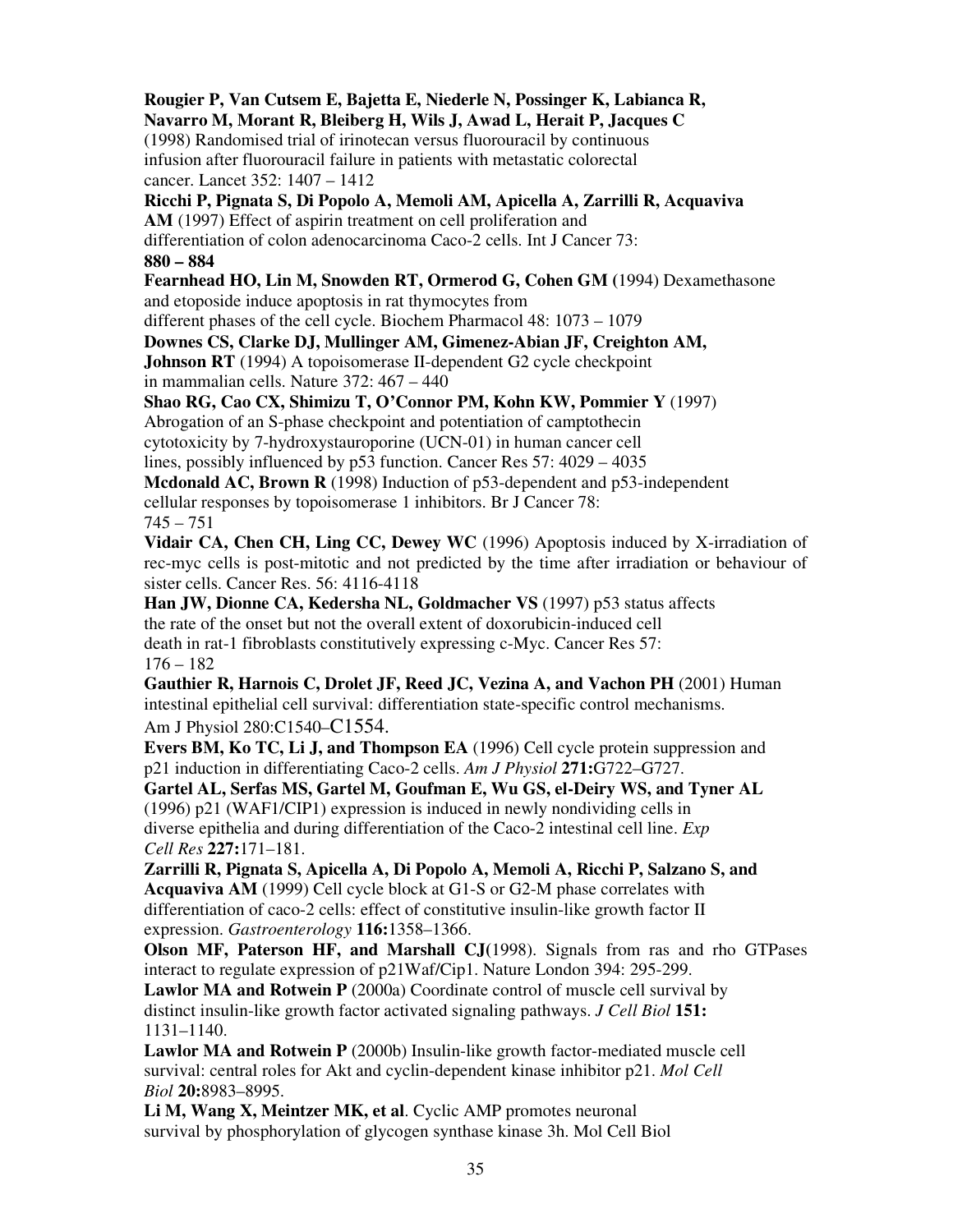2000;20:9356–63.

**Loberg RD, Vesely E, Brosius FC** III. Enhanced glycogen synthase kinase-3h activity mediates hypoxia-induced apoptosis of vascular smooth muscle cells and is prevented by glucose transport and metabolism. J Biol Chem 2002;277:41667–73.

**Lu X, Xie W, Reed D, Bradshaw WS, Simmons DL** (1995) Nonsteroidal antiinflammatory drugs cause apoptosis and induce cyclooxygenases in chicken embryo fibroblasts. Proc Natl Acad Sci USA 92: 7961 – 7965

**Shiff SJ, Qiao L, Tsai LL, Rigas B** (1995) Sulindac sulfide, an aspirin-like compound, inhibits proliferation, causes cell cycle quiescence, and induces apoptosis in HT-29 colon adenocarcinoma cells. J Clin Invest 96: 491 – 503

**Shiff SJ, Koutsos MI, Qiao L, Rigas B** (1996) Nonsteroidal anti-inflammatory drugs inhibit the proliferation of colon adenocarcinoma cells: effects on cell cycle and apoptosis. Exp Cell Res 222: 179 – 188

**Piazza GA, Rahm AL, Krutzsch M, Sperl G, Paranka NS, Gross PH, Sperl GJ, Pamukcu R, Ahnen DJ** (1995) Antineoplastic drugs sulindac sulfide and sulfone inhibit cell growth by inducing apoptosis. Cancer Res 55: 3110 – 3116

**Arber N, Han EK, Sgambato A, Piazza GA, Delohery TM, Begemann M, Weghorst CM, Kim NH, Pamukcu R, Ahnen DJ, Reed JC, Weinstein IB, Holt PR** (1997) A K-ras oncogene increases resistance to sulindac-induced apoptosis in rat enterocytes. Gastroenterology 113: 1892 – 1900

**Duffy CP, Elliott CJ, O'Connor RA, Heenan MM, Coyle S, Cleary IM Kavanagh K, Verhaegen S, O'Loughlin CM, NicAmhlaoibh R, Clynes M** (1998) Enhancement of chemotherapeutic drug toxicity to human tumour cells in vitro by a subset of non-steroidal anti-inflammatory drugs (NSAIDs). Eur J Cancer 34: 1250 – 1259

**Soriano AF, Helfrich B, Chan DC, Heasley LE, Bunn Jr PA, Chou TC** (1999) Synergistic effects of new chemopreventive agents and conventional cytotoxic agents against human lung cancer cell lines. Cancer Res 59: 6178 – 6184

**Hida T, Kozaky K, Muramatsu H, Masuda A, Shimizu S, Mitsudomi T, Sugiura T, Ogawa M, Takahashi T** (2000) Cyclooxigenase-2 inhibitor induce apoptosis and enhances cytotoxicity of variuos anticancer agents in Non-small cell lung cancer lines. Clin Cancer Res 6: 2006 – 2011 **Fisher DE** (1994) Apoptosis in cancer therapy: crossing the threshold. Cell 78: 539 – 542

**Nagata S** (1997) Apoptosis by death factor. Cell 88: 355 – 365

**Law BK, Waltner-Law ME, Entingh AJ, Chytil A, Aakre ME, Norgaard P, Moses HL** (2000) Salicylate-induced growth arrest is associated with inhibition of p70s6k and down-regulation of c-myc, cyclin D1, cyclin A, and proliferating cell nuclear antigen. J Biol Chem 275: 38261 – 38267

**Marra DE, Simoncini T, Liao JK** (2000) Inhibition of vascular smooth muscle cell proliferation by sodium salicylate mediated by up-regulation of p21(Waf1) and p27(Kip1). Circulation 102: 2124 – 2130

**Nitiss JL, Wang JC (**1996) Mechanisms of cell killing by drugs that trap covalent complexes between DNA topoisomerases and DNA. Mol Pharmacol 50: 1095 – 1102

**Grilli M, Pizzi M, Memo M, Spano PF** (1996) Neuroprotection by aspirin and sodium salicylate through blockade of NF-kB activation. Science 274: 1383 – 1385

**Hung WC, Chang HC, Pan MR, Lee TH, Chuang LY** (2000) Induction of